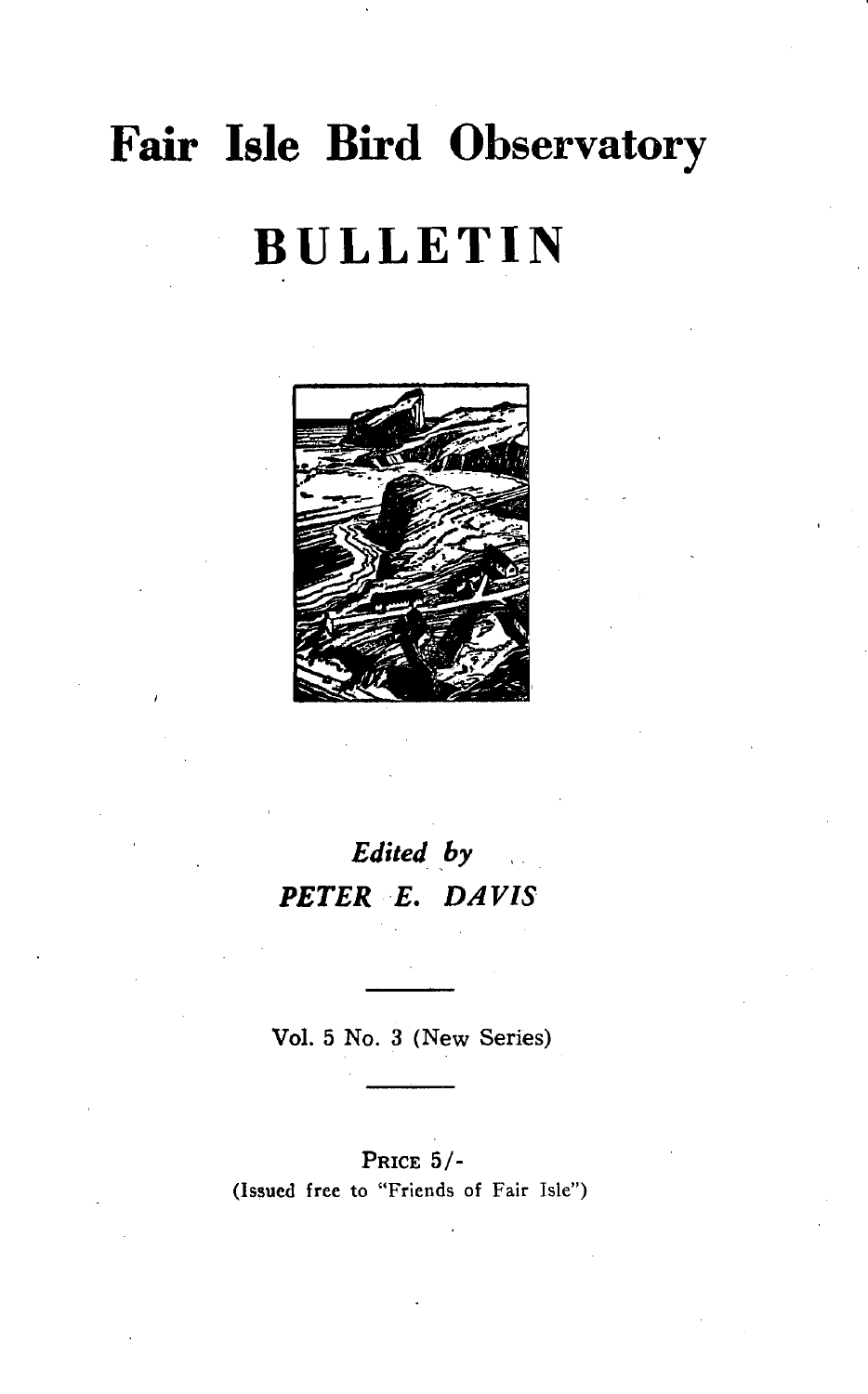### *Fair Isle Bird Observatory Trust*

#### *Trustees*

\*Mr D. G. Andrew; Dr John Berry; \*Mr A. G. S. Bryson; Dr James W. Campbell; \*Sir Charles G. Connell; Dr F. Fraser Darling; \*Dr W. J. Eggeling; Mr James Fisher; Cmdr. Sir G: Hughes-Onslow, R.N.; Mr G. T. Kay; \*Professor M. F. M. Meikleohn; Col. R. Meinertzhagen; Mr E. M. Nicholson; Dr Ian D. Pennie; Mr Peter Scott; Mr P. J. Sellar; \*Mr Peter Slater; Dr A. C. Stephen; Sir A. Landsborough Thomson; \*Mrs Irene Waterston; \*Professor V. C. Wynne-Edwards.

*Chairman-\*Sir* Arthur B. Duncan.

Hon. Secretary-\*Mr George Waterston, 21 Regent Terr., Edinburgh, 7. *Hon. Treasurer-\*Mr* Ian R. Pitman, 48. Castle Street, Edinburgh, 2. \*denotes Member of Executive Committee.

*Wm'den--Mr* Roy H. Dennis, The Bird. Observatory, Fair Isle, Shetland. (Tel. 'Fair Isle 8).

*Solicitors-J.* & F. Anderson, W.S., 48 Castle Street, Edinburgh, 2. *Auditors* Lindsay, Jamieson. and Hal~ane, c.A., 24 St Andrew Square, . Edinburgh.

*Bankers-The* Bank of Scotland, 64 George Street, Edinburgh, 2.

ANNUAL SUBSCRIPTION - *Friend of Fair Isle* - ONE GUINEA.

Please support by Donation or Legacy-

#### THE FAIR ISLE BIRD OBSERVATORY ENDOWMENT fUND.

With the generous help of the Pilgrim Trust, the Observatory Trustees have established an Endowment Fund for Ornithology and Bird Preser-vation in Scotland. The objects are-To establish the Fair Isle Bird Observatory on a permanent financial basis; to extend Fair Isle research methods to other stations in Scotland; and finally to develop Bird Sanctuaries and Bird Protection in general.

Capital subscribed to the Fund will be held as a permanent Endowment by, the Trustees and cannot be spent. Income from the Fund will be carefully used by the Bird Observatory Executive Committee in keeping with the above objects.

Please write to the Hon. Secretary for particulars.

GEORGE WATERSTON, *Hon. Secretary.* 

21 Regent Terrace, Edinburgh, 7.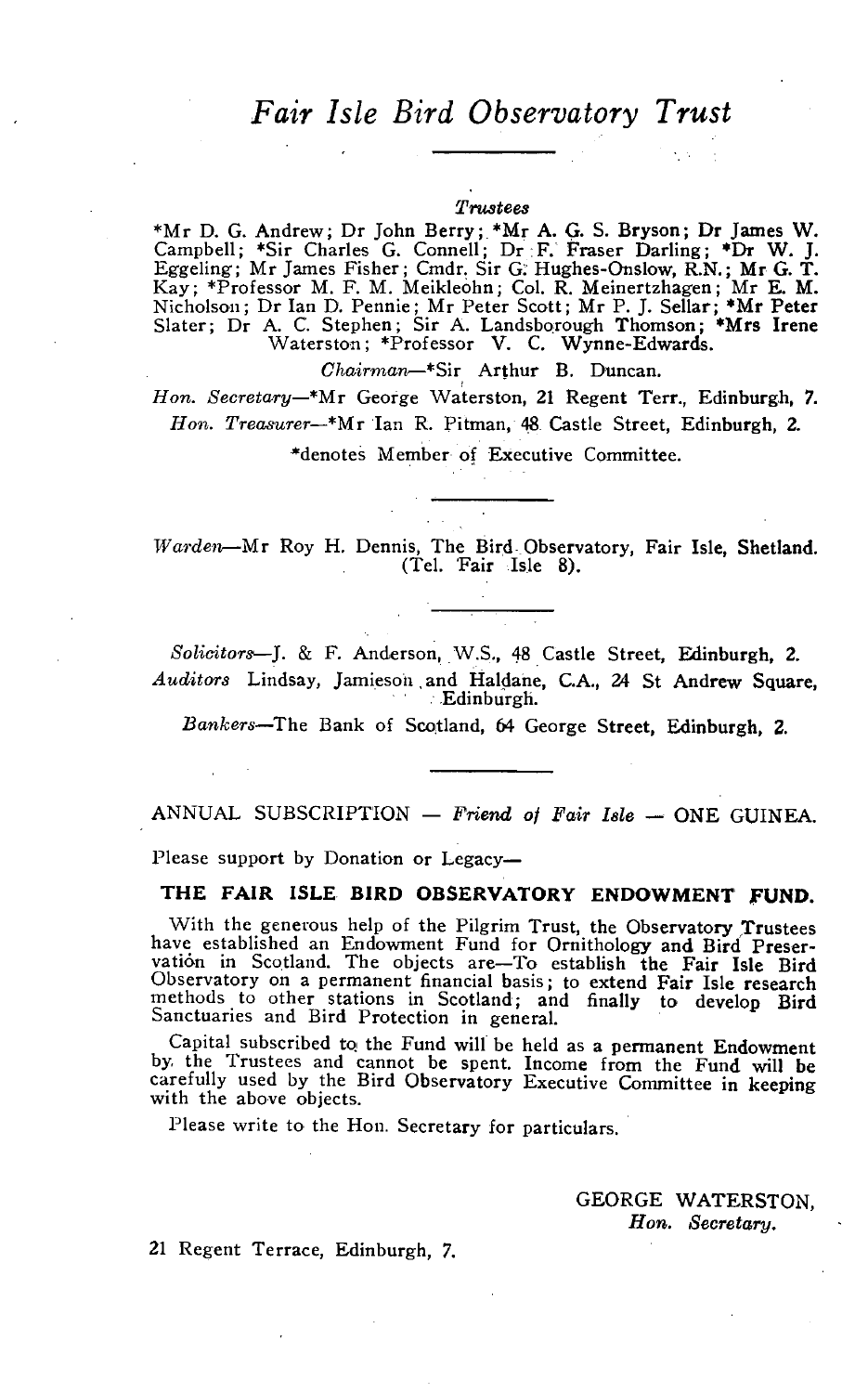### *FAIR ISLE BIRD OBSERVATORY BULLETIN*

|  | Vol. 5 No. 3 (New Series) | Остовек, 1963 |  |
|--|---------------------------|---------------|--|
|  |                           |               |  |

*CONTENTS* 

 $\ddot{\phantom{0}}$ 

|                                                                                                                                  | Page |
|----------------------------------------------------------------------------------------------------------------------------------|------|
| Editorial<br>and the contract of the contract of the contract of the contract of the contract of the contract of the contract of | 70   |
| 22. Birds of Fair Isle, Part III                                                                                                 | 70   |
| 23. Additions & Corrections to Parts I and II                                                                                    | 90   |
| 24. Spring Rarities in 1963                                                                                                      | 91   |
| 25. Spring Migration in $1963$ <sup>2</sup> and $\ldots$ and $\ldots$                                                            | 92   |
| 26. Notes on the Breeding Birds, 1963.                                                                                           | 99   |
| 27. Breeding Census of Common Birds                                                                                              | 102  |
| 28. Birds in Shetland, Spring 1963<br>$\sim$ 100 $\sim$                                                                          | 104  |
| 29. Bird Notes from Haroldswick, Unst                                                                                            | 107  |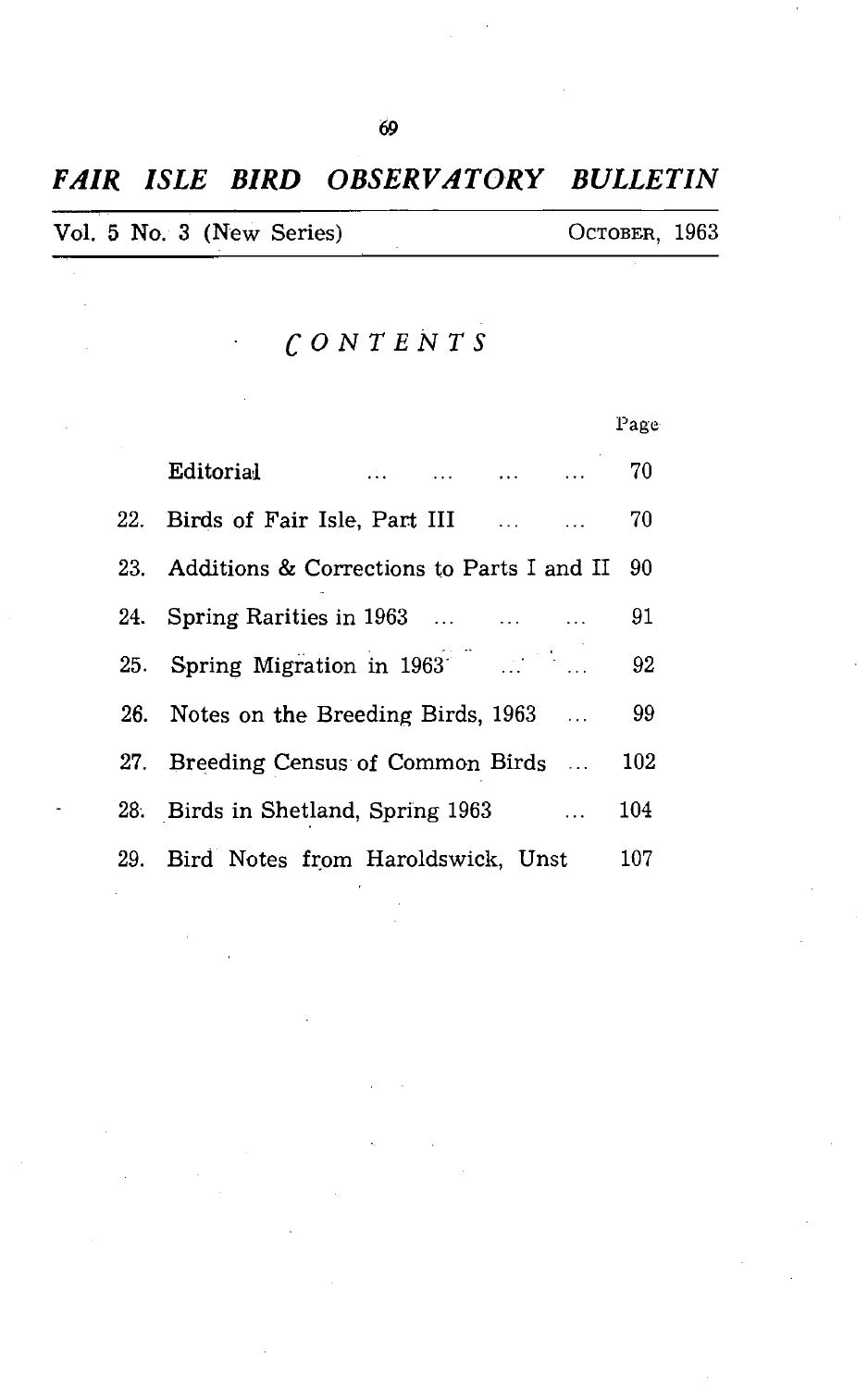#### **EDITORIA'L**

**IT** must be rare, if not unprecedented, for. the editor of a bird-journal to have to explain why an issue is appearing three months before it is due. As most readers will be aware, I left Fair Isle to take up another post at the end of September 1963: and having spared the time to compile this Bulletin during the summer, I felt that there was little point in keeping it in cold storage until January.

It was originally intended to publish the "Birds of Fair Isle" list in five instalments, but this task also had to be completed before my departure, so that the present issue contains a rather extended third part of the list, and a fourth and final part will appear in the first Bulletin prepared by my successor, Roy H. Dennis. It is hoped that the list may then be revised and published in the form of a booklet.

I should like to thank all "Friends" and subscribers for their support and encouragement during the past six years.

#### **22.** The Birds of Fair Isle-Part III

#### PETER DAVIS

- BONXIE *Catharacta skua.* Said to have bred in the early years of the nineteenth century, but absent for many years until one pair. nested in 1921. Probably bred intermittently during the twenties, but up to three pairs regularly in the thirties. Only one pair reported 1943, but four 1944. Again four pairs 1948 and 1949; since then has tended to increase, despite occasional setbacks, and at least thirty pairs in 1963. Arrival-dates were normally from mid-April until the recent increase, but now usually from first week April (early date, 31st March 1959). Most birds depart by mid-September, but some stragglers or passage-migrants on or near the isle most years to mid-October (late date, 2nd November 1957). Said to have occurred offshore very occasionally in the winter, but the only dated records of birds on the crossing are for 2nd March 1927 and 4th March 1958. Eggs are sometimes laid secopd week May, but mostly from mid-May. Recoveries of birds ringed on the island as young are from N. Spain in January three and a half years later, and from S.W. Greenland in July two years later. Localborn birds have been found as first-time breeders on the island at four years (two birds) and six years old.
- ARCTIC SKUA *Stercorarius parasiticus.* Nested in small numbers during the nineteenth century, but reduced to one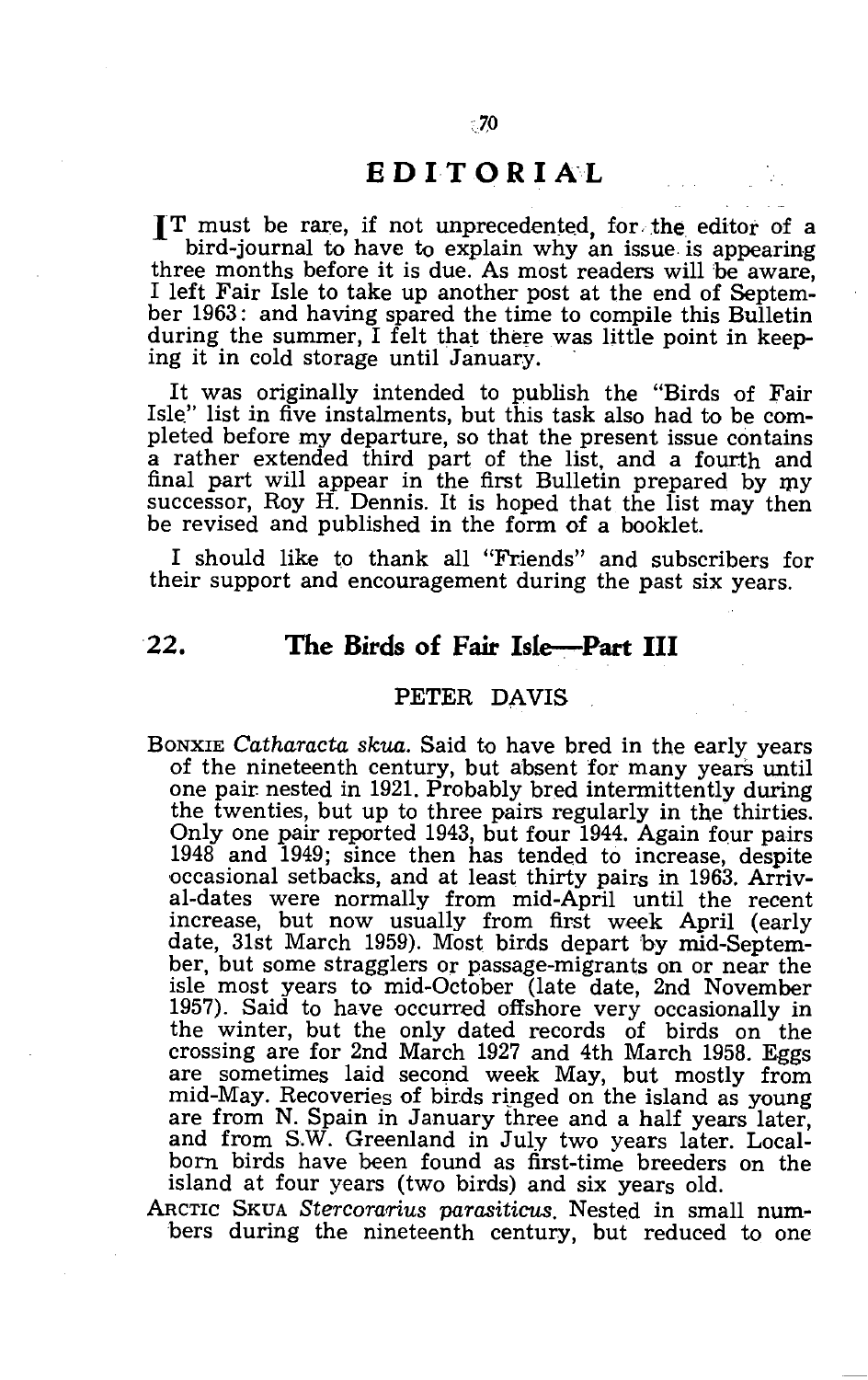pair by 1905, then none until the early twenties. Four pairs in 1926, twelve by 1935, then numbers apparently fairly static at eight to twelve pairs until 1947; about fifteen pairs 1948 and since then has increased every year (except 1953) to reach 70 pairs 1962, perhaps small decrease in 1963. First birds arrive punctually about 22nd-25th April (early date, 19th), most in early May; many depart mid- . August but some remain to early September, stragglers or migrants seen occasionally to early October (late date, 25th October 1961). Eggs are laid from middle of May onwards. Birds ringed as young have been reported during their first autumn in E. Scotland (August), S.W. Norway (September), Denmark (August and November), N.W. Germany (August) Belgium (September and Novem'ber), N.W. Spain (August), Portugal (October) and Algeria (August); also in Denmark in August two years later, in Angola over one year later (October) and over three years later (November), while five birds have been found in or near other Arctic Skua -colonies in Orkney and Shetland in summer. Some fifty local young were recaptured on the island as first-time breeders at between three and six years old. There are no recoveries oversea of the large number of adults ringed at Fair Isle. Local name (obsolete): "Kju.

- POMARINE SKUA Stercocarius pomarinus. Eight dated records: 2nd June 1949. 4th June 1955, 29th Mav 1956; "October" 1934 (two), 29th October 1910 (obtained), 16th November 1951, 27th November 1906 (obtained); and said to have been seen on other occasions in autumn.'
- LONG-TAILED SKUA *Stercorarius lonqicaudis.* One record: an immature bird, thought to be of the Greenland form S.l. *pailescens,* seen on 23rd June 1956.
- Ivory GuLL Pagophila eburnea. One seen 28th December 1933; an adult found dying on 9th February 1952.
- GREATER BLACK-BACKED GULL *Larus marinus.* Breeds: present throughout the year: considerable numbers (occasionally over 500) settle on the island with rough weather at most times of year, but especially in October-December. Described as a numerous breeding species in the early twentieth century, but estimated only 12 to 20 pairs in early thirties: about forty pairs in 1959. Eggs are laid last week April and early May. Birds ringed as young at Fair. Isle haye been found in Sutherland next December. Aberdeen next Januarv, Banff next March. Shetland next Julv, and in Holland in September of the second autumn. Visiting birds caught at roost in November and December have been reported from N.W .. and S.W. Norway, in June (both adults): in Aberdeen just over two years later, and in Pembrokeshire in July eighteen months later (both immatures). One ringed as young in the Barents Sea, N. Russia, was found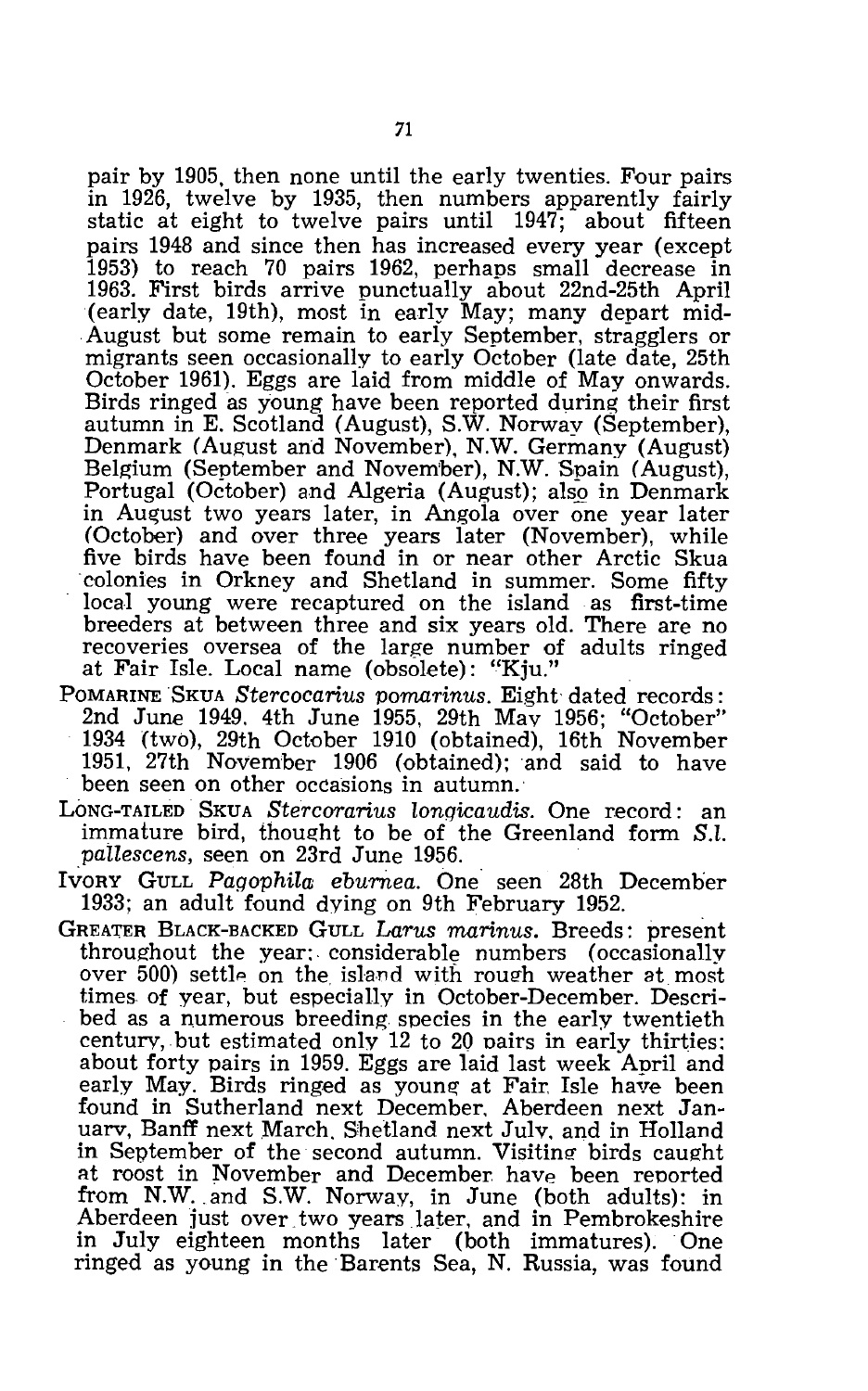dead at Fair Isle the next February. Local name (obsolete): "Swaabie."

- LESSER BLACK-BACKED GULL *Larus fuscus.* Summer visitor and passage-migrant. The British form L.f. *graeUsii* breeds; formerly "common" but only about twelve to twenty pairs n 1949-62, about thirty 1963. Eggs are laid mid-May. The breeders return occasionally late March, usually April (early date, 12th March); depart late August and early September, stragglers occasionally in early October.. There are sometimes large falls of adults in late summer (over 200 15th July 1958, sixty 5th August 1955 and 5th September 1961) otherwise passage-movements are difficult to detect. Local young have been recovered in the first autumn in N. Ireland (September) and S.W. Spain (December), and in May nearly two years later on the Mediterranean coast of France (Herault); while one ringed in Shetland was at Fair Isle eight weeks later (late August). Birds of the Scandinavian (typical) form occur most years in autumn and rarely in winter and spring: seldom more than six present but up to twenty noted. The autumn records fall between 1st September and 22nd October. with one 12th December; mostly in mid-September. The winter and spring birds were between 11th February and 17th May.
- HERRING GULL *LaTUS argentatus.* Breeds: present throughout the year; passage-migrant. Numbers often come to land during rough weather; up to 3000 seen ashore in October-December. Breeding-population was much greater during period when Fair Isle was a fishing-station (un to about 1920) than at present; estimated only about 140 nests in 1959; but marked increase over preceding years in 1963. Eggs are laid end April and early May. Local young have been recovered in Aberdeen in August of the next year, in E. Lothian about two years after ringing, and in Holland in June three years later. Birds caught at roost in December 1961 were found subsequently in Northern Norway (two, June 1962 and April 1963) and Denmark (April 1962): while one ringed as young on the Murmansk coast, N. Russia, in 1960 was taken in the same roost. This bird was from the breeding-area of L.a. *omissus;* a yellow-legged bird collected 28th September 1921 may also have been referable to this form. Local names: adult, "Maa"; immature, "Scorie"; sometimes also applied to other gulls.
- COMMON GULL *LaTUS canus.* Common passage-migrant, and frequent visitor at· all seasons. Spring passage mostly late March to early June, largest numbers generally mid-April, though rarely over 200 recorded at peak. Autumn movements of small parties from late June or early July often large numbers from end July or early August; up to 1500 seen together in August and up to 700 in September, Octo-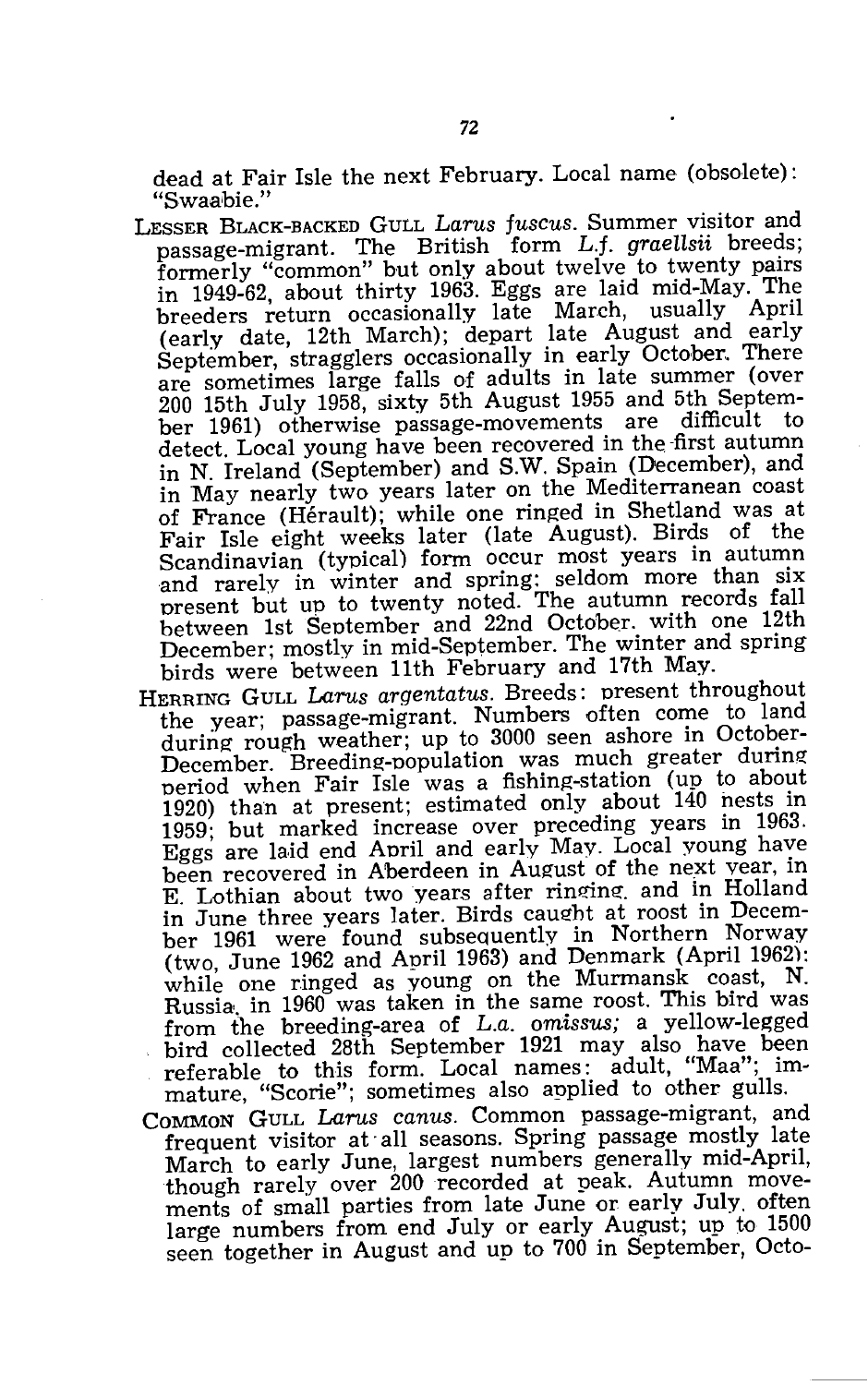ber, and early November; but varies greatly from year to year. August birds are nearly all adults, but immatures well-represented earlier and later. Usually only very small numbers intermittently from late November to early March, but over 100 seen with cold weather in January. Local name: "Landpicker."

- GLAUCOUS GULL *Larus hyperboreus.* Formerly a regular winter visitor, late October to February, but markedly scarcer since about 1935, perhaps earlier, apart from big falls in the winters of 1951-52 and 1952-53. Now fairly regular in autumn in very small numbers, but irregular in winter and spring; a few recent summer records. Autumn birds are from 20th September, mostly second half October and early November since 1952, though earlier the biggest arrivals came in December. Numbers have rarely exceeded five birds recently, whereas over 100 were present in December 1951 and over 50 in December 1952. Since then the highest totals were thirty-five 17th October 1955 and ten 17th November 1959, with no more than four irregularly December to February, occasionally March. There are a few old records in early April, and three in the observatory period, the latest being 29th, 1961. Summer records of immature birds on 19th May 1928, 11th June 1959, 11th-18th July 1959 (at least two), 19th July 1955, 2nd August 1958, and 8th August 1949. One ringed December 1951 was recovered in Faeroes next February. Local names: this and the following species were both known as "Iceland Maa," the immatures formerly called "Valkie."
- ICELAND GULL Larus glaucoides. Occurred regularly in the early years of this century between late October and early April (extreme dates, 19th October and 4th April) though in smaller numbers than the Glaucous Gull. Since 1948 there have been seldom been more than two or three birds in any year, except in the winter of 1951-52, and in some years no records. In 1951-52 there were "several" from 3rd November, "many" in late December, and up to twelve between 8th and 12th February. Most other recent records were between 24th October and early December; none late February or March but two birds from 6th April 1949 (one until 15th May) and two from 23rd April 1950 (one until 31st May).
- LITTLE GULL *Larus minutus.* Reported by the islanders to have been seen on a good many occasions, but there are no observatory records. The only dated occurrences known are for June 1934, 25th September 1935, and 10th February 1954, the last staying for two weeks.
- BLACK-HEADED GULL *LaTUS ridibundus.* Regular on spring and autumn passage; occasional visitor during the winter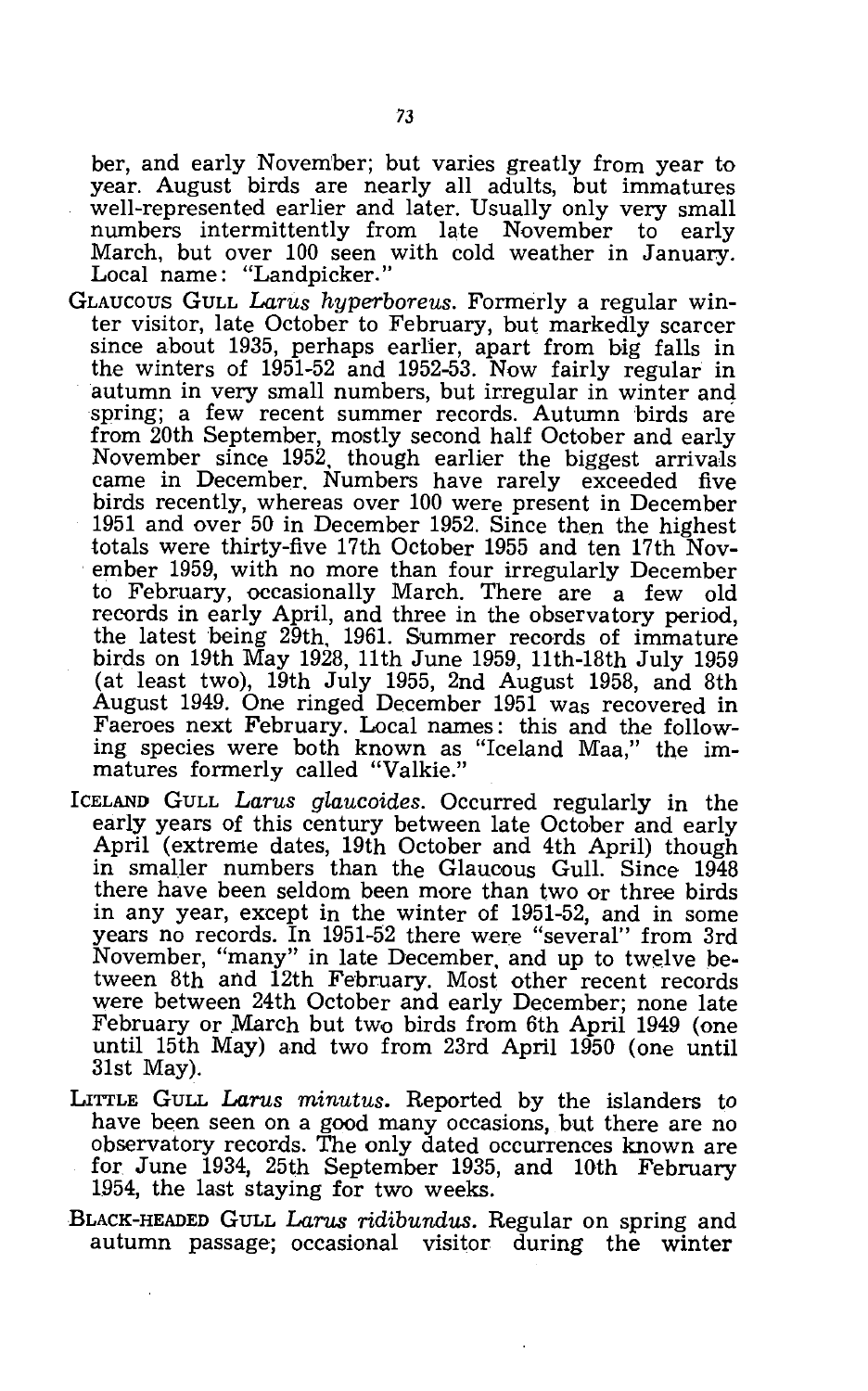Spring passage March to early June, with two peak-perods, one less regularly in late March (apparently drifted 'birds) and the other more consistently in late April and early May (probably Shetland breeders); peak numbers seldom exceed thirty at either period, but as many as 100 on 30th March 1958. Protracted autumn movements commence late June or early July and continue into November; peak numbers rarely exceed 25 and may occur at any time from mid-July to mid-October; over 100 on 6th October 1951. Winter records mostly December-January, more than one or two birds. A young bird ringed in Jutland, Denmark, in 1961 was caught at Fair Isle on 19th March 1963.

- l\'IEDITERRANEAN GULL *Larus melanocephalus.* A second-winter bird 31st August to 2nd September 1957; a first-winter 14th October 1957.
- KITTIWAKE *Rissa tridactyla*. Breeds; a few offshore through the winter. Recorded as "nesting in great numbers" before 1912; a count in 1959 gave about 2750 nests. Birds return to land between mid-February and late March, though not ashore regularly until mid-April; eggs are laid in mid-May. Departure from mid-August, numbers offshore until mid-October but seldom more than odd individuals or small parties near the island later in the winter. In some years, large gatherings of first-summer birds around the isle between June and August. A chick ringed by J. Wilson in 1939 was recovered at Notre Dame Bay, Newfoundland, in September 1941. Local name (obsolete): "Rippack."
- COMMON TERN *Sterna hirundo.* Common and/or Arctic Terns are recorded rather irregularly from May to early July, more frequently mid-July to mid-September, some stragglers to early October. Extreme dates are 5th May and 26th October, with one extraordinary record on the crossing, 16th January 1952 (J. A. Stout). Numbers rarely exceed ten but there have been over fifty on a few occasions in late July and September. Common Terns have been identified between 24th May and 20th September; they appear to be barely half as numerous as Arctics.
- ARCTIC TERN *Sterna macrura.* For status see preceding species. This bird has been identified between 23rd May and 6th October. The "pictarrs" which Eagle Clarke was told formerly bred, in the early part of the nineteenth century, were most probably of this species.
- SANDWICH TERN *Sterna sandvicensis.* A rare visitor, reported to have been seen "on occasions" before 1936, and recorded in six years since 1953, all between 26th May and 24th July; usually one or two individuals but up to seven present in July 1958.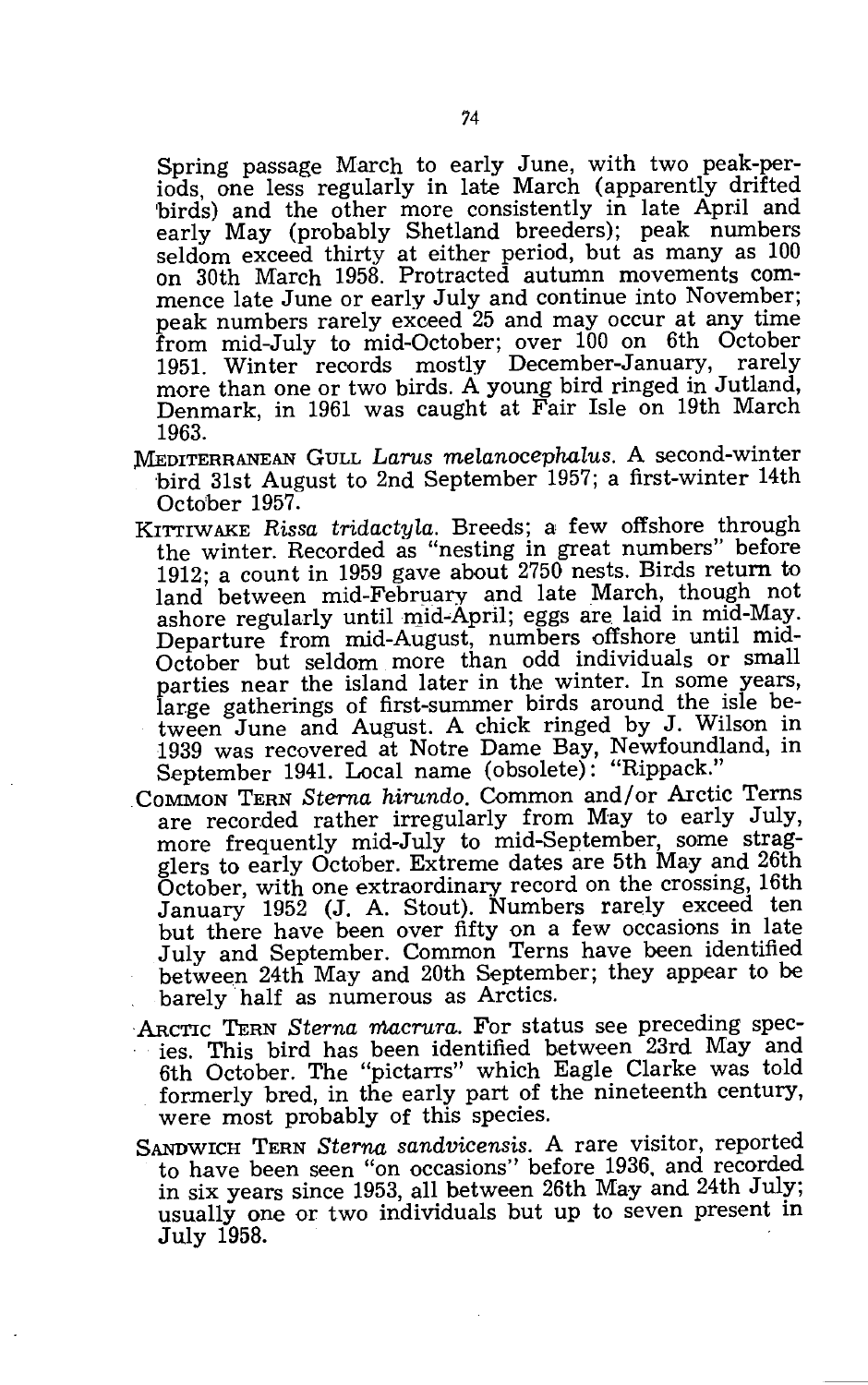- GREAT AUK *Alea impennis.* Eagle Clarke refers to a statement in Baikie and Hedle's Historia Naturalis Orcadensis (1848), that one was seen off Fair Isle in June 1798. The species bred at Papa Westray, about forty miles away, at that time.
- LITTLE AUK *Plautus alle.* Considerable numbers winter regularly near Sumburgh Head and are seen on the crossing to Fair Isle; hundreds and even thousands may be observed in November to February, and smaller numbers October and March. Much less often seen from the island but over 100 occasionally observed during the peak-period, and odd birds not infrequently; in some winters live or dead birds are found on the land. One was seen on 29th August 1957, otherwise the extreme dates are. 15th September and 20th March. Local name: "Rotchie."
- RAZORBILL *Alea torda.* A common breeding bird; a few occasionally seen offshore outside the breeding-season. Returns to the cliffs sometimes in late January, more often late February onwards. Eggs are laid mid-May. Departure completed by the end of August. No census has been made, but the population is of the order of 750-1000 breeding pairs. No evidence of any marked change in numbers in this century. Eleven recoveries of local young were reported in the first autumn and winter in S.W. Norway (all south of 62° N., mostly south of 60° N.); and another in Denmark. One was in N. Spain in its first November, and one in Northumberland in March of its second winter. The distribution of recoveries is undoubtedly greatly biased by the incidence of autumn auk-shooting in Scandinavia. Local name: "Wilekie."
- GUILLEMOT *Uria aalge.* Status very similar to that of Razorbill, but probably about twice as numerous (estimated 1500-2000 pairs in 1959), and tends to arrive rather earlier. First ashore in first week January in 1963, but more usually early February onwards. Counts of "Bridled" birds have ranged between  $10\%$  and nearly  $20\%$  of the samples in different years. Eight ringed young were killed in the first autumn and winter in S.W. Norway, though one north of 63° and another nearly 64° N. were further north than any Razorbills so far reported. Another was found in Co. Durham in its first February. Local name: "Longvie."
- BLACK GUILLEMOT *Cepphus gryUe.* Breeds; population of the order of 200 pairs in recent years; smaller numbers winter inshore. Eggs are laid late May and early June. Two ringed as young were recovered in Essex in late November of the first autumn, and in N. Ronaldshay, Orkney, in July a year later. Another was found freshly-dead at Fair Isle when a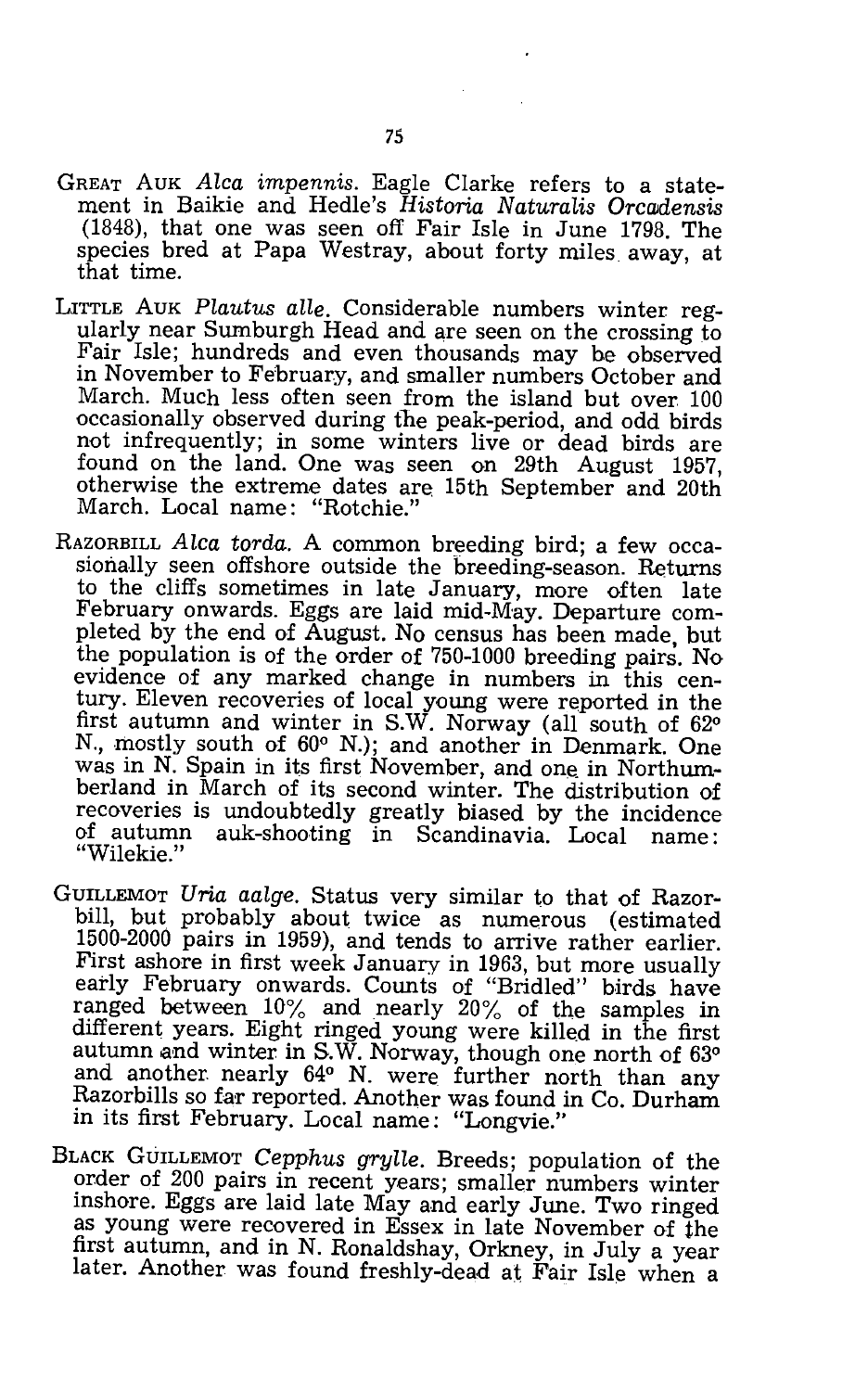year old, and one breeding in its natal colony at four years old. Local name: "Tystie."

- PUFFIN Fratercula arctica. The commonest breeding bird at Fair Isle; estimated over 20,000 pairs, has probably increased in this century. First gathers offshore in late March, and comes to land towards end of first week or in second week April. Eggs laid end April and early May. Most depart by mid-August; seldom seen ashore after 20th, but sometimes to end of month (late date. 2nd September). Very rarely seen near the land in the winter half of the year. Two birds ringed as young have been reported from Co. Durham next December and January; one in Essex next January, and one off S.W. Greenland next November. Local name: "Norie.',
- PALLAS'S SANDGROUSE *Syrrhaptes paradoxus.* Eagle Clarke was informed by the Rev. H. A. MacPherson that a flock of forty arrived at the beginning of June 1888, but only five survived to the end of the month.
- STOCK DOVE *Calumba oenas.* Irregular on spring and autumn passage; recorded in seven springs and eight autumns in the past fifteen years. Spring records fall between 17th March and 3rd June, well-spread but slightly more in April than at other times; autumn records are from 9th August to 12th November, mostly late September and early October. The only note of more than two birds refers to five on 7th April 1952.
- Rock Dove *Columba livia*. Breeds; noted as a passage-migrant in early spring and late autumn; a few winter in most years. Bred commonly in the nineteenth century, when many were caught for food; but became extinct as a' breeding bird about 1895. Apparently known only as a passage-migrant or winter visitor until at least 1927. Three or four pairs were nesting in 1948 and a few, probably under ten pairs, have bred until the present. Most breeders apparently return in April, young appear late May onwards. In most recent years flocks of up to forty birds have arrived on, or passed over, the isle between late September and December, mainly November; as many as 100 noted 20th December 1943. Occasional small parties or single birds pass north between February and April.
- WOOD PIGEON *Calumba palumbus.* Regular on spring and autumn passage, usually in very small numbers; recorded in all months. Spring movements mid-March to late May, mainly early April to mid-May, with odd birds through June in some years. Occasional records in July and early August. Autumn passage sometimes from late August, more usually from late September or early October, through November; odd birds irregularly in all winter months. Sel-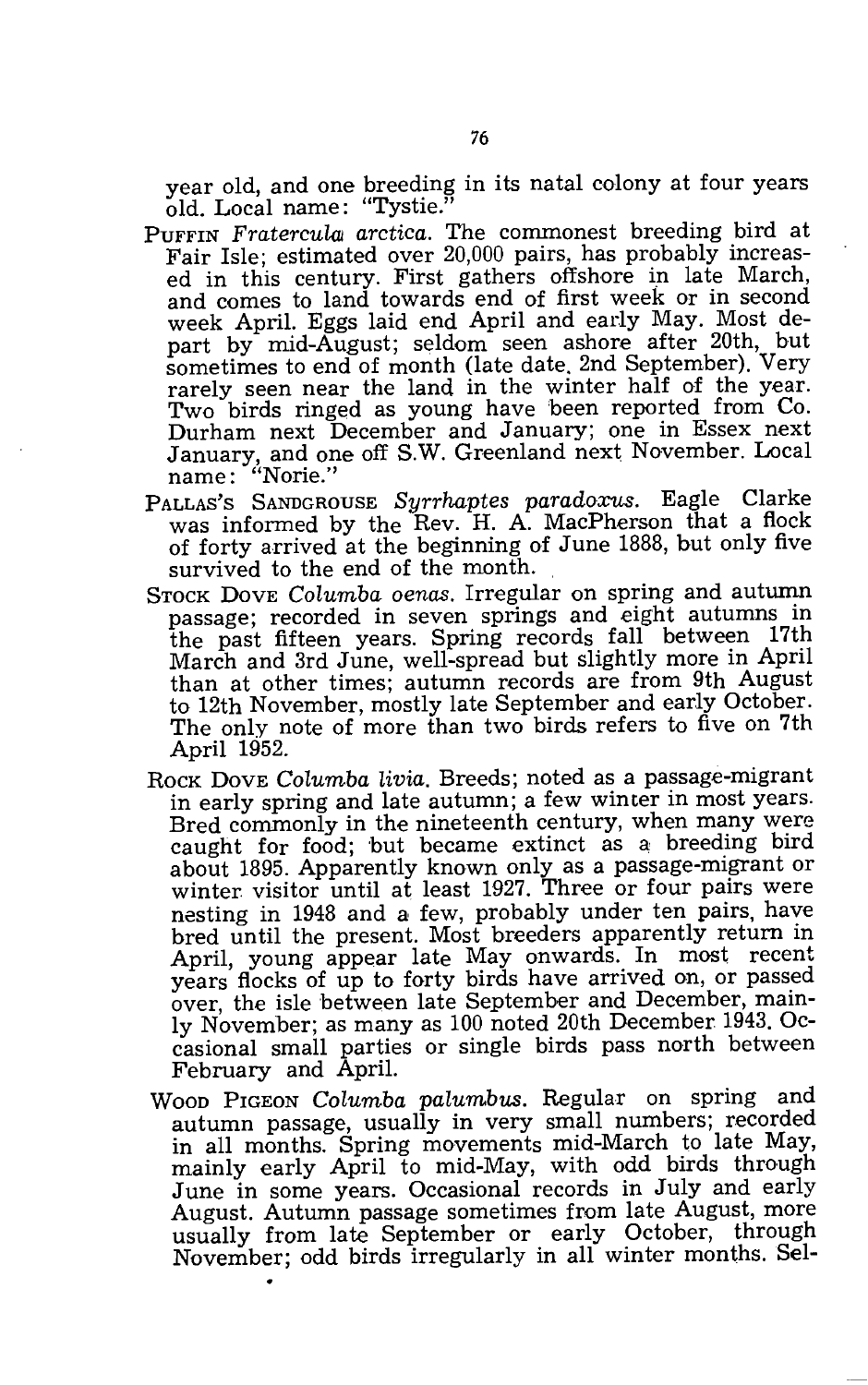dom more than five present on best days at either migration, rarely more than singles at other times of year. The species appears to have become more common in the past five years, and all the highest scores are in this period: c. fifteen 10th April 1960 and 1st April 1963; and an exceptionally strong arrival in November 1959 peaking at thirty on 18th, at least one of these remaining until late February 1960.

- TURTLE DOVE *Streptopelia turtur.* Regular in spring and autumn, in very small numbers; rather more birds in spring than autumn, but recorded maxima are only four in spring and three in autumn. Spring occurrences 9th May onwards, and has been seen on most dates to 21st July, though mostly late May and early June. Autumn records 9th August to 10th October, mostly first half September. A Turtle Dove bearing a Belgian carrier-pigeon ring was found on the island on 8th September 1927; the domestic bird carrying this ring had been lost near Ghent in May 1927, but no details of the transferrence were discovered.
- COLLARED DOVE *Streptopelia decaocto.* Single birds seen 18th April and 18th June 1960, 12th and 14th May 1961, 13th May and 15th-16th June 1962, and probably at least five different birds between 30th April and 20th June 1963.
- CUCKOO *CucuLus canorus.* Regular on spring passage; usually no more than one or two present, but "exceptional numbers" in mid-May 1910 and up to seven in mid-May 1951. The extreme dates for spring migrants are 26th April and 9th July, mostly mid-May to mid-June. One or two birds, nearly all juveniles, appear irregularly in summer, mostly late July (from 13th) and early August, and rarely September (to 8th, once 24th). Two or three birds are said to have stayed all summer in 1936; it is possible that some of the recently-fledged juveniles seen in July were reared on the island, but no satisfactory proof of breeding. One ringed on 6th May 1955 was found near Bergen, Norway, only two days later.
- BARN OWL *Tyto a'lba.* Five records. Single birds of the Whitebreasted (typical) form present January-February 1926 (obtained), seen October-November 1940, 11th April 1944, and 12th November 1958; and one reported to be of the Dark-breasted form *T.a. guttata* present October-November 1943.
- SNOWY OWL *Nyctea scandiaca*. Said to have occurred on a number of occasions, but only three dated records known: 26th October 1907, 17th April 1956, and 23rd December to 14th January 1961-62.
- LONG-EARED OWL *Asio otus.* Occurs almost every year in spring and regularly in autumn, in very small numbers.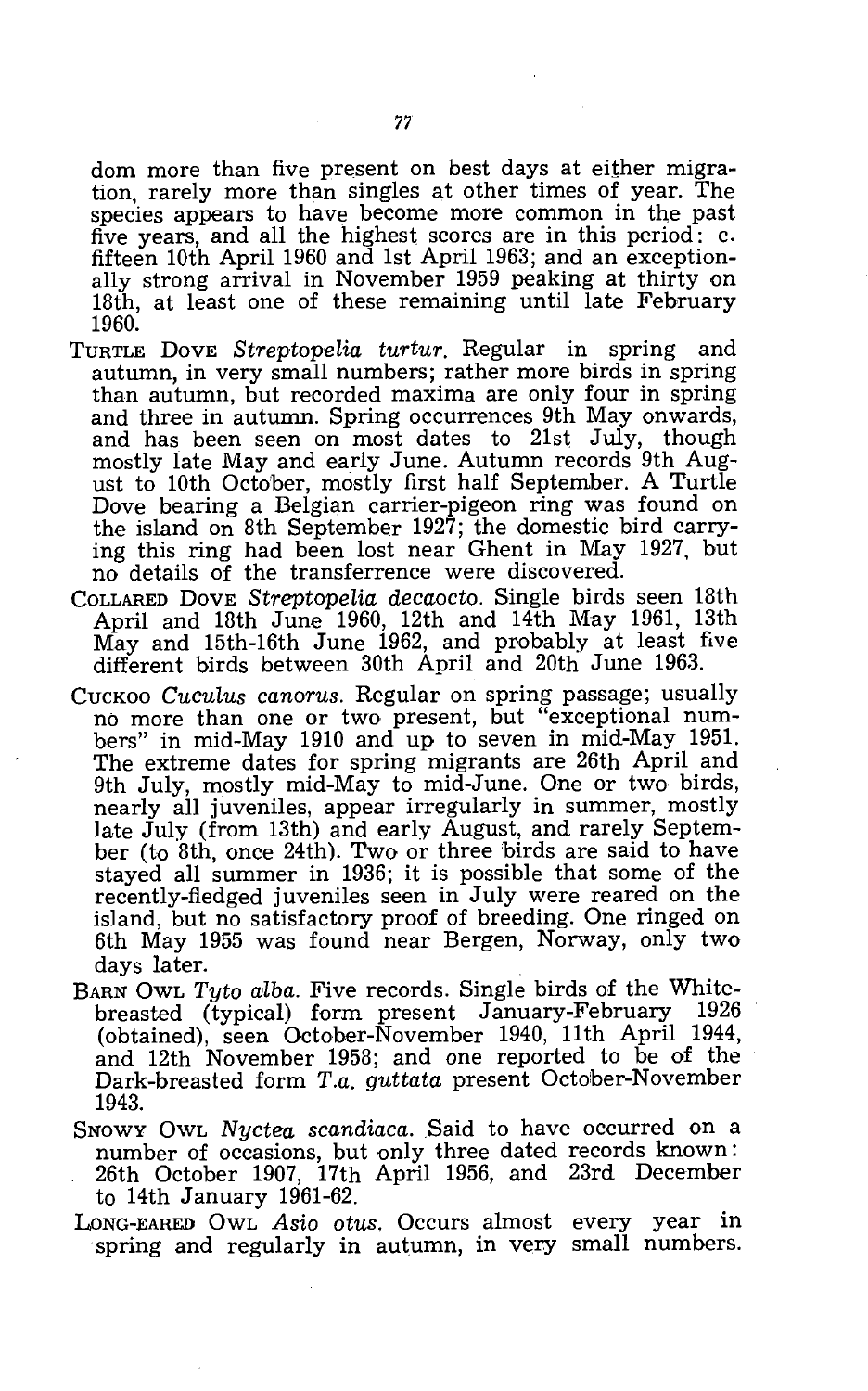Spring records are between 18th February and 26th June, mostly late March to early May, no record of more than two birds. Autumn records in the past fifteen years have all been between 7th October and 29th November, mostly late October and early November; usually single birds but up to five noted at peak. The species is said to have occurred several times 'in August (from 2nd) and September in earlier years, and there is one record as late as 8th December. One ringed in November 1950 was found near Stavanger, Norway, in early December 1954.

- SHORT-EARED OWL Asio flammeus. Regular in spring and autumn, in very small numbers. Spring records 29th February to 10th June, mostly late April and May, no more than two recorded on one day. A few July records between 7th and 24th. Autumn birds from 3rd August to 26th November, mostly October; usually less than three seen on best day, but in 1950 up to six (27th October) and in 1960 up to at least eight (26th-29th October). Two January records; 2nd, 1929, and one (dead some days) in mid-January 1963.
- NIGHTJAR Caprimulgus europaeus. Ten records in spring (eight since 1949); all between 7th May and 30th June except for one exceptionally early bird reported 12th April 1949. A record of "remains found" in mid-July 1949 and one "quite recently dead" 21st August 1908. Two or three autumn occurrences; 14th and 21st September 1956 and 24th September 1961.

ALPINE SWIFT Apus melba. One seen 20th June 1962.

- SWIFT Apus apus. Regular visitor in summer, in very variable numbers. The extreme dates are 30th April and 7th October, but birds seldom appear before mid-Mayor after mid-September. The peak numbers, rarely more than twenty, are most frequently observed in late Mayor early June, but sometimes late June-early July, or late August, and rarely at other times. An exceptionally big movement in late August 1958 produced about 150 birds on 21st and over 120 on 24th; the only occasions on which recorded totals have exceeded fifty.
- NEEDLE-TAILED SWIFT Chaetura caudacuta. One seen and described by G. Stout. 6th August 1931.
- HOOPOE Upupa epops. Eleven dated records; four between 9th and 21st May, one in "mid-June," one 22nd August, and five between 3rd and 21st October. Only three of these are since 1948. The high proportion of October records suggests a late "reversed migration" like that made by the Redbreasted Flycatcher.
- GREATER SPOTTED WOODPECKER Dendrocopus major. Irregular in autumn; singly or in very small numbers except in ir-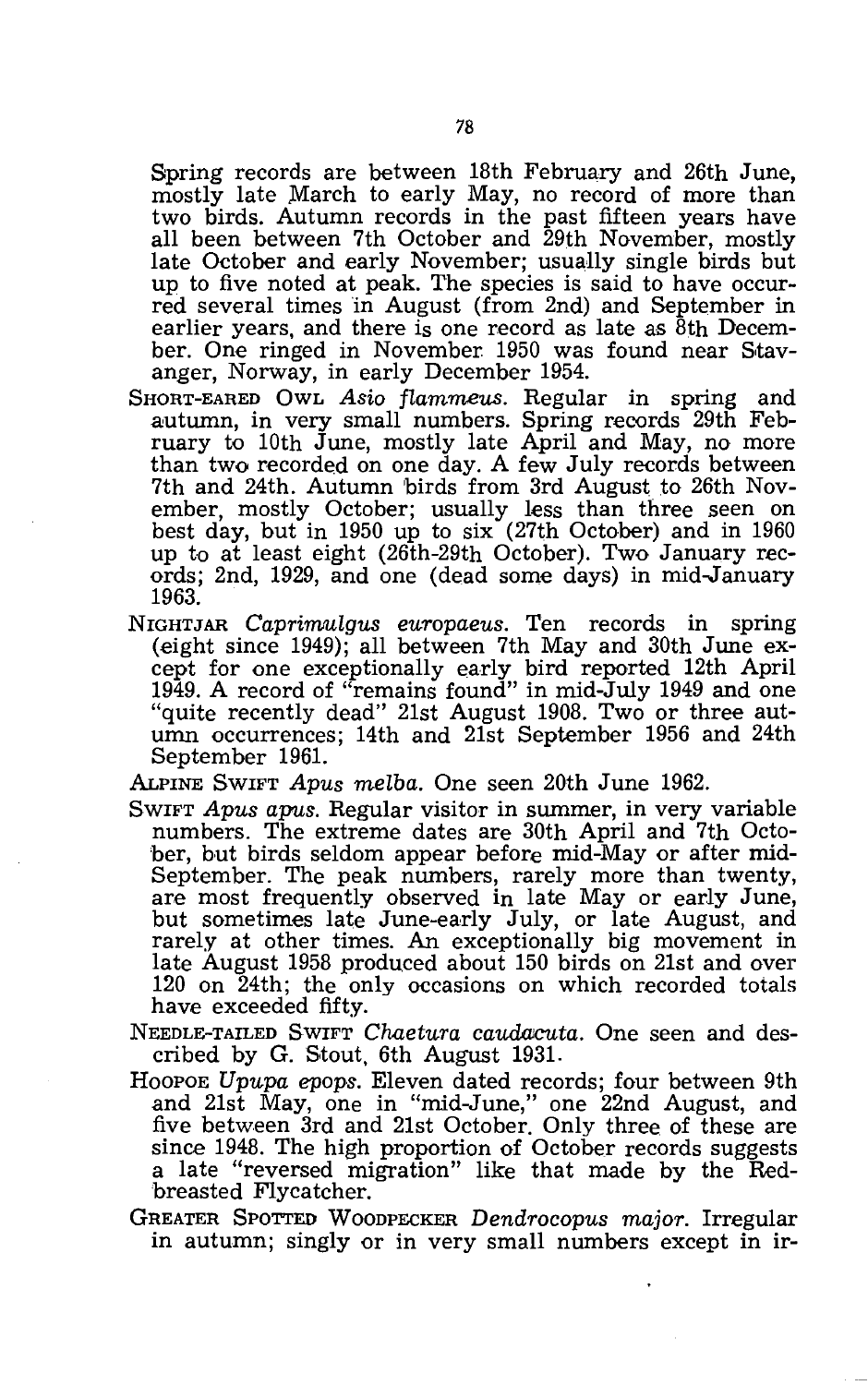ruption years; three spring records of single birds. Small irruptions, composed almost entirely of birds of the year, reached Fair Isle in 1909, 1928(?), 1935, 1949, and 1962; and there are records of odd birds in 1927, 1929, 1951, 1953, 1956, 1958, and 1960. The extreme dates are from 1st August to 4th January, mainly late September and early October, and probably no fresh arrivals after mid-November; the highest totals on record are ten 6th October 1949 and twelve 11th October 1962. The spring dates are 7th-11th May 1936, 10th- $30th$  May 1950, and  $12th-25th$  May 1954. All closely examined were referable to the Northern (typical) form.

- WRYNECK *Jynx torquilla.* Recorded aJmost every year in spring and autumn (all but two springs and one autumn since 1948). Only one record of more than three in spring (six to eight 7th-12th May 1950) and none of more than four in autumn since 1948; but formerly occurred in larger numbers: "remains of a number" found September. 1905, "considerable passage" May 1910, "a good few" May 1936, "scores" September 1943. Spring dates are from 22nd April to 7th June, mostly mid-May; autumn passage 19th August to 8th October, mostly end August and early September.
- SHORT-TOED LARK *Calandrella cinerea.* Irregular visitor in autumn; five spring records. The spring birds, four between 20th April and 15th May, and one 18th June, were all of the southern form *C.c. brachydactila*. One midsummer record, a southern bird 19th July to 8th August 1957. Over twenty autumn records (including about twelve in six years since 1952); often several individuals in the years the species has occurred, though never more than two at once. Extreme dates are 22nd September. and 4th December, mostly October; the majority of birds resemble the Eastern form *C.c. longipennis* though southern-type birds have occurred between 1st October and 14th November (?28th November 1910).
- [CALANDRA LARK *Melanocorypha calandra.* One reported to have been obtained in spring about 1925, but no details known.]
- CRESTED LARK *Galerida cristata.* One seen 2nd November 1952.
- WOODLARK *Lullula arborea.* Irregular visitor in spring and autumn. Formerly more numerous and frequent, wintered on the island in some years up to at least 1928; usually "small numbers" but as many as twenty recorded (December 1926). Since 1948 only some ten records in spring, between 18th March and 15th May, mostly end-March and early April; and a sjmilar number in autumn, 20th September to 30th November, mostly late October and November. No more than two birds present except in 1949, fifteen on 11th October. Once recorded as late as 2nd June, 1927.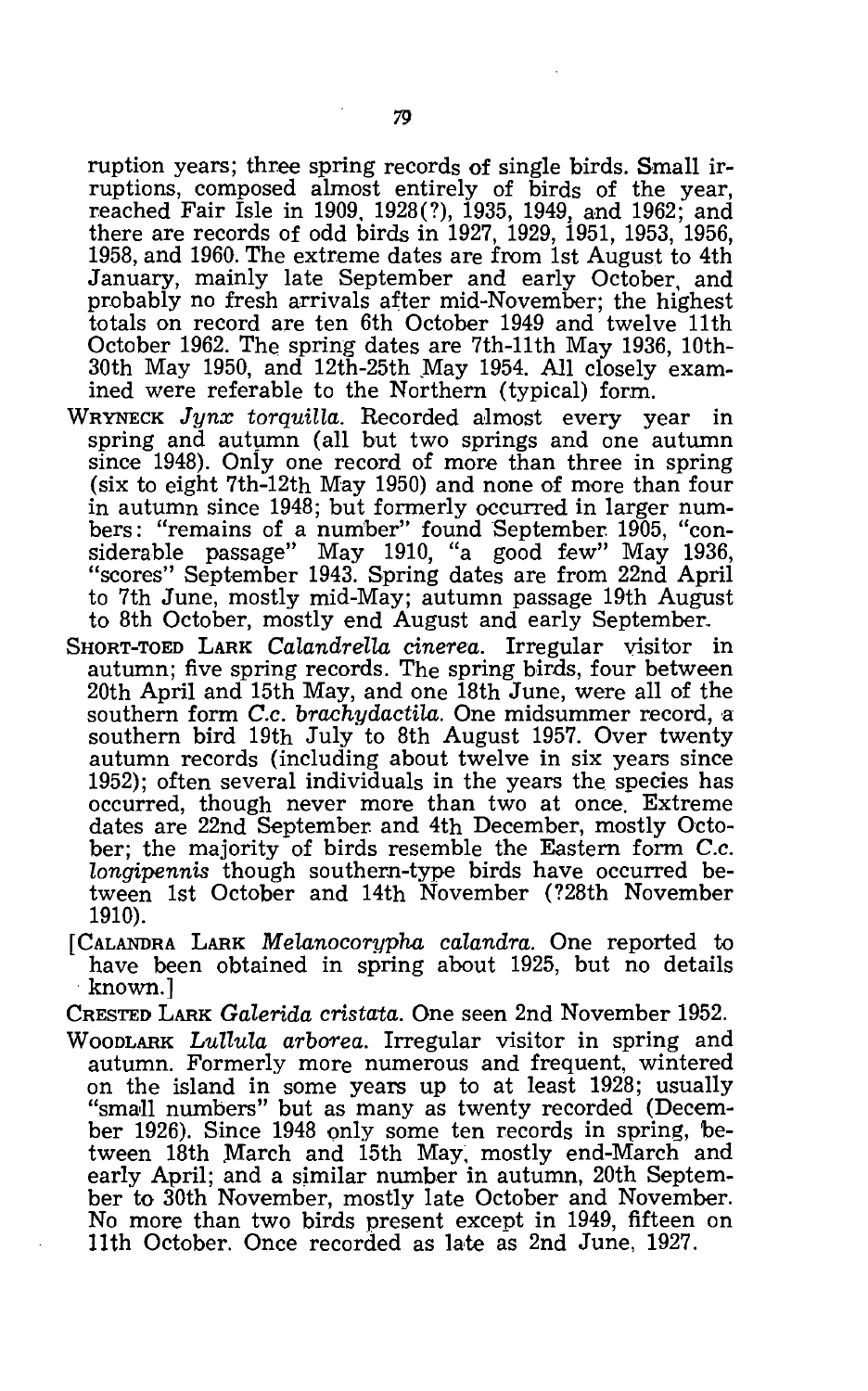- SKYLARK *Alauda arvensis.* A common breeding bird (probably 100-120 pairs in 1963); regular and often quite numerous on passage in spring and autumn, late February to early April and September to November. The breeders are summer visitors, and only small numbers (usually well under fifty) winter, though these may increase with weathermovements. The species was apparently more abundant on passage in the early decades of this century: "often in vast numbers" before 1912, "enormous numbers" November 1927; whereas recently there have hardly been more than 500 birds in the largest arrivals in spring or autumn. The winter population also seems to have decreased with the decline of arable farming on the isle. The eggs are laid from late April, mostly May; some birds are probably double-brooded. A bird ascribed to the eastern form *A.a. intermedia* was collected 3rd November 1935. One ringed in March 1950 was recovered at Bell Rock, E. Scotland, in the following October, and another, ringed October 1956, near Boston, Lincs.. in January 1963.
- SHORELARK *Eremophila alpestris.* Rare visitor in spring and irregular in autumn; formerly more frequent in autumn ("annual" to 1912) but no record of more than two at once. Once March (6th), and four between 16th April and 12th May. Autumn records between 10th September and 16th December, mostly October-early November.
- SWALLOW *Hirundo rustica.* Regular in spring and autumn; has bred at least once. In most years the spring totals, probably composed largely of birds overshooting Scotland, are much larger than those in autumn. The earliest record is for 14th April, but seldom seen before last week of month; main spring movements May (especially second half) and early June; often over twenty but rarely over fifty birds on best day. Small numbers irregularly late June and early July, rarely early August; most autumn records late August to late September, often less than ten at peak, but occasionally as many as 50-60 (17th-18th September 1949, 18th September 1961) with southerly gales. Occasional records October, latest date 26th. A publication of 1936 stated that the Swallow "has bred"; a pair bred successfully in 1962, laying eggs in mid-July. One ringed on 6th July 1953 was caught at nest in Caithness in July 1954 and 1955.
- RED-RUMPED SWALLOW *Hirundo daurica.* One obtained, out of three reported seen, 2nd June 1905 (first British record). One reported seen 19th June 1931.
- HOUSE MARTIN *Delichon urbica.* Regular in spring, rather irregular in autumn, though records to at least early August in all of past fifteen years; numbers usually smaller than those of Swallow, but once over 100 in spring (1st June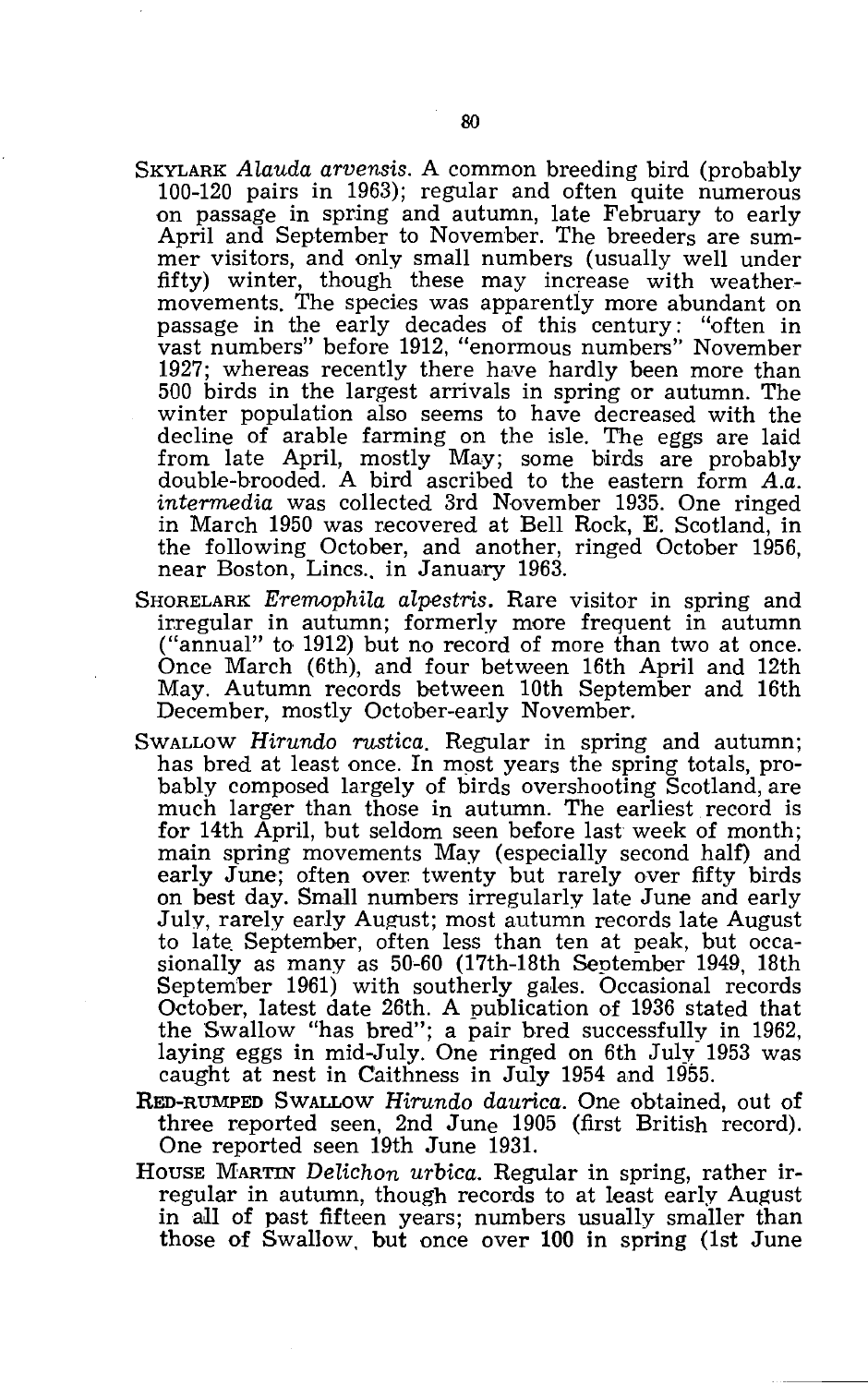1950). Earliest date is 28th April, more usual from first week May, main spring movements late May and early June; stragglers to end June and irregularly through July. Occasional records in August, most autumn birds in September but no more than twelve recorded (18th September 1961) apart from "many" on 10th September 1927. Stragglers in October some years, once seen as late as 14th November. Two pairs nested in 1922, one in 1935 and 1946.

- SAND MARTIN *Riparia riparria.* Regular spring migrant, irregular in autumn, in very small numbers; no record of more than five at either season, apart from "many" 19th May 1910. Spring records extend from 5th April to 1st July, mostly May; autumn birds (seen in all but four years since 1948) 18th July to 18th October, mostly September.
- GOLDEN ORIOLE *OrioLus oriolus.* Seven records; five between 1908 and 1913. Four spring birds were all between 11th and 26th May; three in autumn between 1st and 25th September.
- RAVEN *Corvus corax.* Resident and breeds; occasionally recorded on passage. Said to have been as many as six pairs about 1897, then cut down, and only one or two pairs in the early years of this century. Usually three, occasionally four, pairs in recent years, despite control measures. Eggs are laid late March or early April. Young leave the island July to September. Definite records of passage are sparse though a few strangers must often reach the isle. Isolated records suggest movement especially in late March and early April (24 present 6th April 1956, 20 moving N. 9th April 1959) and during September-October (24 to 27 12th-18th September 1956, 17 on 13th September 1959); and numbers apparently fluctuate during the winter. Local name: "Corbie."
- HOODED/CARRION CROW *Corvus corone.* Hooded Crows *C.c. cornix* are resident and breed; also regularly noted on passage in the early part of the century, but migrants seldom detected in recent years. Breeding population said to be about six pairs before 1912; probably about ten-twelve pairs recently. Eggs are laid late April and early May. Arrivals used to Occur mostly in March-early April and in October-November, occasionally "great numbers" (from 3rd October 1911) or "considerable immigration" November 1926); and small arrivals have been suspected at the same periods in recent times. Fluctuations have also been noted in mid-winter. Local name: "Craa." Carrion Crows *C.c. corone* (or black hybrids) were formerly rare visitors, unless confused with Rooks, but have been annual for at least the past fifteen years, and odd birds have summered several times, mated with Hooded Crows,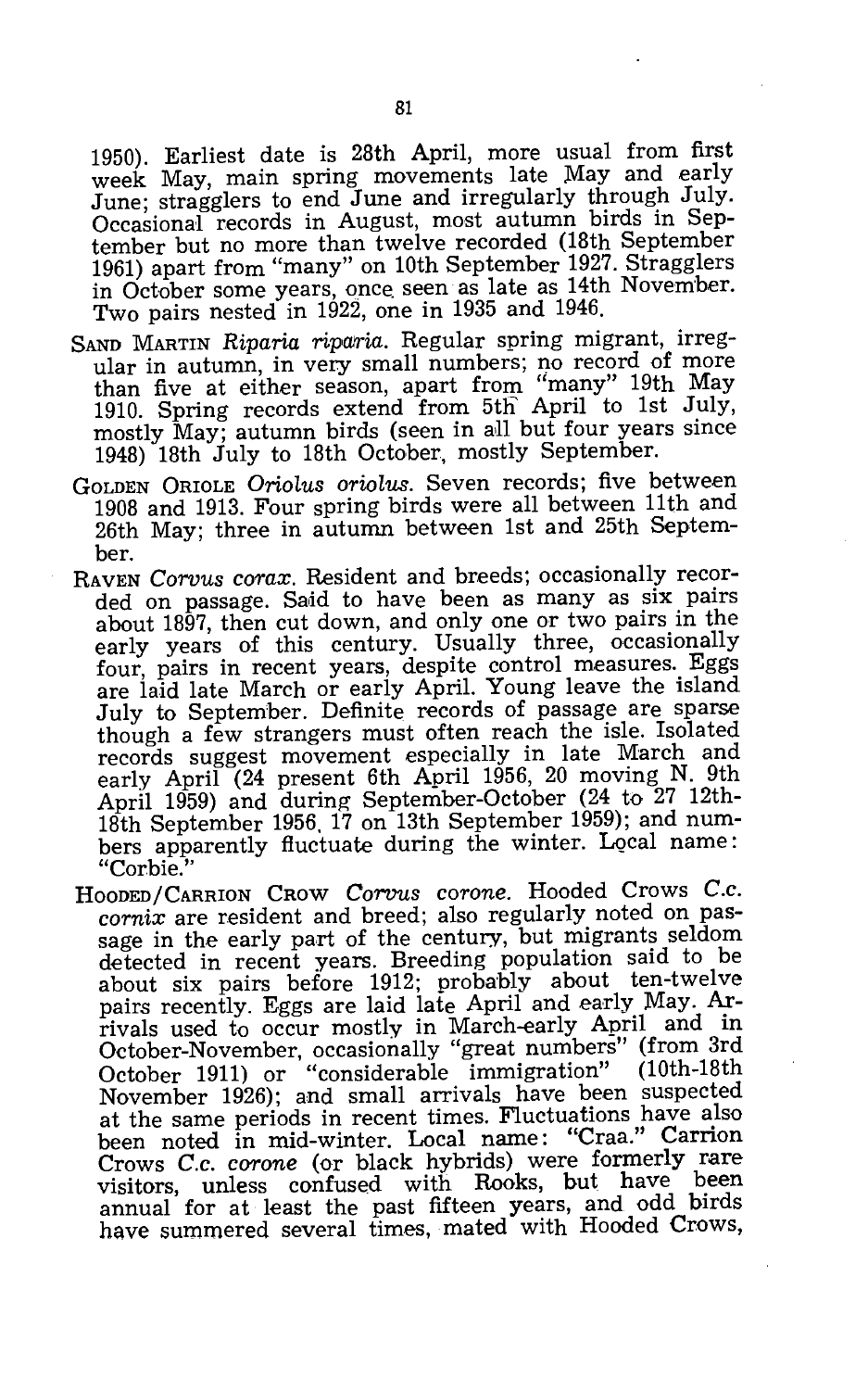and produced hybrid young in 1959 and perhaps other years. Records cover the period 12th March to 27th November, with most consistent arrivals in May (up to eight on best days) and a less regular peak in September; though daily totals rarely exceed two or three birds.

- Rook *Corvus frugilegus*. A few regularly on spring passage, and most years in autumn. One or two sometimes winter on the island, and considerable increase may occur with hard weather. Single birds visit the island during June to August in some years, occasionally staying for some, weeks. The species was much more abundant earlier in the century. Spring movements occur from late February to early June, mainly late March and early April, but peak numbers in the observatory period have never exceeded forty and usually less than ten, whereas up to 600 were seen in several springs before 1915. Autumn passage seldom begins before mid-September, with most records in late October and early November; but no score of more than eighteen at this time since 1948, compared with a former status of "common" (up to 1912) and records of 100 on 10th November 1923 and "hundreds" 5th November 1926. The only recent large arrival in winter totalled 38 birds on 21st-25th January 1952. Local name: "Scotch Craa."
- JACKDAW *Corvus monedula.* Almost annual in spring, less regular in autumn; has wintered in at least two years (1935-36, 1953-54) and odd birds or small parties occasionally arrive with hard weather in December-February. Spring passage mainly late March and early April, usually less than five birds at peak, but as many as fifty-six seen (5th April 1960); small numbers late April and May in some years, rarely early June (to 13th). Two 6th July 1952. Autumn movements 8th September onwards, mostly late October and early November, usually only one or two birds but up to. sixteen (23rd October 1950) on record. Birds with pale bluegrey napes, presumably of the Scandinavian (typical) form, and ones with dark napes, presumably of British or Central European form *C.m. spermologus*, occur at both seasons, often in company; but the majority cannot be determined with any confidence.
- [JAY *Garrulus glandarius.* One reported seen mid-May 1940, but no details available.]
- GREAT TIT *Parus major.* Birds of tbe Continental (typical) form recorded in five autumns since 1910: one 17th November 1910; up to a dozen from 27th October 1914, two present until at least 23rd January 1915; one 22nd September 1936; one 13th October 1959 to 29th March 1960; one 21st-22nd October and 31st October 1961 to 15th February 1962.
- BLUE TIT Parus caeruleus. Five records: 24th April 1962 and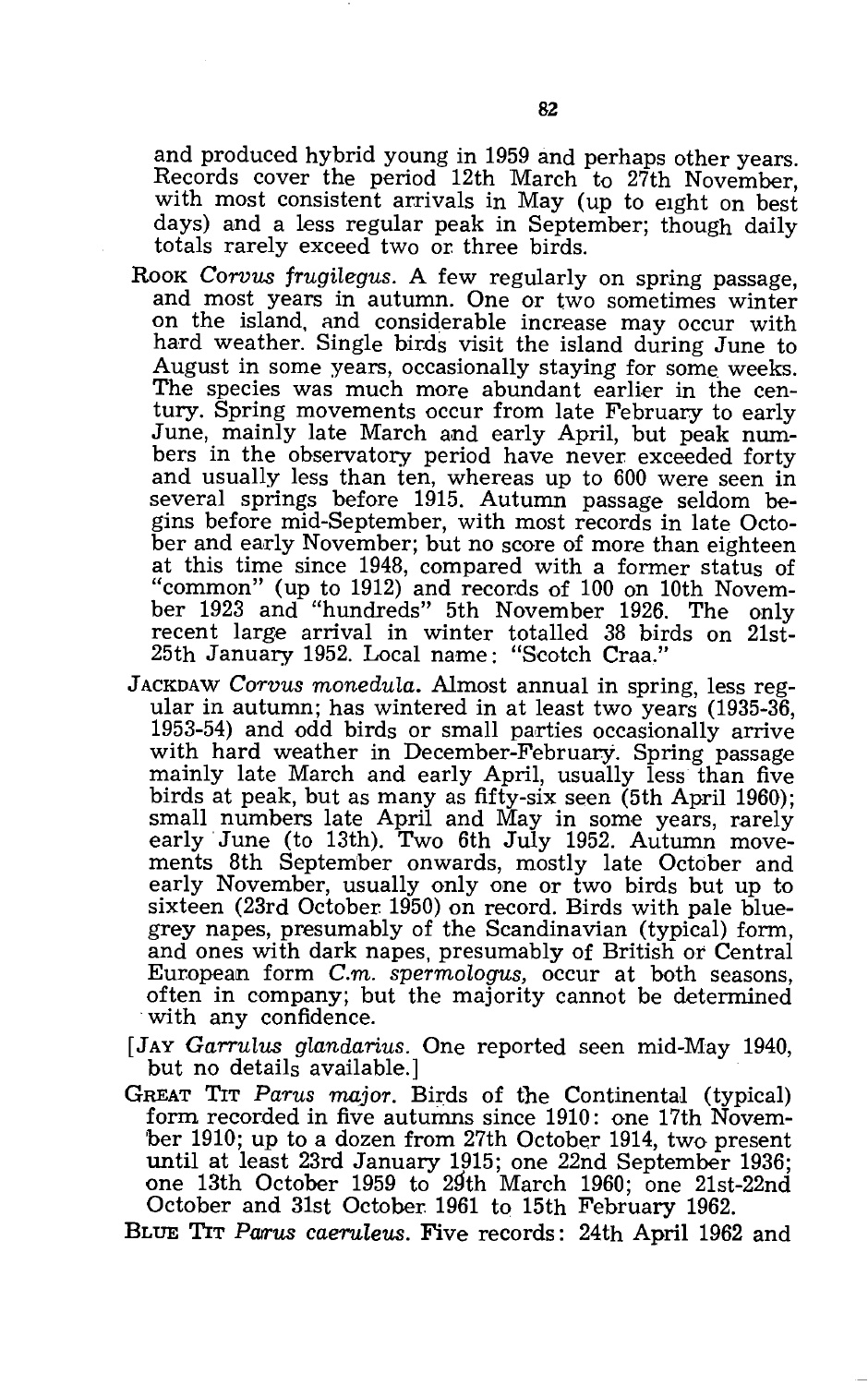20th October 1926, 3rd November 1935 (three birds), 3rd October 1961, and 6th November 1962. The 1926 and both the 1962 birds were examined in the hand and were of the Continental (typical) race.

- COAL TIT *Parus ater.* One seen by L. S. V. Venables on 21st September 1936.
- WILLOW TIT *Parus montanus.* One seen (with Blue Tits) on 3rd November 1935.
- [LONG-TAILED TIT *Aegithalos caudatus.* A party of three or four said to have been seen about 1930, but no date or details known.]
- [NUTHATCH *Sitta europea.* Single birds reported seen 29th-30th May 1936 and 1st May 1939, but no description available.]
- TREE CREEPER *Certhia familiaris.* Single birds of the Northern (typical) form on 14th April 1913; 27th December 1906, and 17th-18th October 1959; all obtained or handled.
- WREN *Troglodytes troglodytes.* Resident and breeds; small numbers detected on autumn passage in some years. The breeding population (probably about 40-50 pairs in most years), was separated as *T.t. fridariensis* by K. Williamson (Ibis 93: 599); the upper parts being intermediate in colour between the typical and St Kilda forms, paler and less russet than the typical, Hebridean, or (especially) the Shetland birds; whereas the underparts are not whitish like the typical and St Kilda Wrens, but suffused buff, intermediate between the bright buff of Hebridean birds and the pale buff of the Shetland ones. The size is between that of the typical and the larger Shetland Wrens. Eggs are laid in late May and June. Rarely nests away from the sea-cliffs. Typical Wrens, presumably from Scandinavia, are recorded irregularly (in six of past fifteen years) in very small numbers between 25th September and 11th November, mostly October.
- DrPPER *Cinclus cinclus.* Eight or nine spring records and three or four in autumn. Spring birds were between 19th March and 7th May, mostly end March and early April; autumn birds· between 13th October and 24th December (one late November arrival stayed about five weeks). All were of the Black-bellied (typical) form from Scandinavia, except for one 30th April to 7th May 1963, a brown-bellied bird of the British *C.c. gularis* or Middle-European form *e.c. aquaticus.*
- MISTLE THRUSH *Turdus viscivorus.* Probably annual in spring (every year since 1958) and most years in autumn (all but one since 1957); a scarcity of records in 1948-56 being due to lack of coverage in early spring and late autumn. Al-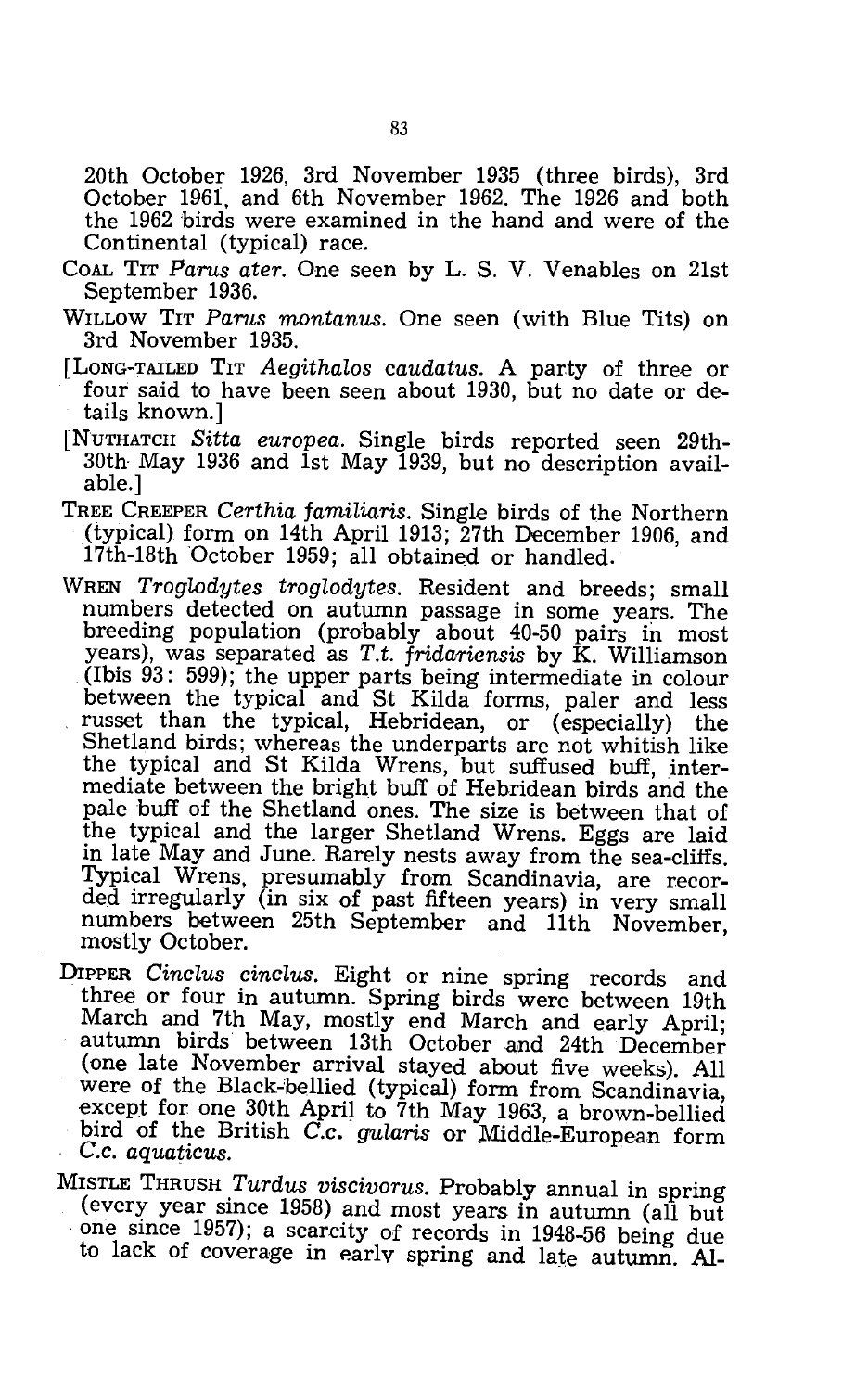ways in very small numbers, but more in spring than autumn. Spring records are between 6th March and 13th May, mostly late March and early April, no record of more than six birds. One 27th July 1962. Autumn records 17th September to 20th November, mainly late October and early November, no record of more than two birds.

- FIELDFARE *Turdus pilaris.* Regular on spring and autumn passage; a few winter, and numbers may increase with hard weather. Spring passage from late February or March, mainly mid-April, with sizeable falls in early May in some years; stragglers to late May and occasionally early June, rarely late June (late date, 30th); seldom more than 100 at peak, but up to 300 recorded. Autumn migrants rarely August (recorded from 5th). more regularly from mid-September onwards, though occasionally no records until early October. Main falls seldom occur before mid-October (500 30th September 1952 and 6th October 1955 were abnormally early) and main passage normally late October and early November, maxima varying between 100 (1961) and over 2000 (1952). Fairly large arrivals continue to early December in some years, and a last wave of movement, apparently unrelated to hard weather and sometimes involving several hundred birds, reaches the island occasionally in the last two weeks of December.
- SONG THRUSH *Turdus philomelos.* Regular on passage in spring and autumn, in extremely variable numbers; a few winter in some years, and also occur most years at midsummer (especially July). One pair bred in 1905 and 1911, two pairs in 1926. Spring movements late February or March to late Mayor June, mainly end March and early April; seldom more than twenty birds at peak, but occasional large falls, as on 30th March 1958 (500) and 5th-6th April 1961 (800). Autumn immigrants rarely August, more regularly from early September, with main passage last week September and early October, with small arrivals into November and sometimes a few appearing December; peak numbers usually up to fifty and occasionally up to 250. Most migrants are of the Continental (typical) form; but a few thought to have been of British origin have been examined in spring; and the midsummer birds, often in heavy moult, are usually darker and warmer brown than the majority. Five recoveries of birds ringed in March-April came from Denmark in the following May, from W. France in January, Cheshire in February, and Perthshire in June of the following year, and from Inverness two years later. Seven reports of birds ringed in late September. or October were from S.W. France in November of the same year, from N. Spain in November of the following year, in late February over two years later, and in early December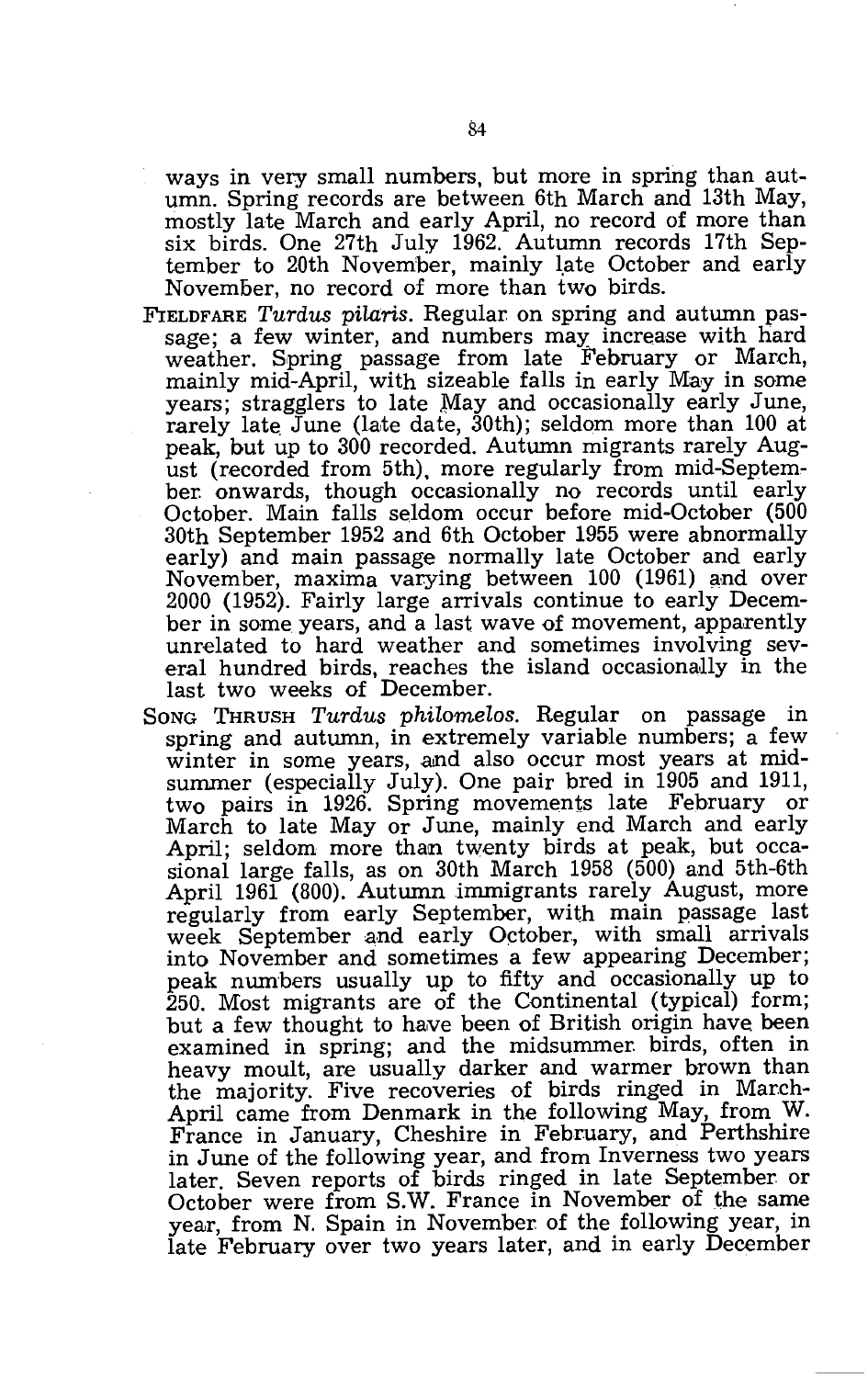over three years later; from Dorset in January fifteen months later, from Denmark in October three years later, and from Portugal in March six and a half years later. One ringed late December was in Denmark the following April.

- DUSKY THRUSH *Turdus eunomus.* A bird probably of this species was seen by G. Stout on 7th October 1937. A firstwinter female was present 18th-21st October 1961 (trapped on 19th).
- REDWING *Turdus iliacus.* Regular in spring in very variable numbers; invariably one of the most abundant migrants in autumn; a few winter in most years, and small numbers arrive in weather-movements. A pair, believed to 'be of the Icelandic form *T.i. coburni.* bred at Setter in 1935. Spring movements late February or early March to mid-May and occasionally later (late date, 18th June); peak period late March and early April, maximum often less than fifty birds but sometimes up to 1000. Except in 1935, no July records and only one in August (5th, 1961). Autumn migrants rarely early September (from 6th), more usually from third week September, until December; largest falls normally in October (especially first half) but occasional large falls early November; usually over 500 on best days, and up to 10,000 recorded. The great majority are normally of the Continental (typical) form. The Icelandic birds tend to migrate a little later in 'both spring and autumn, mainly mid-April and last three weeks October (early date, 30th September); always very small numbers in spring and in some years in autumn also; autumn peaks in best years are seldom over 200-300 but up to 1000 recorded (18th October 1956). Both forms occur in winter. One Continental bird ringed on spring passage was in Portugal next January; twelve ringed in autumn were reported as follows: four in the same autumn and winter in Banffshire (November), Holland (December), Athlone (January), and S.W. France (February); one next spring (end March) in Holland; four in the second autumn and winter in N.E. France (November), S. Spain (December), S.W. France (January and early March); one in S. Sweden in mid-April eighteen months later, one in Portugal in February over two years later, and one in Estonia in mid-April five and a half years later. A bird ringed as a juvenile in W. Norway in 1956 reached Fair Isle in October 1957. Seven Icelandic birds, all ringed in autumn, have been recovered: three the same autumn and winter in S.W. Norway (November), Belgium (Novem· ber) and N. Ireland (January); one next spring in Aberdeen (April), one next autumn in S.W. Ireland (November), one in S.W. France two years after ringing (November), and one in N.W. Ireland three years later (December).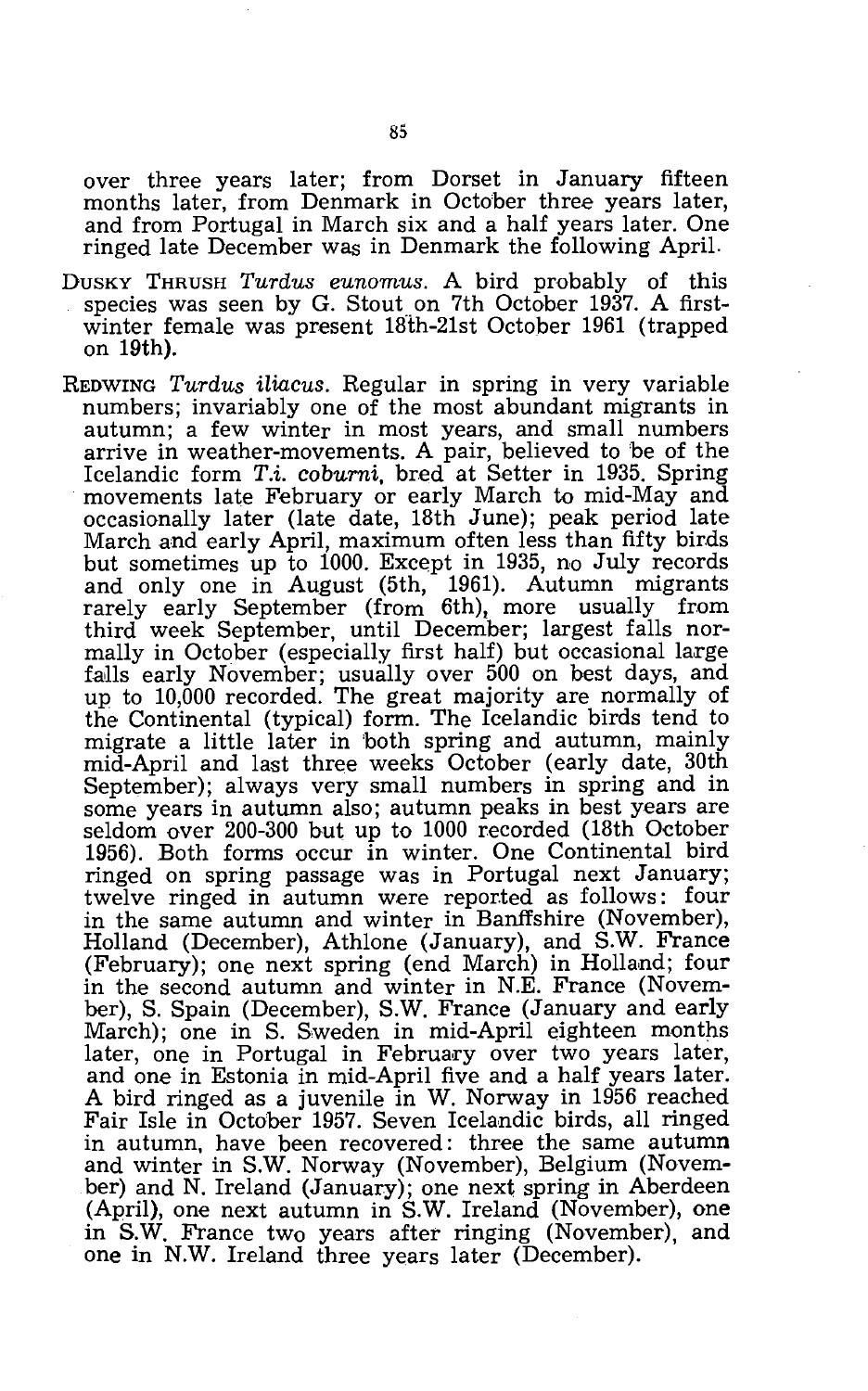- RING OUZEL *Turdus torquatus.* Annual on spring passage; almost annual (all but one of past fifteen years) in autumn. Odd birds have summered on the island (probably 1932, 1962). Earliest spring date is 18th March; first arrivals usually last days March or first week April, main arrivals (up to thirty birds recorded, but often less than ten) may occur at any time between early April and mid-May. Stragglers most years to late May and sometimes June (late date, 1st July). Autumn migrants seen from 30th August, more often from middle or end September, mostly early October (recorded maxima only six birds), with stragglers most years to early November. Several late November records (to 27th); one 18th December 1909. One ringed 22nd May 1960 was recovered in S.W. France 20th October 1960.
- BLACKBIRD *Turdus merula.* Regular and often numerous in spring and autumn; a few winter, and may increase slightly with hard-weather movements in December-January. Apparently did not winter in the early years of this century, but recorded by 1927-28. Irregular breeder; up to three pairs recorded nesting in most years 1948-59, but not before or since; one or two have summered in other years. Spring migrants late February or early March to late May or early June, mainly late March and early April; maximum under fifty in some years but up to 2000 recorded. Autumn passage occasionally laite September, normally from early October, main movements late October and early November, usually over 250 and sometimes over 2000 at peak. Sizeable falls some years in late November, smaller movements to late December. Over a hundred recoveries show that most migrants originate in Norway and winter in N. and W. Scotland and Ireland; a smaller proportion are from Finland (one), Sweden, or Denmark, and the more southerly wintering areas of this stock in England and Wales; one bird was in N. France and another in S.W. France in winter. One ringed in March was in W. Germany next July. Two autumn migrants had returned to Norway, one only two days and the other twelve days after ringing. A bird ringed at Heligoland in November was caught at Fair Isle twelve days later; one ringed at Spurn in November was at Fair Isle exactly a year later; a nestling from S.W. Finland reached the isle in its first November.
- WHITE'S THRUSH *Turdus dauma.* Four records: single males obtained 19th October 1929 and 18th October 1944, one seen mid-November 1948, and one seen 6th November 1958.
- BLACK-THROATED THRUSH *Turdus ruficollis atrogularis.* A male (trapped) 8th December 1957 to about 22nd January 1958.
- GRAY-CHEEKED THRUSH *Hylocichla minima.* First-winter birds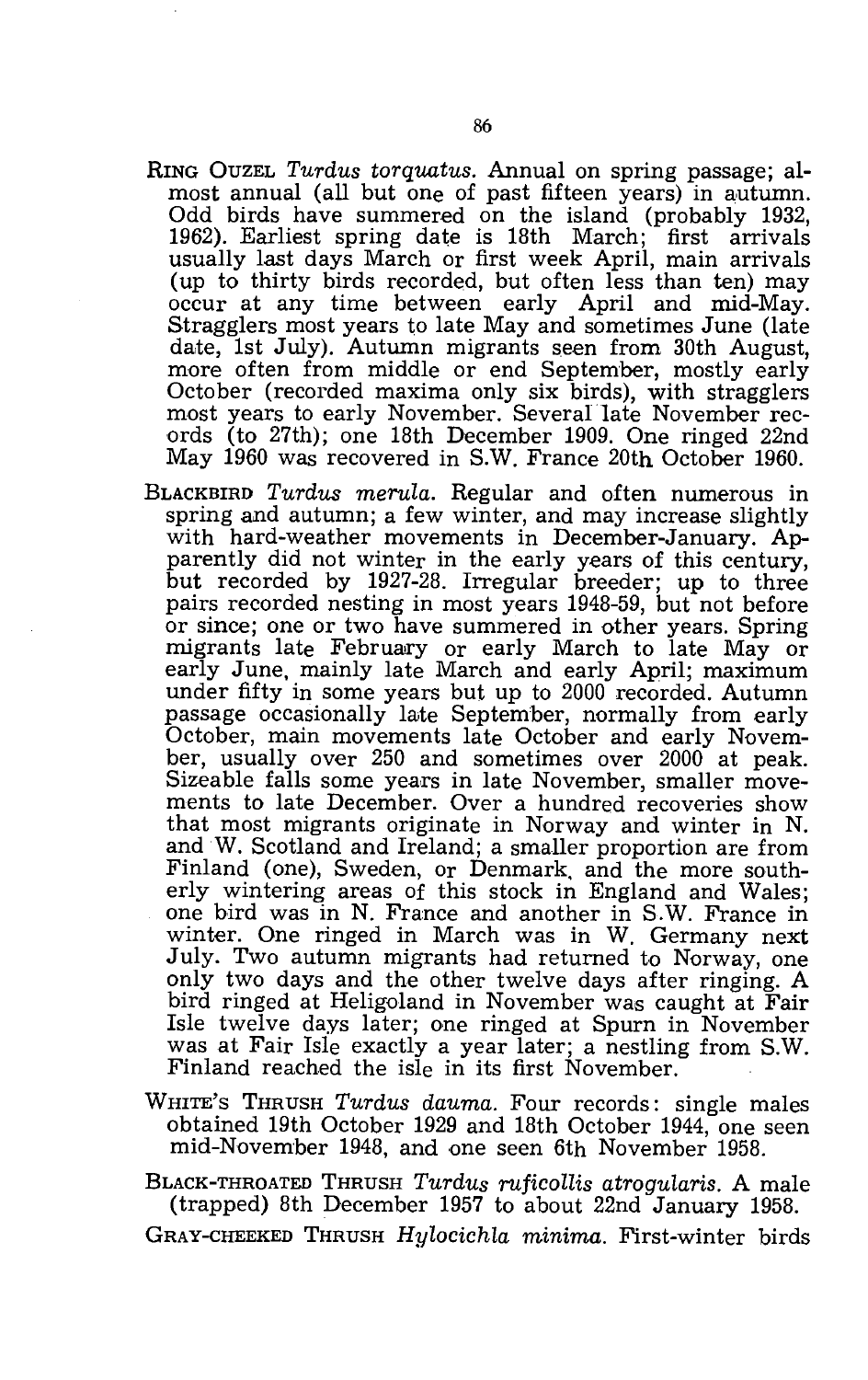on 5th-6th October 1953 (first British record) and 29th October 1958, both caught.

- ROCK THRUSH *Monticola saxatilis*. One reported seen 8th November 1931; a male seen by L. S. V. Venables on 16th October 1936.
- WHEATEAR *Oenanthe oenanthe.* The most numerous breeding passerine; normally abundant as a passage migrant in spring and autumn. First birds arrive end March or beginning April (early date, 13th March), main arrivals of local birds second half April, sometimes into early May; Greenland/Iceland birds *Oe.oe. leucorrhoa* and *"schioleri"*  normally first appear third week April, main passage early May, stragglers to mid-June in some years. Drifted birds of  $\rm\,European$  stock probably arrive in small number in May also. Autumn movements sometimes begin early August, most local and Shetland birds leave by late August; Iceland birds pass mainly late August and early September; Greenland birds mainly through September, peaking midmonth. Occasional large falls of drifted European birds occur in September. Smaller movements involving both large and small Wheatears arrive to mid-October, stragglers to end October or early November in most years (late date, 19th November). Most eggs are laid late May. Sixteen recoveries of local-born young show autumn passage through England (Staffordshire and Sussex) in September, S.W. France (four birds) late August and September, and the western half of Iberia (one September, eight October-November) with one Morocco in November and one S. Spain in February. Thirteen recoveries are of birds of uncertain origin: one ringed 19th May was caught at sea about 300 m. N.W. of Fair Isle two days later; another May bird was in Majorca next April; of the remainder, all ringed in autumn, eight were found in the same or subsequent autumns in Scotland (one), Holland (one, three days after ringing), N.W. France (one), S.W. France (three), and S.W. Spain (two), between August and October; one (probably a Greater Wheatear) was in Belgium in April, and two in Shetland (April and July). Of seven recoveries of definite Greater Wheatears, one was in N. France in November, three September returns were in S.W. France, N.E. Spain, and S.W. Spain; whilst there are spring recoveries near Marseilles in April, in the Dordogne (inland S.W. France) and off Shetland in May. The spring\_ birds in Majorca and Marseilles are well east of any reported in autumn: Local name: "Chack."
- DESERT WHEATEAR *Oenanthe deserti.* Three records of male birds, all obtained. One 6th October 1928 was assigned to the typical form (western Sahara); one 26th October 1928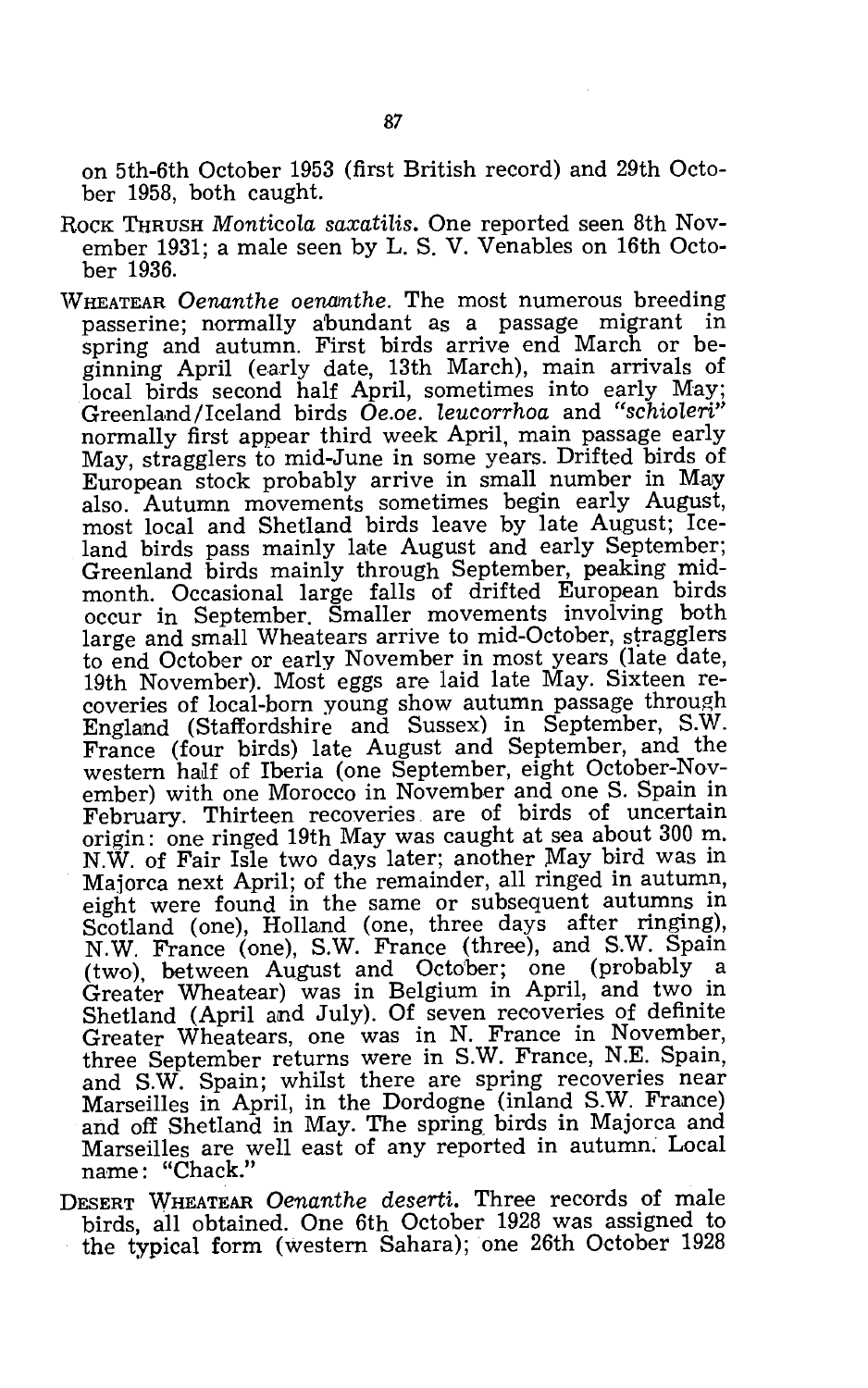to the eastern race *Oe.d. homochroa;* and one 18th November 1940 was of uncertain race.

- BLACK-EARED WHEATEAR *Oenanthe hispanica.* Two records of males of the Black-throated phase of the western (typical) form; one obtained 25th September 1907, one seen 8th-13th November 1951.
- BLACK WHEATEAR *Oenanthe leucura.* Single birds seen 28th-30th September 1912 (male), and 19th October 1953 (probably femaJe).
- WHINCHAT *Saxicola rubetra.* Regular on spring and autumn passage, in very variable but normally rather small numbers. Spring records 21st April to 27th June, mostly mid-May; often less than ten at peak, but up to fifty recorded. Autumn migrants: once 22nd July, otherwise 8th August to 3rd November, mostly late August and first three weeks September with few records after first week October; usually ten to thirty on best days, occasionally up to fifty, and once 500 (4th September 1956). One ringed 6th September 1956 was found in Hampshire 10th October 1956.
- STONECHAT Saxicola torquata. Annual in spring, except perhaps in periods of extreme scarcity following exceptionally severe winters (e.g. 1940, 1947; only two birds 1963); irregular in autumn. Spring dates are 17th February to 3rd June, mostly March and early April, few records of more than three. and none of more than seven birds on best day. Autumn records 24th August to 10th November, mostly late September and early October; nearly all single birds but rarely (as in October 1961) up to four present. One is said to have occurred in "July and August" 1935. All the birds critically examined resembled the British stock *S.t. hibernans,* except for a female attributable to one of the eastern forms (probably *S.t. maura)* 13th-21st October 1961, trapped on 17th.
- REDSTART *Phoenicurus phoenicurus.* Regular in spring and autumn, in very variable numbers. In spring, said to have been seen as early as 22nd March (1909), also 24th March (1928); both dates would be more appropriate to the next species. No recent record before 9th April, and rarely arrives before third week April. Most spring birds occur in May, few records after mid-June, but seen to 28th; peak numbers seldom exceed twenty, but up to 300 recorded. One 22nd July 1950, otherwise autumn records 7th August to 11th November. mostly late August to early October; maxima often under twenty but over 1000 present on two occasions, 4th September 1956 and 20th September 1957. A male showing the characters of Ehrenburg's Redstart *Ph*. *ph. samamisicus* was observed 6th September 1948.

BLACK REDSTART *Phoenicurus ochruros.* Annual in spring, and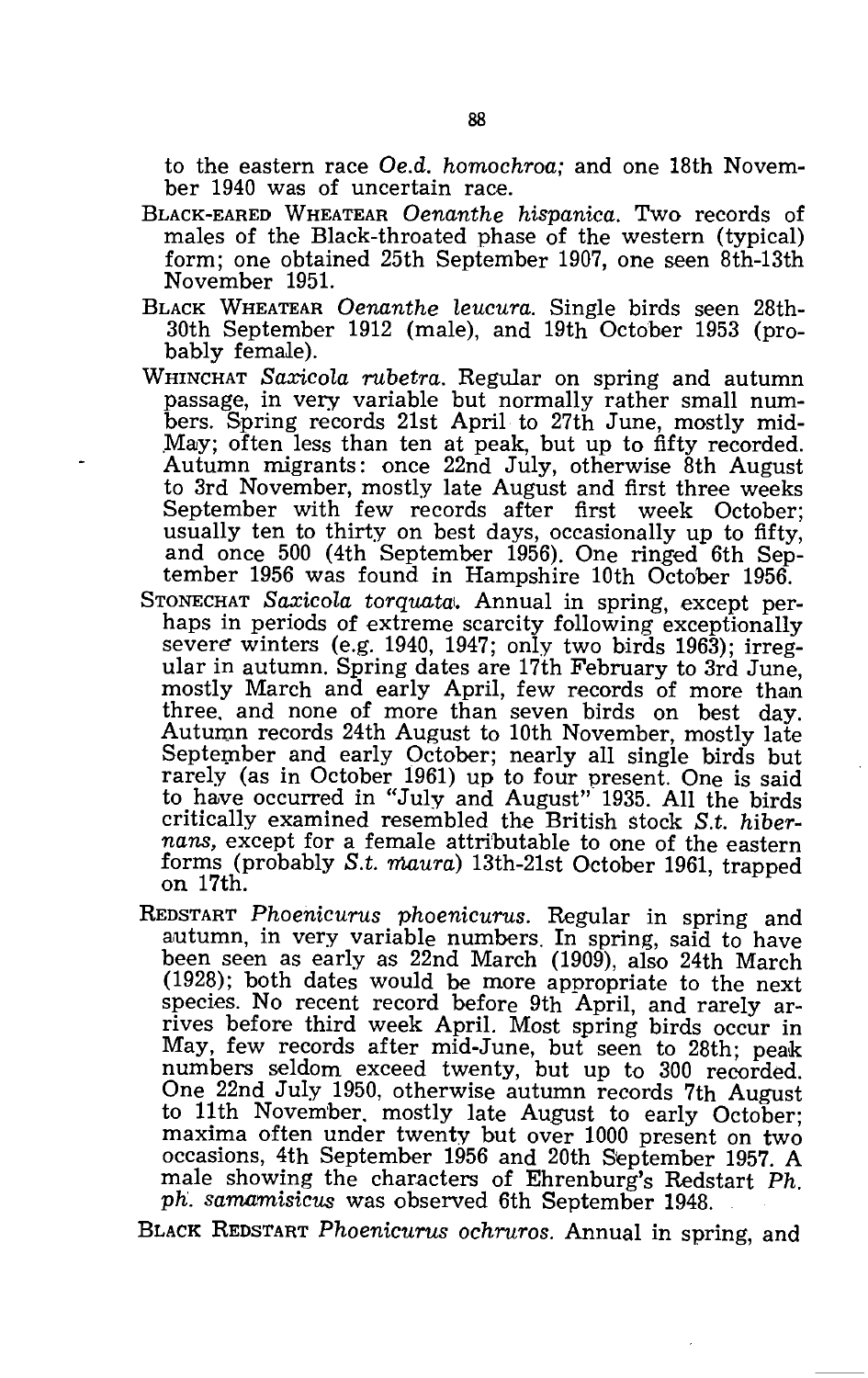occurs almost every year in autumn. Spring records 19th March to 13th June, well-spread but slightly more in April than at other times; no record of more than three birds at once; Autumn passage rarely August (from 11th) and September, mainly late October and early November, late date 29th November; mostly single birds and no more than two on one day.

- NIGHTINGALE *Luscinia megarhynchos.* One trapped 22nd May 1949.
- THRUSH NIGHTINGALE *Luscinia luscinia.* One obtained 15th May 1911 (first British); single birds, both trapped, 10th May 1957 and 15th-17th May 1958. An unidentified Nightingale was present 7th-8th May 1958.
- BLUETHROAT *Cyanosylvia svecica.* The Red-spotted (typical) form is regular in spring and autumn, in very small numbers. Extreme dates for the species in spring are 22nd March and 13th June, but most if not all records before late April refer to the White-spotted form *C.s. cyanecula,*  males of which have been noted on seven or eight occasions between 22nd March and 21st May. The typical form occurs mainly in May (not before 5th in recent years), sometimes only odd birds and rarely more than five at peak, but up to sixty recorded (7th-8th May 1936). Autumn records are between 1st September. and 11th November, mostly September; often 5 to 10 on best days but no more than twenty recorded; few records after mid-October. Only the typicaJ form has been identified in autumn. A female ringed 24th May 1959 was found dying at Ostende, Belgium, four days later.
- ROBIN *Erithacus rubecula.* Regular and sometimes numerous on spring and autumn passage; a few winter in most years. Spring movements late February to early June, mainly end March to mid-May, sometimes under twenty at peak but more often 50 to 100, and records of up to 500 (30th-31st March 1958). Stragglers some years late June, a few isolated records July and August. Autumn passage occasionally from late August, more regularly from mid-September, main movements normally October (especially first half) with smaller arrivals through November. In some years very few, but falls of up to 500 (5th-9th October 1961) are on record. Six birds ringed in spring have been recovered: one caught 18th May 1960, and retrapped to 25th, was on Trischen Island, Heligoland Bight, on the 30th; and one ringed 25th April 1963 was at Ottenby, Sweden, on 4th May; another was in W. France next October, others in Norfolk in March a year later, in N.E. Yorkshire in November of the following year, and in N.W. Germany in March two years after ringing. Three October birds were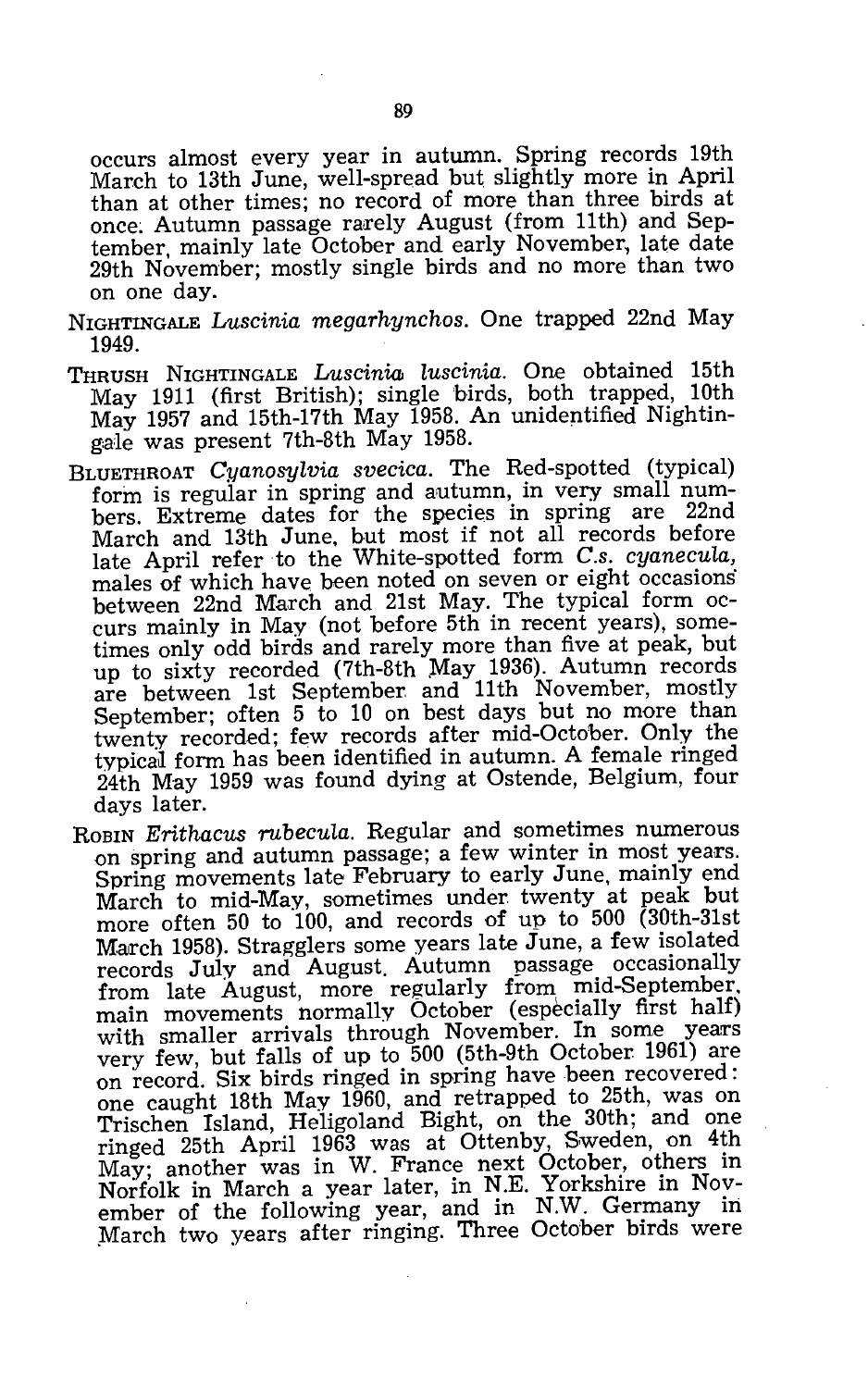recovered within eight months; in N.E. France in November, Portugal in January, and near Oslo in May; while one ringed late November appeared in Bressay, Shetland, the next February. Birds ringed near Amsterdam and in Suffolk in October reached Fair Isle the following April.

(To be concluded)

#### **23. Additions and Corrections to Parts I and 11**

#### *Additions*

LITTLE GREBE (Vol. 5, p. 5). One reported 23rd March 1954 was overlooked.

PINTAIL (p. 8). Seven were reported present on 24th November 1951 (latest and largest autumn record).

SHOVELER (p. 8). Two 8th June 1963 (latest spring record).

- TuFTED DUCK (p. 8). One 7th February 1963 (first winter record). Birds 24th March and 12th June 1963 are now earliest and latest spring records.
- GOLDENEYE (p. 8). Two December to February 1962-63 (first record of wintering); up to six present through February and up to seven through March 1963 (largest numbers recorded in winter or spring).

LONG-TAILED DUCK (p. 9). A fourth midsummer record, 9th July 1943, was overlooked.

COMMON SCOTER (p. 9). Four additional spring records in 1963, include one from 13th March (earliest spring record).

EIDER (p. 9). A complete census on 3rd May 1963 gave 407 birds (178 adult males, 30 first-summer males. 199 females). The population was thought to be the highest in recent years.

GREY-LAG GOOSE (p. 10). One apparently of the Eastern form *A.a: rubirostris,* 19th-28th March 1963.

BARNACLE GOOSE (p. 11). Spring records given for 1953 should start with seven from 25th April, ten from 29th.

WHOOPER SWAN (p. 11). Two wintered, December to February 1962-63; up to seven present throughout February. One 23rd May 1963 was the latest ever recorded in spring.

ROUGH-LEGGED BUZZARD (p. 34). One recorded 16th November 1953 was overlooked (latest autumn record). An adult 29th May 1963 was the third spring record.

SPARROWHAWK (p. 34). A winter record 8th December 1952 to 13th January 1953 was overlooked.

OSPREY (p. 35). A second spring record, 6th June 1963.

LAPWING (p. 38). Breeding-population fell to three pairs following severe winter of 1962-63.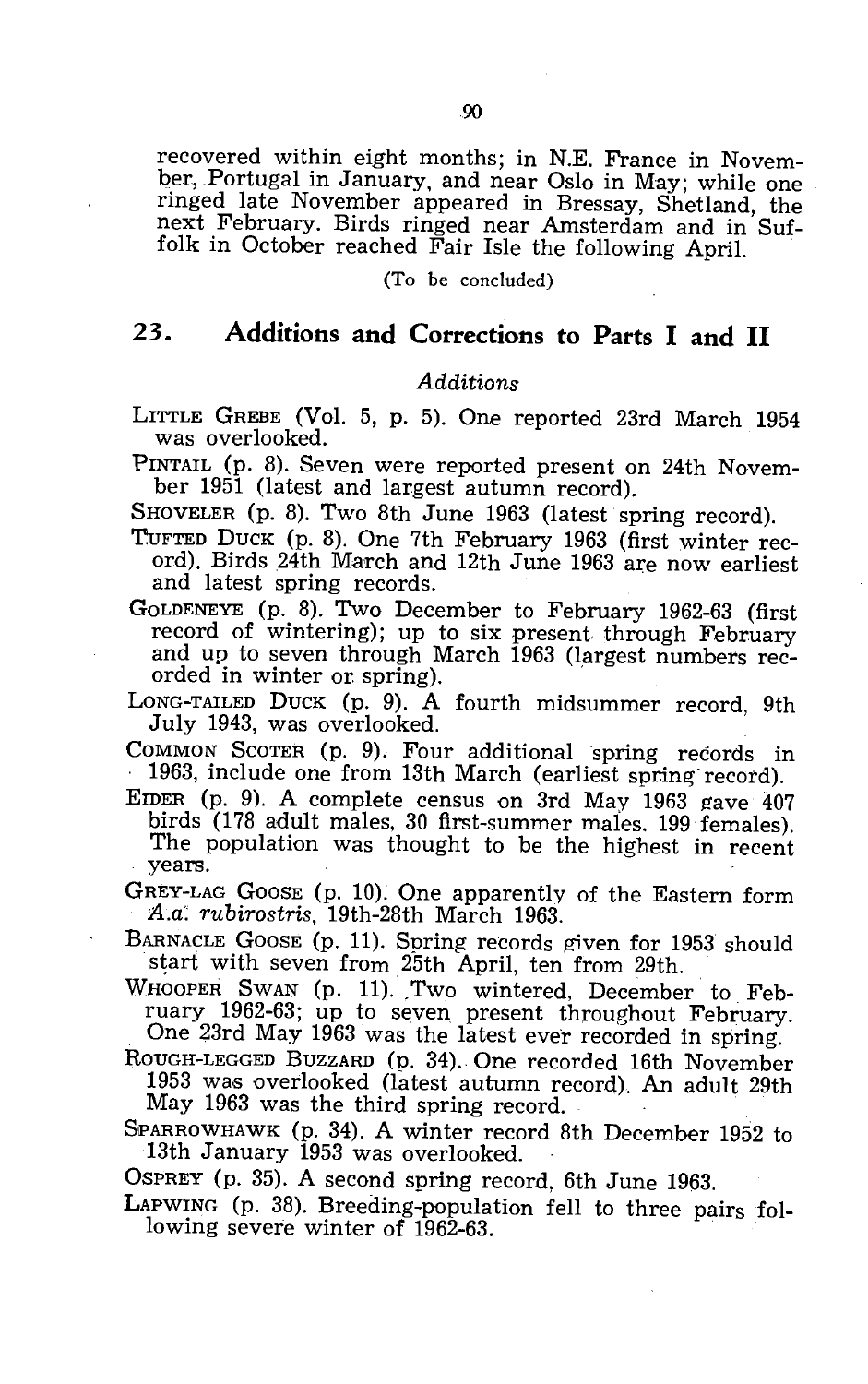DOTTEREL(p. 39). A fourth spring record, 10th-11th June 1963. BAR-TAILED GODWIT (p. 41). One 3rd July 1963 was thirteen days earlier than any previous "autumn" record.

WOOD SANDPIPER (p. 42). Spring records in 1963 include three birds 27th May (largest number recorded in spring).

STONE CURLEW (p. 45). A second or third record, 23rd-25th May 1963.

#### *Corrections*

MERLIN (p. 36). A line was omitted from the last sentence of this account; this should have read: "Birds ringed on this account; this should have read: autumn passage have been recovered during the same autumn and winter in N. and E. Scotland (four, two October, one January, one March), in N.W. Germany (October), in Belgium (two, October), and in S.W. France (October); . . . "

#### **24. Spring Rarities in 1963**

- EASTERN GREY-LAG GOOSE Anser anser rubirostris. A bird with a pink bill, presumably of this form, present 19th to 2Sth March.
- ROUGH-LEGGED BUZZARD Buteo lagopus. An adult 29th May (third, spring record).

OSPREY Pandion haliaetus. A "probable" 2nd June, followed by a definite record of one passing north on 6th; (second spring record, and third or fourth island record).

QUAIL *Coturnix coturnix.* Two 19th June, one to 21st.

DOTTEREL *Charadrius morinellus.* A female 10th-11th June (fourth spring record). .

STONE CURLEW *Burhinus oedicnemus.* One present 23rd-25th May (second dated record for the island).

- COLLARED DoVE *Streptopelia decaocto.* One 3rd-5th May, 14th May, 21st May, 29th-31st May and (perhaps same) 3rd June, two most days 4th to 20th June (probably at least three different individuals during this time). Although first recorded only in 1960, has now almost attained the status of a regular spring visitor.
- NIGHTJAR *Caprimulgus europaeus.* A male 9th and one (probably same) 12th-13th June; (tenth spring record).

WRYNECK Jynx torquilla. Single birds 29th April, 21st May, and, (perhaps same) 25th-26th, 2Sth and 31st May.

WOODLARK *Lullula arborea.* One 4th-5th April. '

DIPPER *Cinclus cinclus*. One of the Black-bellied (typical) form 7th-8th and (probably same) 12th-13th April; and a brown-bellied bird *C.c. gularis* or *aquaticus* 30th April to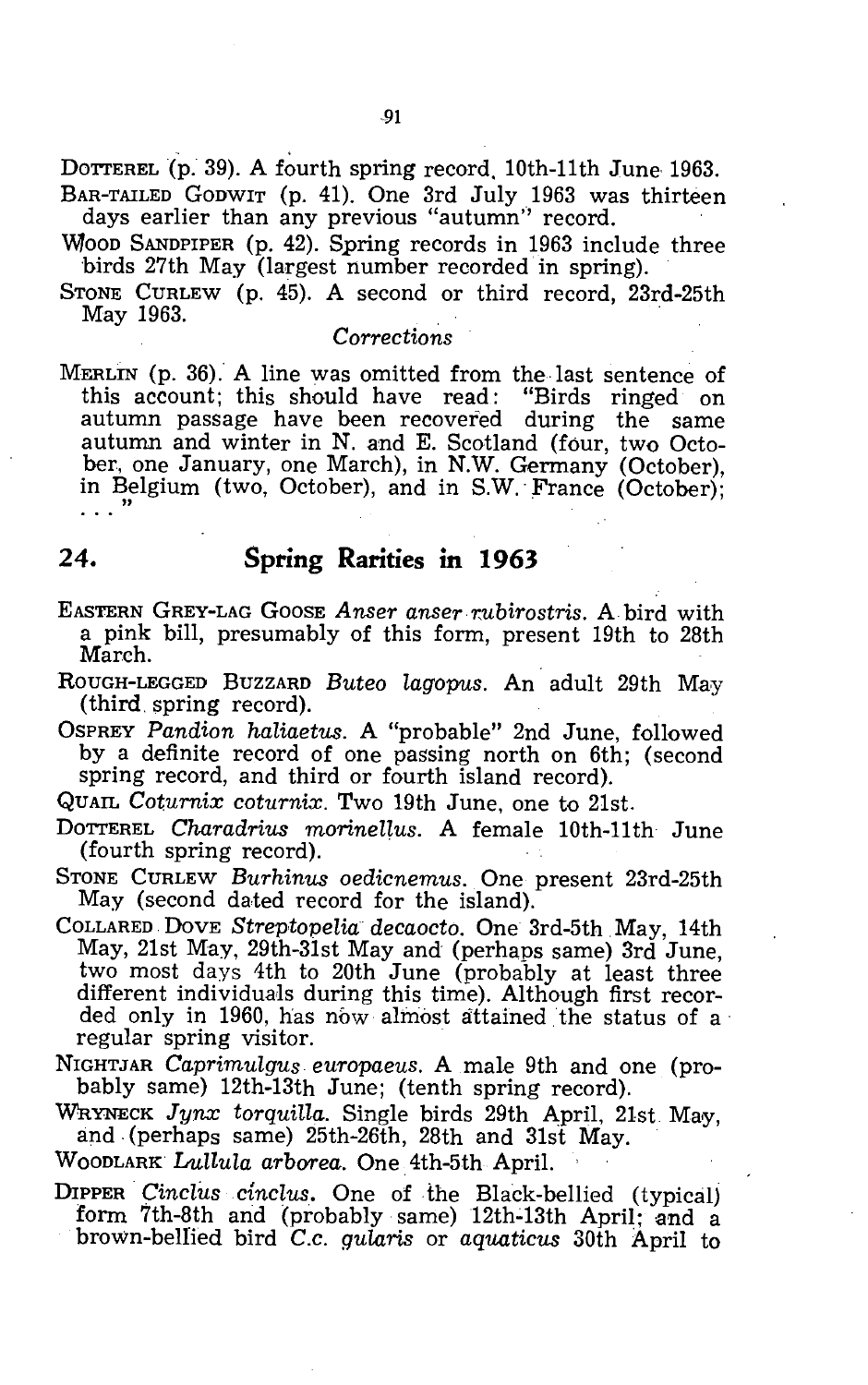7th May (trapped 30th). All the previous Fair Isle records were of the typical race.

- BLUETHROAT *Cyanosylvia svecica.* A male of the White-spotted form *C.c. cyamecula* present 18th-22nd April; a male Redspotted (typical) 23rd May, three males and two females 24th, two males and three females 25th, male 26th, one 27th, female 28th.
- REED WARBLER *Acrocephalus scirpaceus.* One trapped 23rd June was probably also the unstreaked *Acrocephalus* seen 21st, 28th, and 29th; (fourth acceptable spring record).
- MARSH WARBLER *A. pOJlustris.* Single birds trapped on 29th May, 1st June, and 5th June. There are now about fifteen acceptable spring records.
- ICTERINE WARBLER *Hippolais icterina*. One 22nd May. Now at least twelve spring records.
- RED-BREASTED FLYCATCHER *Muscicapa parval.* A female 3rd-4th and (perhaps same)  $20th-21st$  June (third spring record).
- TAWNY PIPIT *Anthus campestris.* One 6th June (fifth record for the island).

GREAT GREY SHRIKE *Lanius excubitor.* Singles on 19th April and 3rd-7th May.

- WOODCHAT L. senator. A first-summer male 2nd to 22nd June, trapped 10th; (seventh record for Fair Isle).
- RED-BACKED SHRIKE L. *cristatus coUurio.* Two males and a female 25th May, two of these to 27th; female 1st June, male 2nd, female 5th and 6th; two females 12th, one 13th.
- HAWFINCH *Coccothraustes coccothraustes.* One 12th April and 24th May; (eighth and ninth records for the isle).
- PARROT CROSSBILL *Loxia pityopsittacus.* Two (a male trapped) 20th March; (first spring record).
- ORTOLAN *Emberiza hortulana.* A male 25th May, a female 8th June.

RUSTIC BUNTING *E. rustica.* A female 12th to 19th June, trapped 12th; (fifth spring record).

P. D.

#### **25. The Spring Migration in 1963**

#### PETER DAVIS

At Fair Isle, where we are so dependent upon the incidence of S.E. winds to deflect large numbers of migrants in our direction, it is seldom that any spring brings a reasonably balanced sample of the migrants moving into N.W. Europe. Usually we are favoured by the Blackbirds in March, or the Robins in April, or the warblers in May, sometimes by two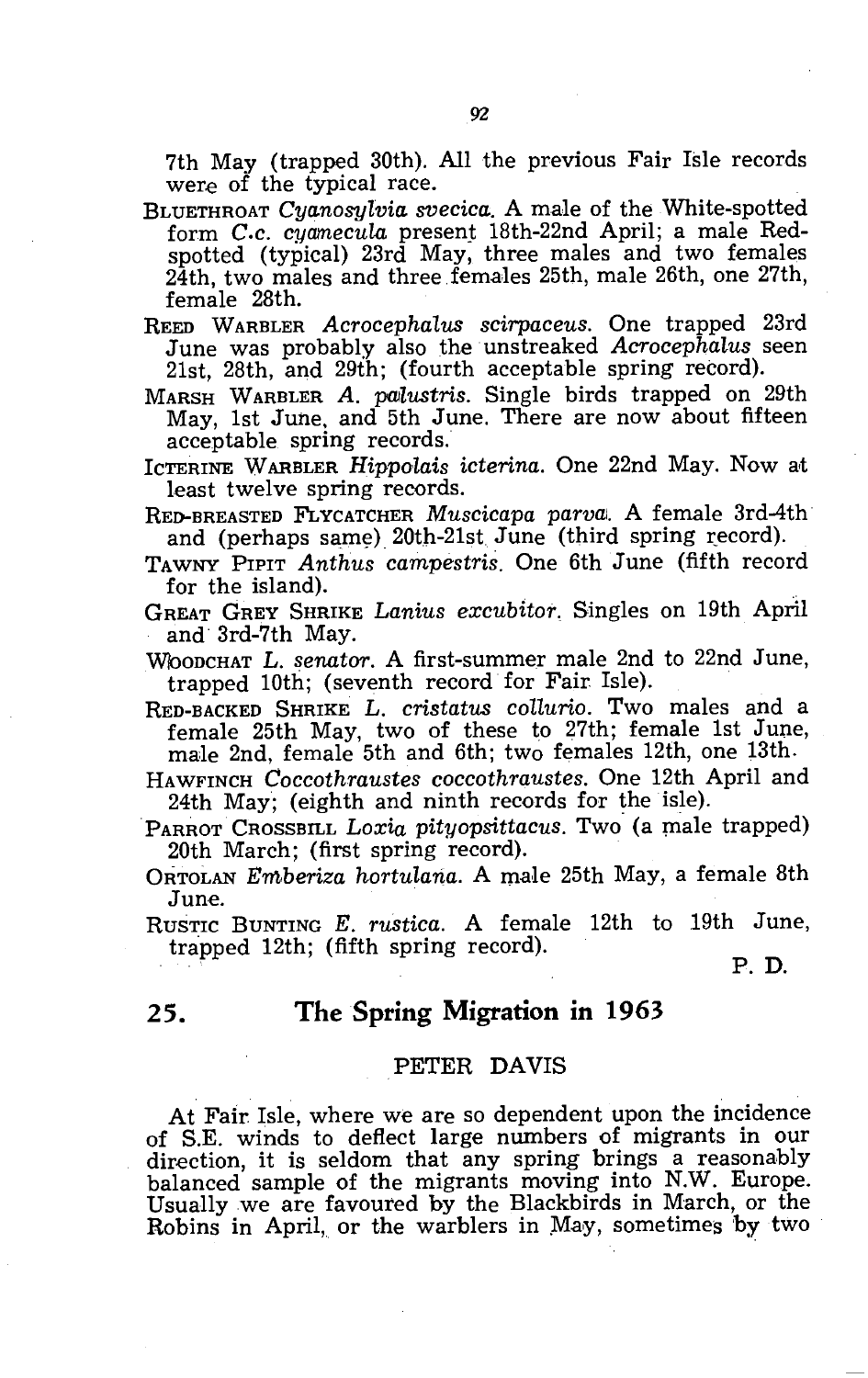of these waves, but rarely by all three. The spring of 1963 was one of these rare seasons.

The first real signs of spring passage came with a small arrival of Skylarks and\_some thirty Lapwings on 6th March. From the 10th to the 20th the wind was constantly between south and east; the Lapwings increased to over 100 in a gale on the 10th, and more Skylarks, with about twenty Redwings, a Stonechat, and a Hedge Sparrow appeared on the 11th. By the 12th there were at least 210 Lapwings and over 300 Skylarks, a few Woodcocks and Blackbirds, the first Lesser Black-backs, Meadow Pipit, White Wagtail, and Chaffinch. Most of these moved on during the next two or three days, but passage was renewed on the 16th. In the early hours of this day, considerable numbers of Starlings and a few Redwings appeared in the beams of the South Lighthouse; the morning's census yielded at least 800 Starlings, over 200 Lapwings, about 75 Blackbirds, some 20 Common and rather more Black-headed Gulls, and a few Fieldfares, Song Thrushes, Redwings, Chaffinches, four Herons, Wigeon, Golden Plover, Wood Pigeon, Long-eared Owl, and three Linnets. Next day, the 17th, Starlings had slumped, but the other birds remained; a Mistle Thrush was seen, a Pied Wagtail, and four very dark Hedge Sparrows; three of these were trapped on the 17th and 18th, they were certainly of Scottish stock. On the 18th many Starlings again came to the lantern at the South Light, but as so often happens with this species, only a minor increase was apparent on the island next day. A Shelduck and a Robin were the only other incomers. The 19th saw an increase in Chaffinches, to over 25, of Common Gulls to about forty; seven Dunlins, three or four Wood Pigeons, six Rooks, at least four Robins were seen, and a Grey Lag-Goose appeared, which stayed until the 28th, and on several close views was seen to have a, flesh-coloured bill, a character of the eastern form *rubirostris.* A Black-headed Gull dazzled by Gordon Barnes on the evening of the 19th bore a Danish ring-it had been marked as a nestling in Jutland in 1961.

The 20th March saw the climax of the early passage, in fresh S.E. winds and overcast. Again there were reported to have been many birds at the lighthouses before dawn, and this time there was ample confirmation of the passage at daybreak. Over a thousand Blackbirds, half adult males, as many Starlings, 500 Lapwings (a surprising total after the losses of the severe winter), over 400 Skylarks, a number of Woodcocks; these were the important species. Small numbers of Fieldfares, Redwings, Curlews, Goldcrests, Chaffinches; two Parrot Crossbills (our first spring record, following the irruption in the previous autumn), single Yellowhammer, Reed Buntmg, and a very early Lapland Bunting were also involved. Then from about 1100 GMT came a trickle of Con-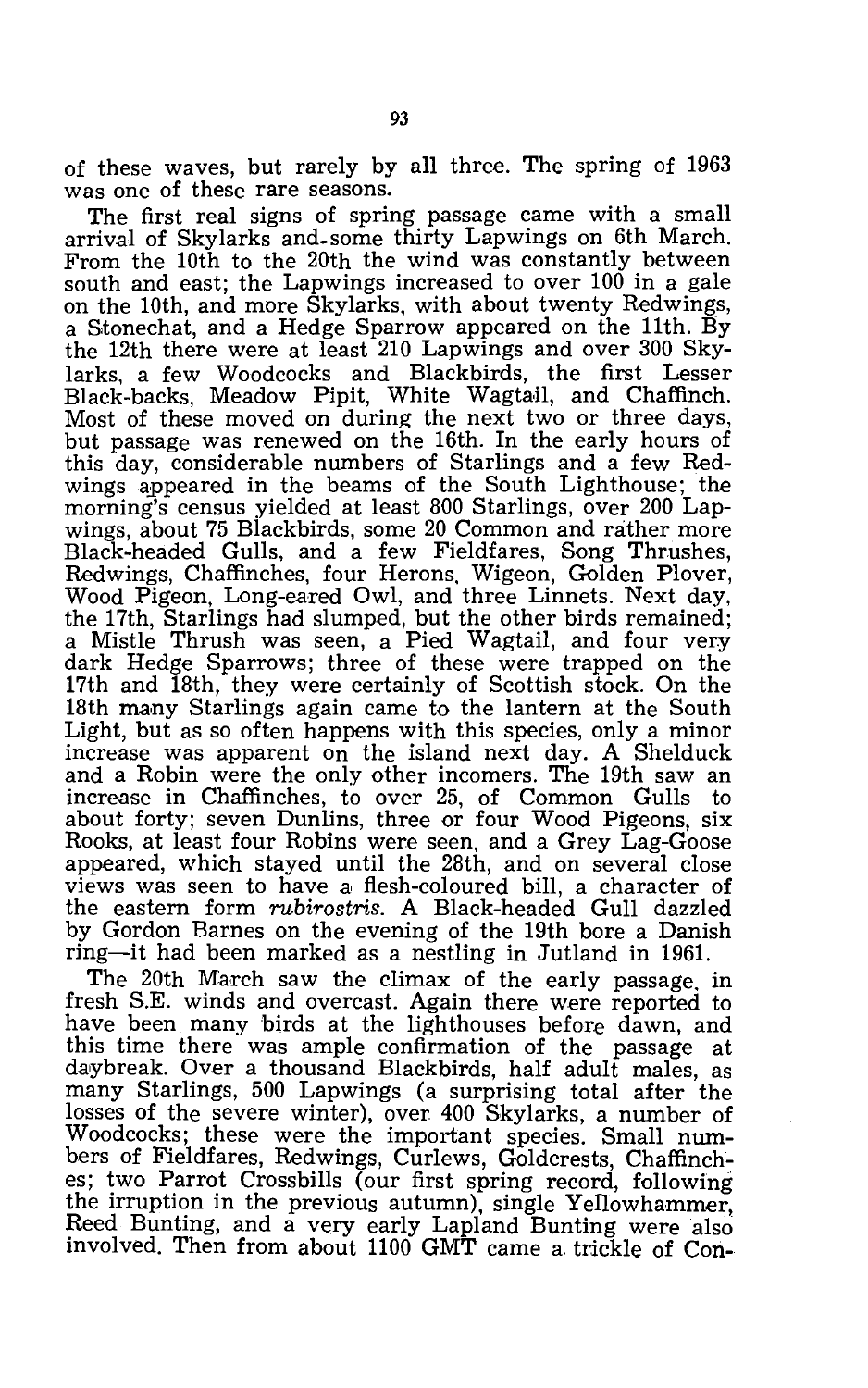tinental Hedge Sparrows, some 20 seen, and a few Robins. A hundred birds were ringed, and had I not been alone the score might well have been doubled. Some Blackbirds departed N.E. at dusk, and I expected to find a marked decrease on the 21st; instead, there were just as many, but the proportion of adult males was nearer a third than a half, and evidently there had been a change of population. The other species were very much as before, and no new ones were noted. The traps yielded eighty-five more birds. Night-migrants were still unchanged on the 22nd, when 110 were trapped, but most of the day-migrants-Lapwings, gulls, and larks-departed; some were seen flying away N.E. early in the morning. The night-migrants decreased sharply over the night of 22nd-23rd and most of the remainder left on the nights of 23rd-24th and 25th-26th. The only notable records of the few quiet days that followed were of a Velvet Scoter on 26th, a Black Redstart 28th, a Kestrel and another Stonechat 29th; the occurrence of only two Stonechats in March presumably reflects the severity of the winter, for it was by far the lowest score since we started covering the early passage in 1958.

The big fall of 20th March produced several quick recoveries; three of the Blackbirds were reported in S.W. Norway within a month, a Song Thrush ringed on the 24th was in Denmark in May, and an eccentric Starling ringed on the 27th came down the chimney of the lifeboat station at Blakeney in Norfolk (c. 460 miles S. of Fair Isle) on 9th April.

March ended with a pleasantly varied fall of European night-migrants in easterly weather on the 30th and 31st. About thirty Hedge Sparrows and twelve Robins trickled in from mid-morning on the 30th; there were three Mistle and three Song Thrushes, a few new Blackbirds, a Brambling, On the 31st Robins and Hedge Sparrows were unchanged, but Song Thrushes had increased to about forty, Blackbirds doubled their score at about fifty; at least six Mistle Thrushes, a dozen or more Fieldfares and Redwings, two Stock Doves, our first post-war record of a Chiffchaff in March, a Mealy Redpoll, three or four Yellowhammers, and two or three extra Tree Sparrows (in addition to the six that survived the winter) were present. Three Pied Wagtails were also seen.

April started fairly fell, with an increase of Skylarks, about sixty Lapwings, and a record spring total of fifteen Wood Pigeons on the 1st; but the following week was extremely quiet. The first Wheatear came on the 2nd; on the 3rd the only Water Rail of the spring, while Chiffchaffs increased to three. A Woodlark was seen on the 4th, a few Twites arrived on the *5th* (there had been odd ones through March). Three Whooper Swans passed north on the 6th, and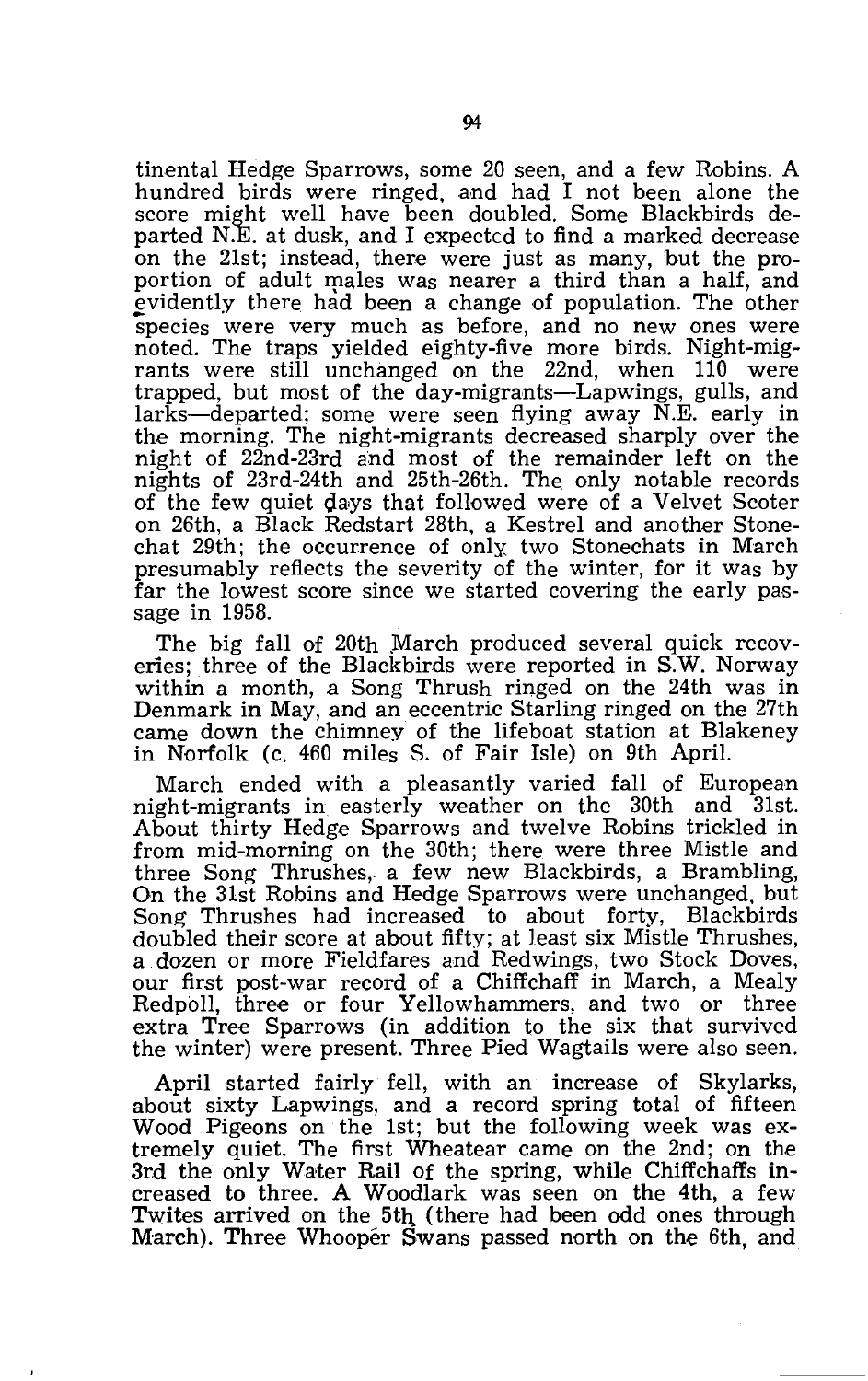next day there were five about, also a Shelduck and a Blackbellied Dipper. The 8th April saw a northward passage of day-migrants: a few Common Gulls mid-morning and at least fifty Meadow Pipits towards noon; five Red-breasted Mergansers stopped, at least one Iceland Redwing, and a Greenfinch. The wind blew from S.E. for a few hours on the night of 9th-10th and this brought a small increase in Blackbirds (35), Robins (10) and Hedge Sparrows (20), allso five Wheatears, a Siskin, and six Bramblings; three Shelduck were now resident, and a Common Scoter arrived. A Grey Lag, a Ring Ouzel, a Blackcap, and a Chiffchaff were seen on the 11th, but the smaller birds had perhaps arrived earlier, for the wind was now fresh westerly. It backed N.E. by the 12th, a moderately interesting day with over 50 Fieldfares, 15 Song Thrushes, and about 20 Redwings, eight Bramblings and a Hawfinch, one of the earliest of our few records. A Jack Snipe was logged on the 13th, but there were no further arrivals until a few more Wheatears (including the first females) came in in westerly weather on the 15th.

Although south-east winds set in again on the 16th, and blew until the 25th, the only changes at first were a little further increase of Wheatears and Meadow Pipits on the 16th, and a few Common Gulls, about forty Fieldfares, and a White Wagtail on the 17th. The 18th April, after overnight rain which cleared at mid-morning, saw a radical change in the bird-population. Some 250 Common Gulls were in (one of our highest spring scores) but a mass arrival of Robins from about 1000 GMT was the outstanding feature of the day; at least 250 were present in the afternoon. With them came sixty Bramblings, at least 25 Song Thrushes and as many Ring Ouzels, five Chiffchaffs, three Redstarts, Black Redstart, a male White-spotted Bluethroat, Goldcrest, more Meadow Pipits, and three Greenfinches. Eleven Whoopers went north in the morning; an early Green Sandpiper was noted; and odd Hedge Sparrows were arriving after 1600 GMT, but their numbers never looked like approaching those of the big fall exactly a year earlier, when they were codominant with the Robins.

By the morning of the 19th the Common Gulls numbered only 75, but the other birds of the 18th were all still present. Fieldfares had now increased to over 150, Wheatears to over 50, and other newcomers were ten Curlews, 14 Golden Plovers, a Swallow, a Great Grey Shrike, and a Mealy Redpoll. On the 20th, however, at least a third of the migrants had left, and the only new record was of two Lapland Buntings. The wind had been light and the skies clear on these two days; on the 21st and 22nd it increased to gale force. Except for Common Gulls, which increased again to 180 on the 22nd, and a fall of 22 Curlews on this day, migration was neglig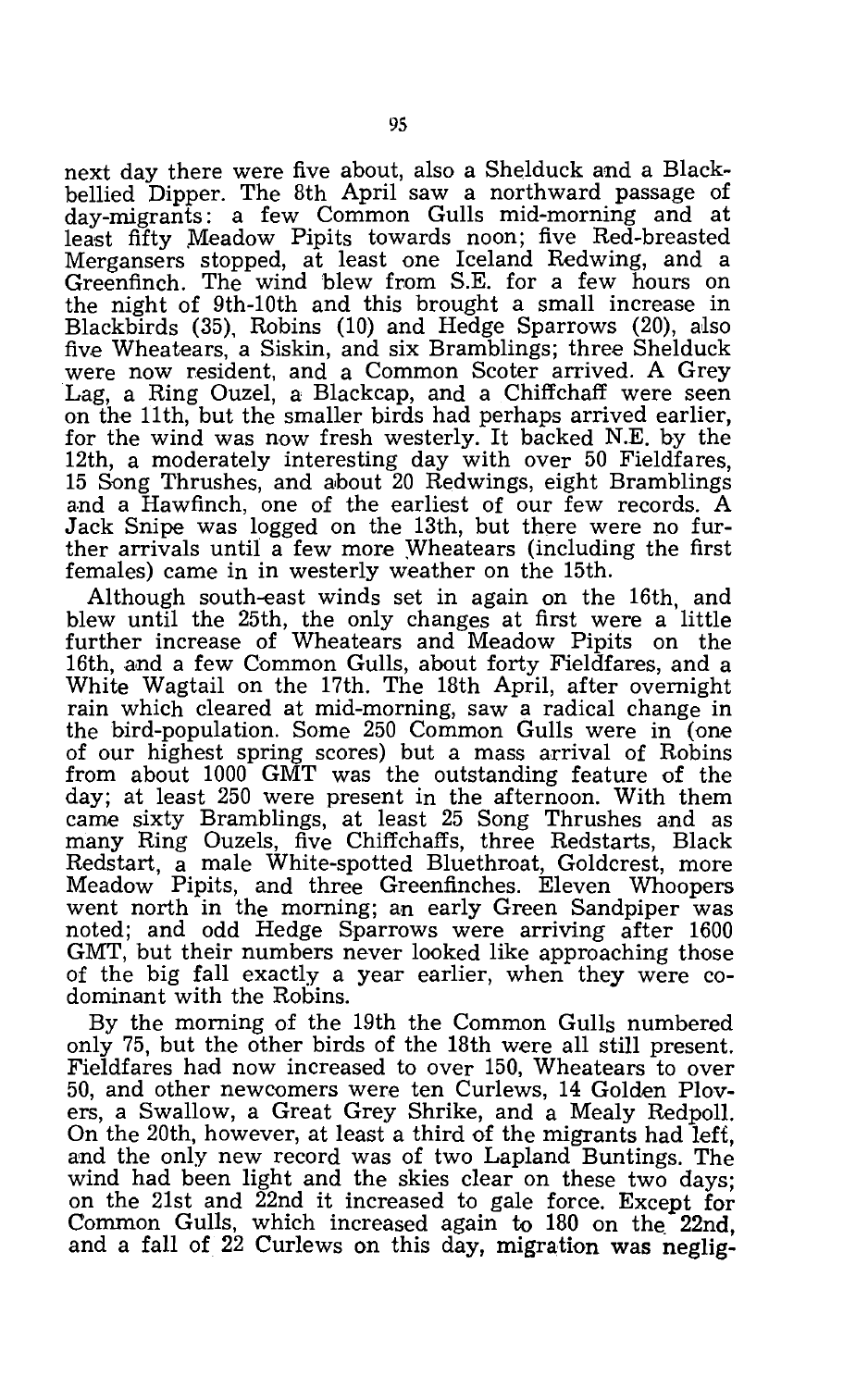ible, though our earliest-ever Corncrake appeared on 21st and a Whinchat on the 22nd. The wind died early on the 23rd, and a further small increase of Wheatears included at least two largish birds, while Blackcap, Willow Warbler, and Tree Pipit added to the score of grounded passerines. Most of the remaining birds from the big fall took advantage of the quieter weather and departed on the night of 23rd-24th. Two very interesting rapid recoveries came from this fall, both within a fortnight of ringing; one of the Robins was trapped and released at Ottenby bird-station in Sweden (ESE from Fair Isle), and a White Wagtail (one of only two seen during the rush) was found in N.E. Yorkshire-another instance of a spring migrant returning south, presumably after overshooting, and from a, most unexpected species. A Starling ringed on 17th April, and presumably an earlier arrival, made a similar movement to the one in late March and to the White Wagtail, being caught at sea about 400 miles S.E. of Fair Isle at some time before 21st May. .

The clean-out of 24th April was followed by four weeks in which we often despaired of having any more large falls. The wind, throughout this time, rarely left the west for more than a few hours; there was a great lack of continental birds, and no compensation in the way of big falls of Wheatears or other north-western species. However, the situation was seldom without interest.

Whimbrel and Sand Martin first reached the isle on 24th April, and two more. Grey Lags came on 25th. Small numbers of Common and Black-headed Gulls were passing north on 28th, and on 29th we saw at least five Whimbrels, the unusual total of ten Carrion Crows, an early Wryneck, and a House Martin. The 30th produced another Dipper, which was eventually trapped, and proved to be the first brown-bellied bird (i.e. from Britain or Middle Europe) recorded at Fair Isle. On 3rd May, a Great Grey Shrike and a Collared Dove were seen, and on the 5th some forty Black-headed Gulls, a Common Sandpiper., and nine Fieldfares. Records on the 6th included two Pintails, a Green Sandpiper, a Whitethroat, and a Lapland Bunting; on the 8th there were two Swifts, seven Swallows, six White Wagtails, Whinchcat, Robin, Lesser Whitethroat and Chiffchaff; and next day fifteen Swallows, a Cuckoo, and a Sedge Warbler were found. A brief S.E. blow on 9th-10th swelled these lists only very slightly, with a Redstart, two Sedge Warblers, a Blackcap (dying of exhaustion), two Willow Warblers, and two Tree Pipits, a Blueheaded Wagtail; most of these appeared mid-afternoon. On 11th May we were back to westerlies; one Greenland Redpoll recorded. The 13th produced three oddly-assorted new birds, a Grey Lag, a Knot,and a Grey-headed Wagtail; the 14th was marginally livelier, with a little hirundine passage, an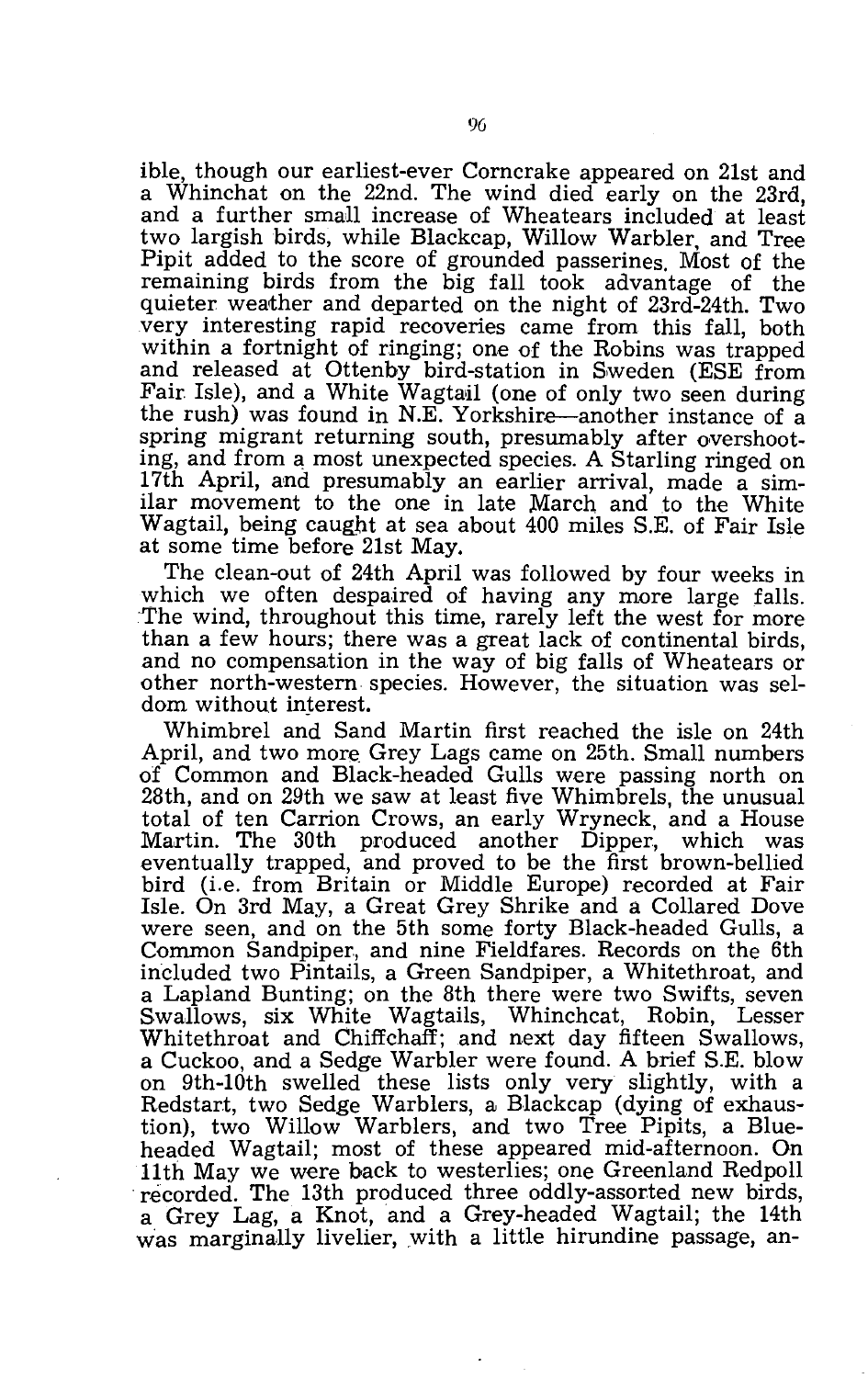other Collared Dove, and a sprinkling of large Wheatears. The odd warblers from the 10th were still about, and despite the S.W. wind they had a few recruits on the 15th; there were now four Sedge Warblers and two Whitethroats, also a Ring Ouzel. Turtle Dove, Wood Warbler, and three Mealy Redpolls on the 16th were rather better fare; one of two Grey Lags present on the 17th ended-up on a, crofter's table.

No new birds were seen from the 18th to the 20th, and morale reached a new low; but hopes began to revive as the wind hacked S.E. on the 20th, a day of continuous rain. It was fine, with a moderate southerly breeze, next morning, and at last there were signs of movement. Unfortunately, as so often happens, most of our visiting bird-watchers had departed by the mailboat at five a.m. Over 30 Tree Pipits were seen, a Collared Dove, Redwing, Whinchat, Willow Warbler and Chiffchaff (both in song) and a Spotted Flycatcher. Then, from early afternoon, at least ten Whitethroats appeared in the trap-area, two more Chiffchaffs, another Whinchat, Redstart, Garden Warbler, Lesser Whitethroat, a Wryneck, and a male Grey-headed Wagtail. There was no time to explore the crofting area again, but since the wind had veered N.W. by the morning of the 22nd, it is almost certain that most of the birds seen then had arrived on the previous evening. Some forty Willow Warblers, 22 Redstarts, 20 Tree Pipits, a dozen Whitethroats, and as many Garden Warblers, eight Whinchats, three Blackcaps, three Spotted Flycatchers, -three Reed Buntings, two Pied Flycatchers, single Ring Ouzel, Grasshopper and Icterine Warblers were logged, and about thirty Swallows came in during the day. Most of the birds that could be sexed were females, as might be expected so late in the month.

The 23rd May produced generally fewer small migrants, except that the *Sylvia* warblers were unchanged; additions to the list were a Stone Curlew (only our second spring record, the first being almost exactly fifty years earlier), Fieldfare, a male Red-spotted Bluethroat, a Robin, three Sedge Warblers; while a late Whooper passed north and the first Arctic Terns occurred. The wind backed easterly again during the 23rd, and remained in this airt until the 25th. Many of the remaining Redstarts, Garden and Willow Warblers had left overnight on the 23rd-24th, but other species remained as before; newcomers were five Bluethroats (three males and two females), Greenshank, Cuckoo, and Hawfinch. On the 25th there were still five Bluethroats, but three of them were males, and several were probably new; a female Blue-headed Wagtail, three Red-backed Shrikes, an Ortolan, and at least ten Reed Buntings (eight females) were found. In a S. to S.W. wind on the 26th the only new passerines were five *flava* wagtails, three of which were male Grey-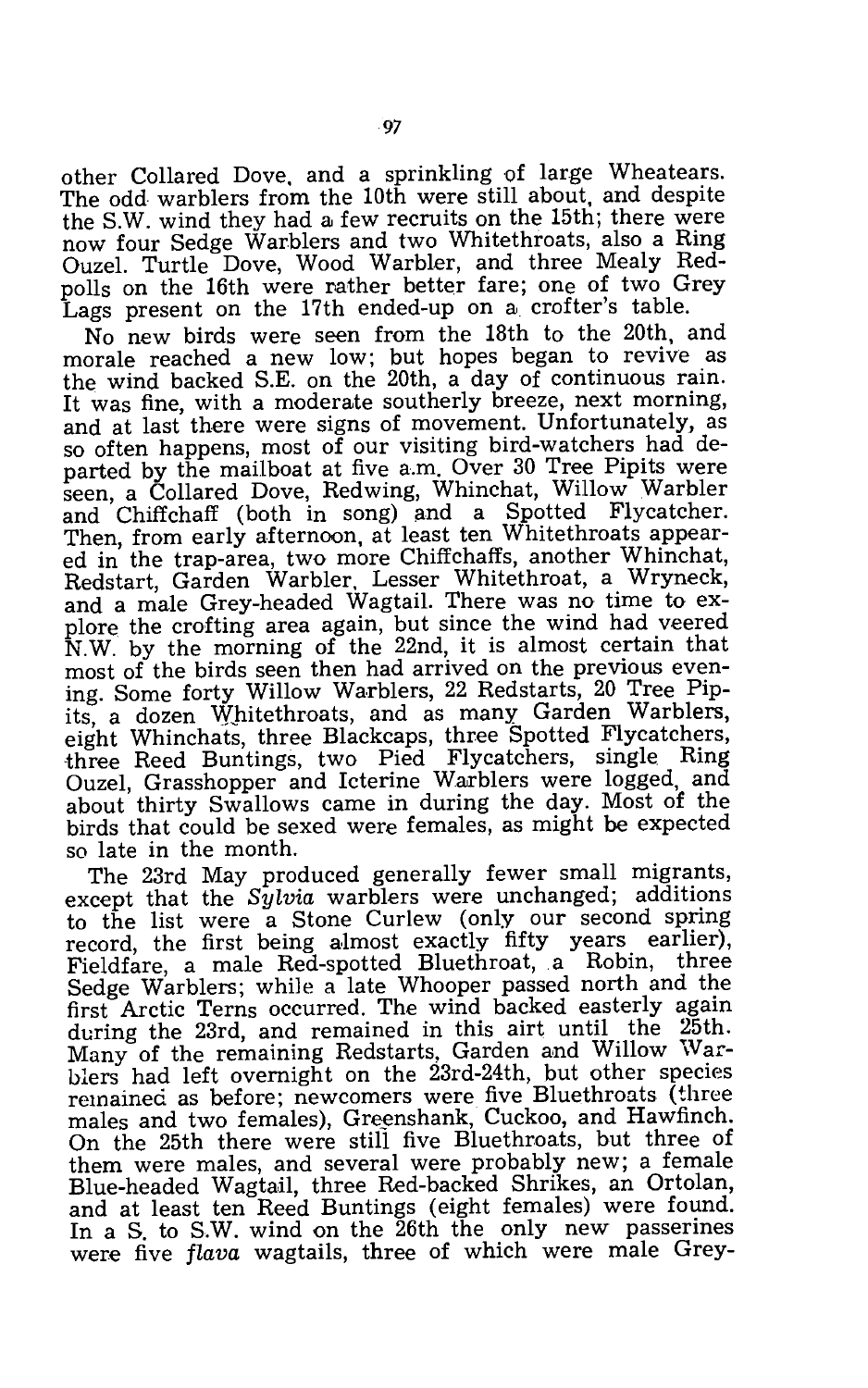headeds, but two Wood Sandpipers were seen. In a light northerly breeze on the 27th, some fifty Swallows were present, and a Wood Warbler trapped. There was another departure of small migrants on the 27th-28th, and the 28th was an almost blank day, but on the 29th our third spring record of a Rough-legged Buzzard (a fine creamy-breasted adult), another Collared Dove, and a Marsh Warbler more than redeemed an otherwise dead day. The only new bird of consequence on the 30th was a Lesser Redpoll, a rarity at Fair Isle though occurring more frequently in the past two or three years. The 31st was shrouded in fog for most of the day, but it was suspected that one or two warblers arrived in the geritely S.E. breeze after the clearance.

This seemed to be confirmed by events on 1st June, a sparkling day with light airs from the S.E. The list of new birds included a Song Thrush, Whinchat, three Redstarts, a Black Redstart, Robin, another Marsh Warbler, Blackcap, four Garden Warblers, three Lesser Whitethroats, two Whitethroats, three Willow Warblers, nine Spotted Flycatchers, and a female Red-backed Shrike. The perfect weather continued on the 2nd, and birds were more abundant; in fact it was the biggest June movement for many years. Over thirty Spotted Flycatchers, and 18 Garden Warblers, eight Redstarts, two Blackcaps, seven Whitethroats, eight Lesser Whitethroats, seven Willow Warblers, two Chiffchaffs, were seen; while two Tufted Ducks, at least 32 House Martins, a Ring Ouzel, a male Woodchat and a male Red-backed Shrike, and two Turtle Doves had come in. What was almost certainly an Osprey passed high and distantly south in the afternoon.

On 3rd June, with the wind now north-westerly, there were few new discoveries, though Spotted Flycatcher (40 seen) may have increased further, and two Ring Ouzels, three Whinchats, a Hedge Sparrow and a Siskin occurred. A Collared Dove was trapped. By the 4th, many birds had passed on, but at least two Collared Doves were\_ seen, and our third spring Red-breasted Flycatcher, a female, appeared exactly a year after the second. From 4th to 6th the wind freshened, from the N.E., and though this is not usually reckoned to be a "good airt" in the spring, there were several interesting arrivals. On the 5th we trapped a third Marsh Warbler, saw a Wood Warbler, a Pied Flycatcher, and a female Greyheaded Wagtail, and there were probably new Garden Warblers (9) and Whitethroats (3); next day the highlights were a Tawny Pipit (the fifth at Fair Isle) and an Osprey (the fourth dated record) which passed north early in the afternoon. At least nine Willow Warblers were seen, two female Greyheadeds, another Wood Sandpiper, while thirty Swifts and twenty House Martins were on the move. By the 8th the breeze was more S.E. and Willow Warblers increased to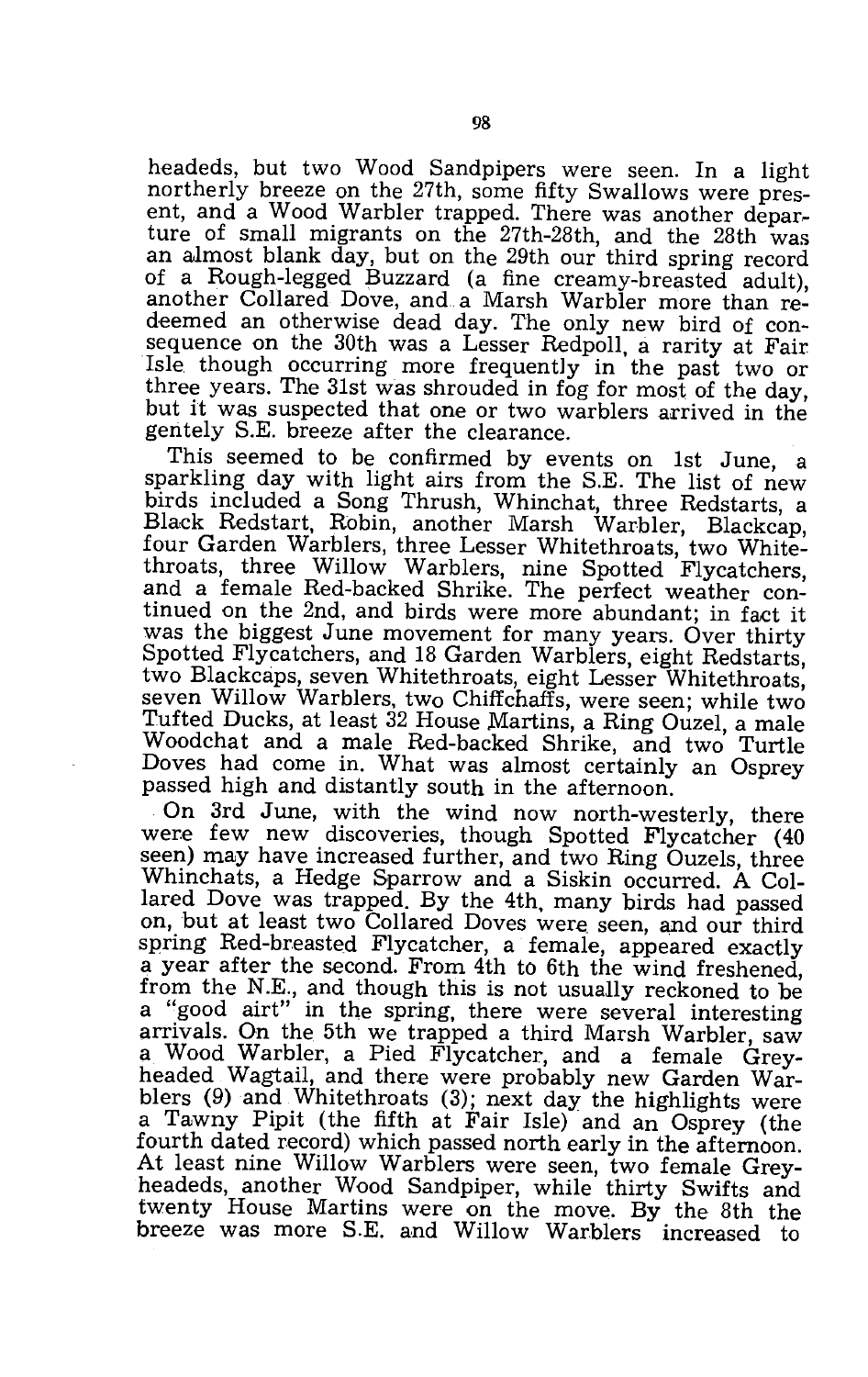twelve; there were six Redstarts, six Blackcaps, a few more Garden Warblers, a Brambling (which stayed till the 15th) and an Ortolan; two Shovelers came in. This was the last fall of any size, but in continuing fair weather with easterly winds there were few days without some new record until the end of June; rarely has the spring passage been so protracted. On the 9th two Wood Sandpipers and a Nightjar were seen, on the 10th four Kestrels, a Green Sandpiper, and a handsome female Dotterel; the Woodchat was caught-it stayed on until at least the 22nd. On 11th there were two  $Siskins,$  on  $12th$  two more  $Red$ -backed  $Shrikes$  and a female Rustic Bunting, which was caught and remained till the 19th. The 13th found a late Redwing in song, and the 15th another Lesser Redpoll. A Woodcock and a Rook appeared on the 16th, Wood Pigeon and Chiffchaff 17th, a Cuckoo and two Quails on the 19th. On the 20th a Red-breasted Flycatcher, perhaps the original bird, was found again, and two Corncrakes started calling in the crops, the first recorded for three weeks. An *Acrocephalus* warbler first seen on the 21st was almost certainly the Reed Warbler caught in the same place on the 23rd; a rarer bird than the Marsh in spring. A Pied Flycatcher male on the 24th was uncommonly late, as were two more Blackcaps on the 26th. and a Willow Warbler on the 29th. By this time some of the waders were already on autumn passage, and a Crossbill on the 23rd was the forerunner of a splendid irruption, far larger than that of 1962, which will doubtless be discussed in a future Bulletin.

#### **26. Notes on the Breeding Birds, 1963**

- STORM PETREL. No proof of breeding, but birds were caught at night at Malcolm's Head and the Kirn o'Skroo, and seen at other localities.
- EIDER. This species had its most successful season in the past seven years, rearing an exceptional number of ducklings. A census of birds around the whole coast of the island on 3rd May, shortly before they started to come ashore to look for nest-sites, gave 178 adult males, 30 first-summer males, and 199 females. Assuming that the number of immature females was similar to that of males, the breeding population would be of the order of 170 pairs. It is believed that the birds were more abundant than in most recent years, but there are no previous complete counts for comparison.
- PEREGRINE. A pair was present throughout the breeding season, and from their behaviour it is believed that they laid eggs in the vicinity of Gunnawark; but no young were seen. The accessible sites of the two previous years were not in use.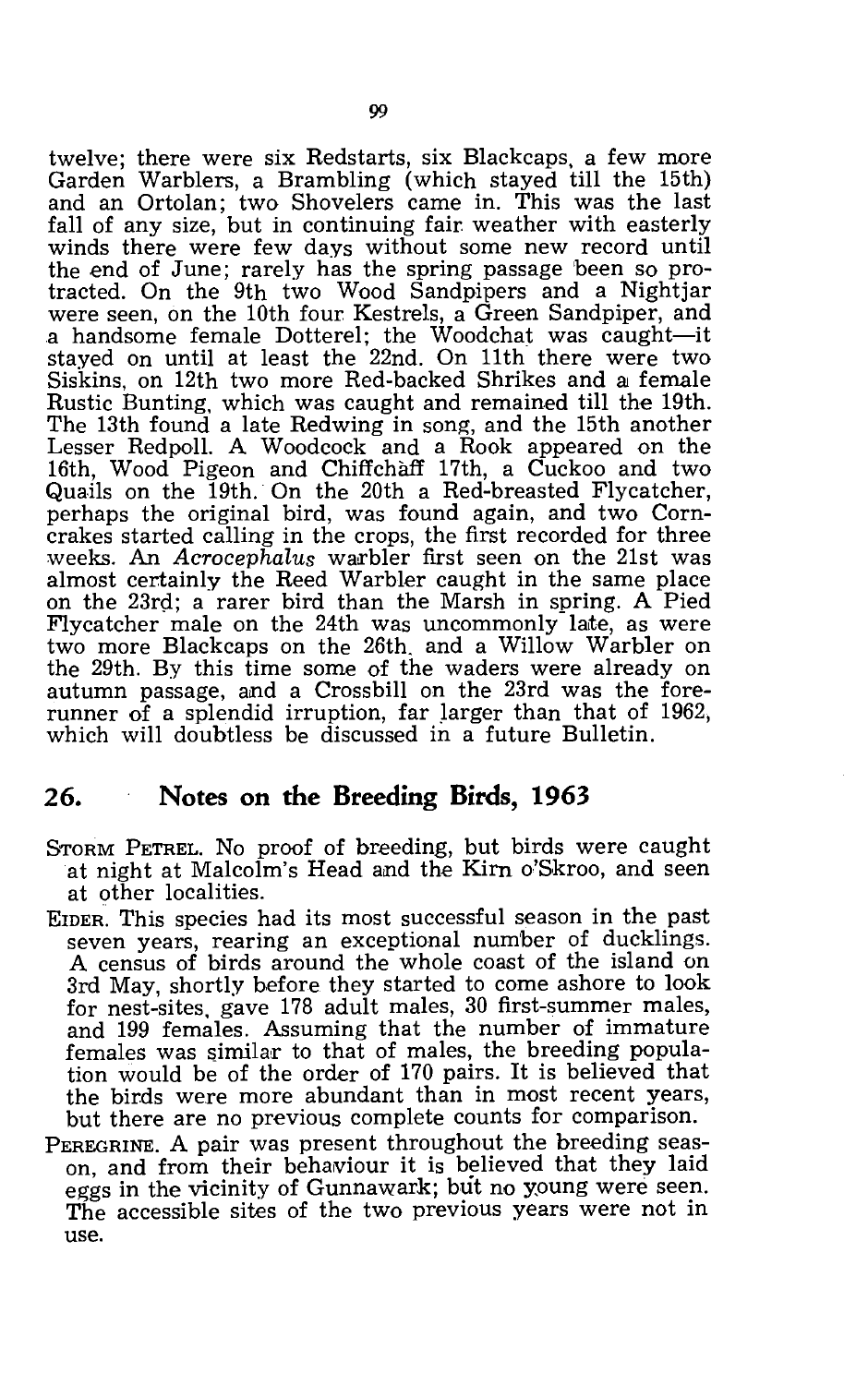- CORNCRAKE. Two birds were calling, at Kennaby and at Lower Leogh, in late June, and it was reported that three birds had been seen at Kennaby at this time. One bird at Kennaby continued calling until mid-July, and it is probable that breeding took place, but up to mid-August there was no definite evidence.
- OYSTERCATCHER. Although the first record was at the early date of about 5th February, most of the breeders were late in returning, some delayed until late March. One of the breeders was seen to be colour-ringed; it had been marked by Liverpool University at Talacre, Flintshire, on 9th .March 1963. Most of the season's young were colour-ringed, at the request of Dr P. J. Dare of the Fisheries Experiment Station, Conway, who is directing the governmental research into Oystercatcher populations. Another bird ringed as a chick on the island was recovered there, a bird marked on Buness in 1954 and found freshly-dead at Hoilie in May 1963.
- LAPWING. The breeding population decreased from about twelve pairs in 1962 to only three in 1963; presumably an effect of the severe weather further south.
- SNIPE. A pair nested in Gilsetter., but were probably unsuccessful.
- RINGED PLOVER. Two pairs bred, as in 1962, in the usual area at Skervalie. A nest with three eggs was found on 29th April; it had four two days later; a second c/4 was located on 2nd May. The first nest failed, but replacements were laid later, and both pairs reared young.
- BONXIE. Some 30 to 32 pairs nested, an increase of five to seven pairs over 1962. The islanders were very disturbed by this increase, alleging serious harm to the hill sheep, and most nests or broods were destroyed, and a good many adults shot. So far as is known, only four young were reared. One bird killed in late June or early July had been ringed as a chick on the island in 1958.
- ARCTIC SKUA. About sixty-five pairs bred, a decrease of about five pairs on 1962, and the first decrease in the colony since 1953. The cause of the decrease is not known, but does not seem to have been due to the spread of the Bonxie, as this took place mainly on ground never occupied by the smaller species, except in the Brae of Restensgeo area where the impact resulted in smaller Arctic territories and low breeding-success, but not a reduction in the number of pairs. It is believed that a few birds in the Vaadal-Byerwall area were shot during the purge of Bonxies; at any rate the Vaadal and Byerwall West pairs disappeared without trace at this time. The female at Brunt Brae Upper which produced three eggs in 1962 did so again this year, and al-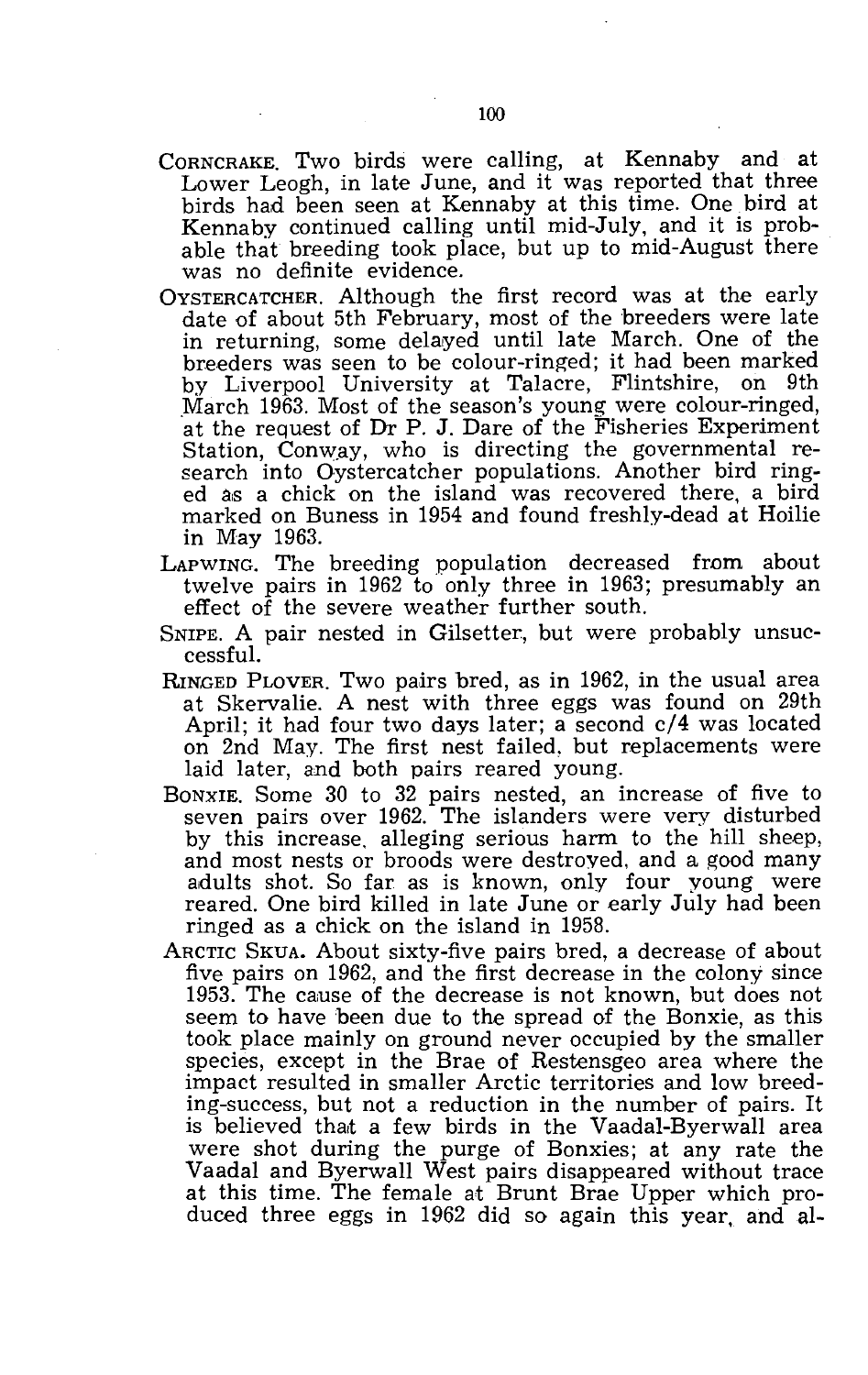though one was removed as soon as it was laid, she failed to hatch the other two, which were incubated for over five weeks. The female at Brae N.E., which has laid a clutch of three for the past four years, this year established a new record for the Fair Isle colony by laying four. Unfortunately the nest was not located until some time after the clutch was complete, so there was no point in removing any experimentally; none of them hatched.

- LESSER BLACK-BACKED GULL. The breeding population was about double that of 1962, and higher than for any season since the observatory was founded. At least thirty pairs bred; seven or. eight at the South Gavel, one on the North Gavel, about twenty at Goorn, one at Mid Head 0' da Soonds, and two or three on the Burrian. They had a most successful season, and 62 well-grown chicks were ringed.
- HERRING GULL. A marked increase in the breeding population, probably by a third over recent years (the last count, in 1959, gave about 140 nests); and the breeding-success was exceptionally high.
- KITTIWAKE. Large numbers of newly-fledged young were found dead or dying in early August.
- TYSTIE. Another very successful species this season, and for the first time we ringed over fifty young.
- PUFFIN. A few came ashore on 8th April, but the first big landing was rather late. on 15th. The breeding-season also seemed to be timed a few days later than normal, and judging from the number of young available for ringing in the areas usually covered, success was not outstandingly high. A bird ringed as a breeding adult at Wirvie in 1951, and reringed there in 1954, was found in its nest at the same place in July 1963, twelve years later.
- RAVEN. Two pairs bred successfully, and a third pair which was observed carrying nest-material was probably destroyed. It is understood that eight or ten Ravens were shot during the winter, which suggests that incomers were present at that season.
- WHEATEAR. The population was evidently considerably higher than in 1962, and the birds had an outstandingly succcessful season.
- MEADOW PIPIT. The population was lower than for many years, but the rate of success appeared to be fairly high.
- ROCK PIPIT. This species, which is mainly sedentary (unlike the Meadow Pipit) was in good numbers and bred very successfully.
- WHITE WAGTAIL. A pair bred in the cliffs at the Bay of Furse, rearing at least two young, which were first seen on the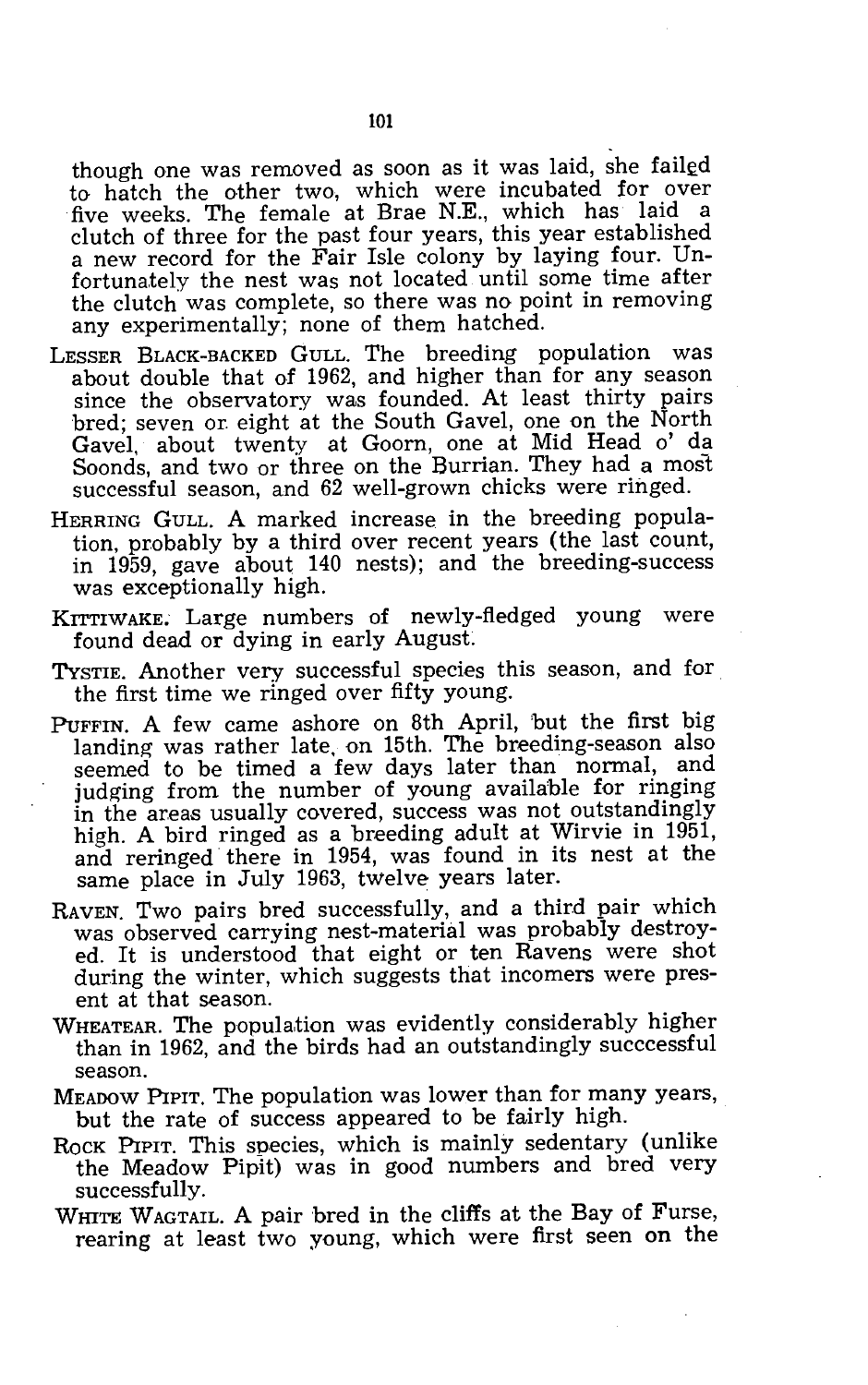wing on 2nd July. Previous records of breeding were in 1909, 1910, 1911, about 1933, and about 1944.

- TWITE. Numbers appeared to be considerably lower than in recent years. This species is the one most obviously affected by the toxic dressings on the locally-sown oats.
- HOUSE SPARROW. Thought to be in considerably smaller numbers than in recent years; probably no more than forty pairs bred.
- TREE SPARROW. Six birds overwintered; and a few incomers arrived in late March. At least three pairs bred, in the South Reeva, and it is possible that there were other nests in the east cliffs, as birds were frequently seen in the vicinity of Shieldi Geo and Field during the summer.

Of the remaining breeding-birds, the Shag, Fulmar, Guillemot and Razorbill all apparently had a better-than-average season; particularly the last-named, which yielded a record ringing-total in the areas habitually covered. The Rock Doves were apparently over-controlled by the crofters when they were damaging the growing corn, and were scarcer than usual later in the summer. Skylarks had a good year; Hooded Crows were less in evidence than usual; Wrens were probably rather down in numbers though they reared good families; and Starlings were in about-average numbers and shared the generally high level of breeding-success, which must certainly be attributed to the quite exceptionally dry and calm weather from April to July.

P. D.

#### **27. The Breeding Census of Common Birds**

At the request of the Populations Branch of the British Trust for Ornithology, a census of the land-birds breeding in the major part of the crofting area was undertaken in the spring of 1963. It is hoped that the census may be repeated in future years, as part of the national inquiry into bird populations on farmland, the main objective being to provide a background for studies of the effects of modern farming techniques, and in particular the impact of the widespread use of toxic dressings and sprays. Fair Isle's remoteness does not make it immune from such effects; all the seed-oats sown in the past three years have been dressed with toxic chemicals, and sprays have been used to suppress thistles and other weeds, while some of our migratory species will be exposed to mainland hazards during their absence from the isle. Future counts will also provide an indication of the effects of severe winters.

Seventeen species of land-birds, excluding the Oyster-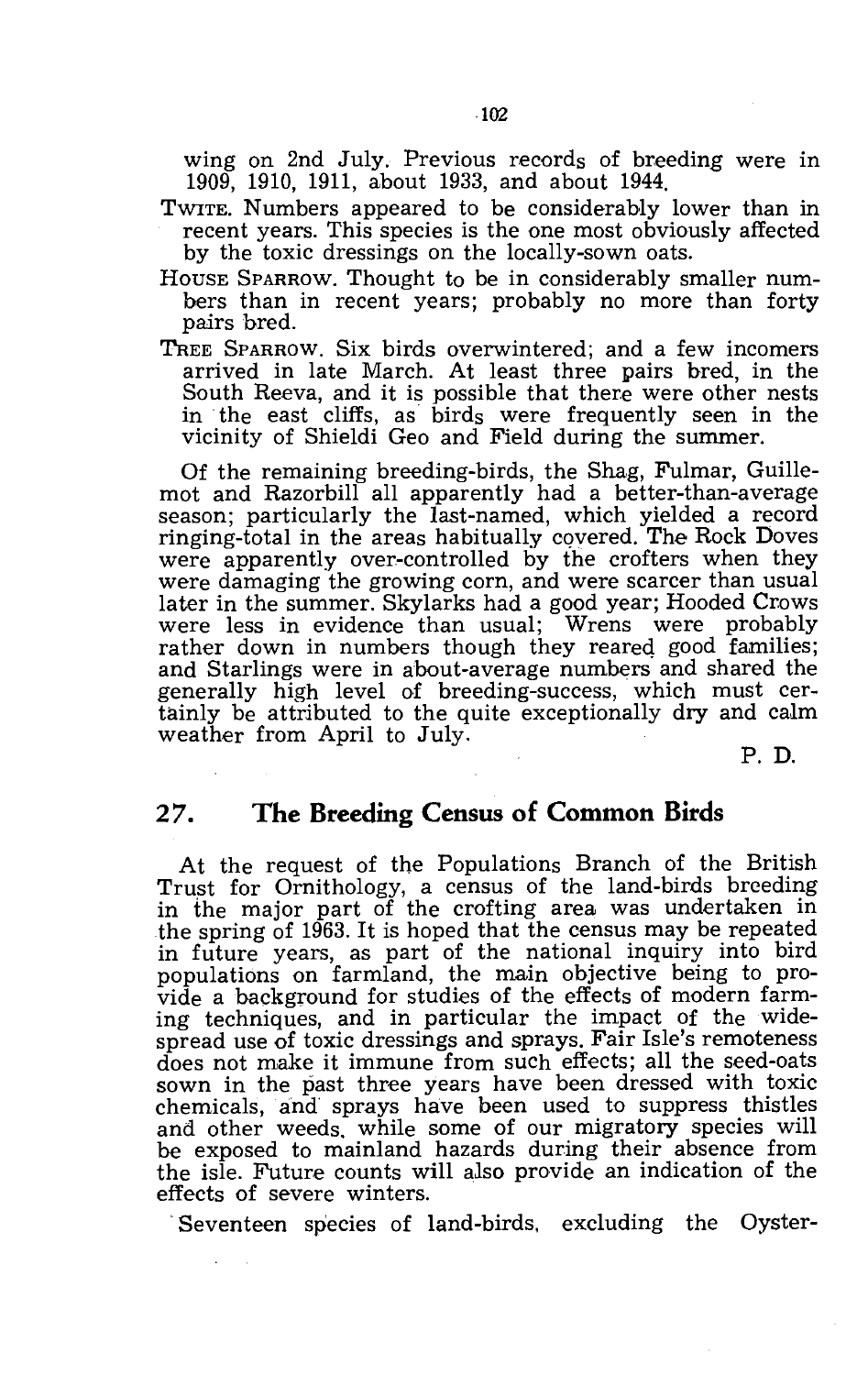catcher and Ringed Plover, bred at Fair Isle in 1963. Seven of these did not nest in the census-area: Peregrine, Lapwing, Snipe, Raven, Hooded Crow, White Wagtail, and (surprisingly) Twite; while an eighth species, the Rock Dove, was not definitely known to be nesting in the area although the small local population (under ten pairs) often fed there, and one or two pairs may have bred in the cliffs in the vicinity of the Reevas.

The census covered some 375 acres of farmland extending southwards from the boundary-fence between Pund and Barkland and Taing; excluding the eastern half of Taing (a former croft now subdivided), the Rippack and Brecks 0' Busta scattalds on the east coast, and the Malcolm's Head scattald on the west, but including Meoness and Skadan on the south coast. The area contained some three miles of coastline and the passerine species of this zone were included in the counts. No more than thirty acres of this area were under cultivation, the rest being natural grassland; the cultivation consisted of the characteristic small rigs of oats, rotation grasses, potatoes, turnips, and cabbage, and none of these except the rotation grasses had made much growth before late May, so that they did not greatly influence the distribution of nesting birds.

The area contained the following totals of occupied territories: Corncrake 2, Skylark 41, Wren 3, Wheatear 24, Meadow Pipit 8, Rock Pipit 16, Starling 45, and Tree Sparrow 3; together with a population of House Sparrows (probably around 40 pairs) which was not counted.

In the absence of earlier counts there can be no direct comparisons wjth earlier years; but it is certain that the Meadow Pipit population was well below that of most recent years, and Wrens were absent from territories at South Harbour and Busta Geo which they are known to have held in many other years.

Wrens, Rock Pipits and Tree Sparrows were confined to the coast, as is usual; and the higher and more deeply-indented coastline between Linni Geo and Hjukni Geo, in the west, had a far greater density of birds than the more open and lower shores from Hesti Geo to Busta Geo in the south. Starlings nested both in the cliffs and in stone dykes (though not near occupied buildings) and their distribution was broadly determined by the availability of these sites as well as locally by their tendency towards gregarious Qr semi-colonial nesting; but they were widely-distributed throughout the census area. Wheatears were found only in areas with a combination of dry nesting-holes (natural sites or dykes) and very close sward, so that the territories were all in windswept areas near the coast or on rocky braes inland. Skylarks and Meadow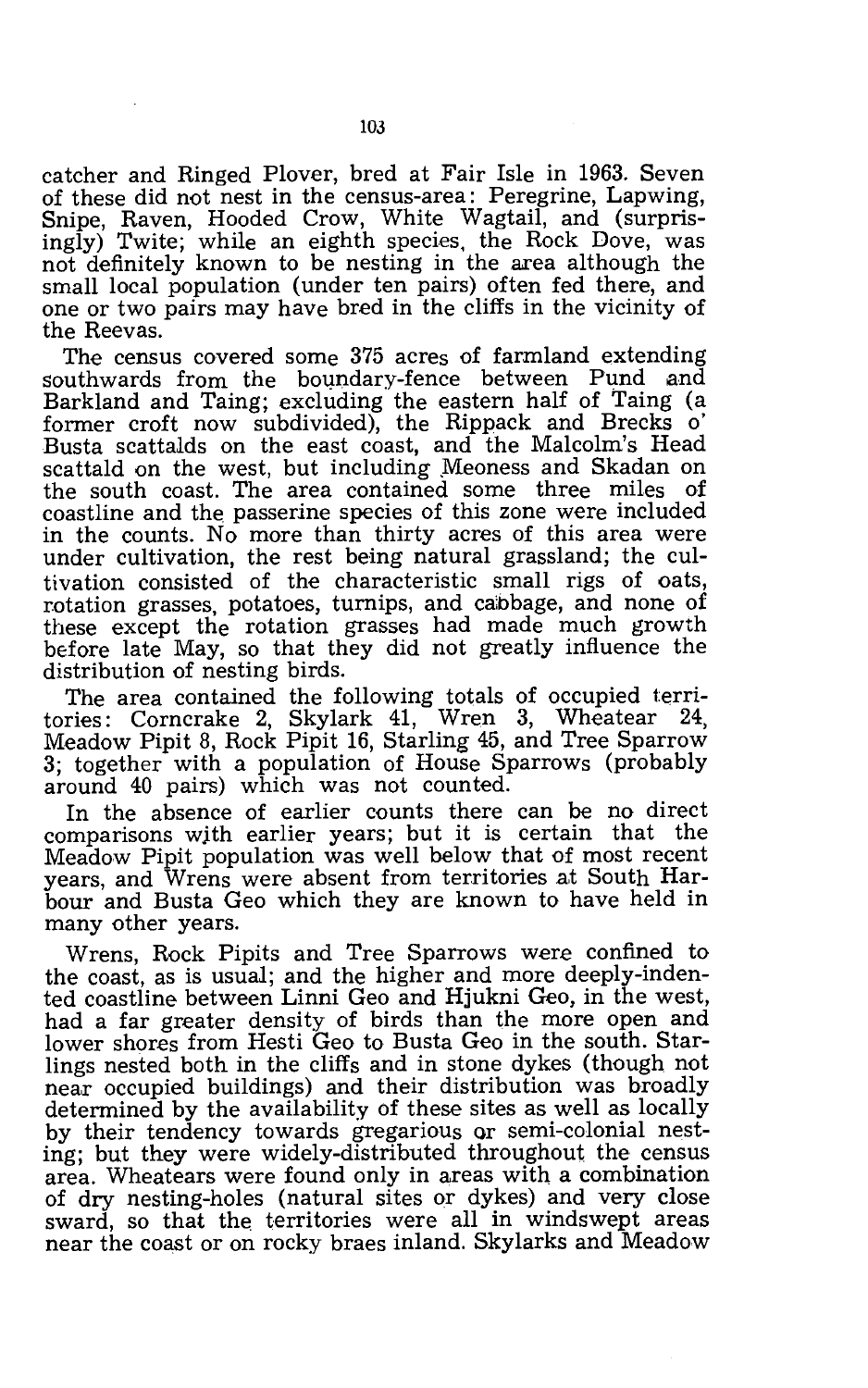Pipits both settled mainly in areas which offered cover in the form of rough grass or sedges, before the spring flush of new growth made reasonable. cover widespread in late May; and the territories were markedly concentrated into the eastern and central parts where the pastures are more sheltered and tend to retain a more tussocky character through the long winter. Only the two calling Corncrakes were confined to the cultivation, both choosing the rotation grasses which provide the earliest and best cover on the island.

The results of the counts were plotted on our new nine-inch maps, and copies deposited with the B.T.O. and in our own files. '

P. D.

#### **28. Birds In Shetland, Spring 1963**

#### C. J. BOOTH

RED-THROATED DIVER. First birds seen at breeding lochs on 17th March.

GREAT CRESTED GREBE. One Dales Voe on 27th January.

SLAVONIAN GREBE. Single birds in breeding plumage on 7th April, Loch of Tingwall and 29th June, Urafirth.

LITTLE GREBE. Two birds present in Scalloway area during February and March. Last seen, a single bird on 7th April, Loch of Tingwall.

FULMAR. One dark phase bird, Loch Strom, 26th June.

MALLARD. Maximum 34 at Virkie on 11th February.

SCAUP. One, Loch of Tingwall on 27th January.

TUFTED DUCK. Regular counts taken on Loch of Tingwall showed maximum numbers during March with a 'big decrease by mid-April.

POCHARD. Maximum number on Loch of Tingwall in mid-March, only a single bird on 7th April.

GOLDENEYE. Maximum ,number at Loch of Tingwall recorded during first week of April. Three at Spiggie 18th June (P.D.).

VELVET SCOTER. Maximum 8 at Dales Voe on 31st March.

GOOSANDER. Female at Saewater on 7th April.

SMEW. A female, Weisdale Voe on 17th February and Loch of Tingwall on 24th February.

Whooper Swan. Small numbers present in the early part of the year. Maximum 13, Loch of Vatster on 29th April.

SPARROW HAWK. Single birds on 6th April and 6th June at Kergord.

KESTREL. One present in Sandwick area on several occasions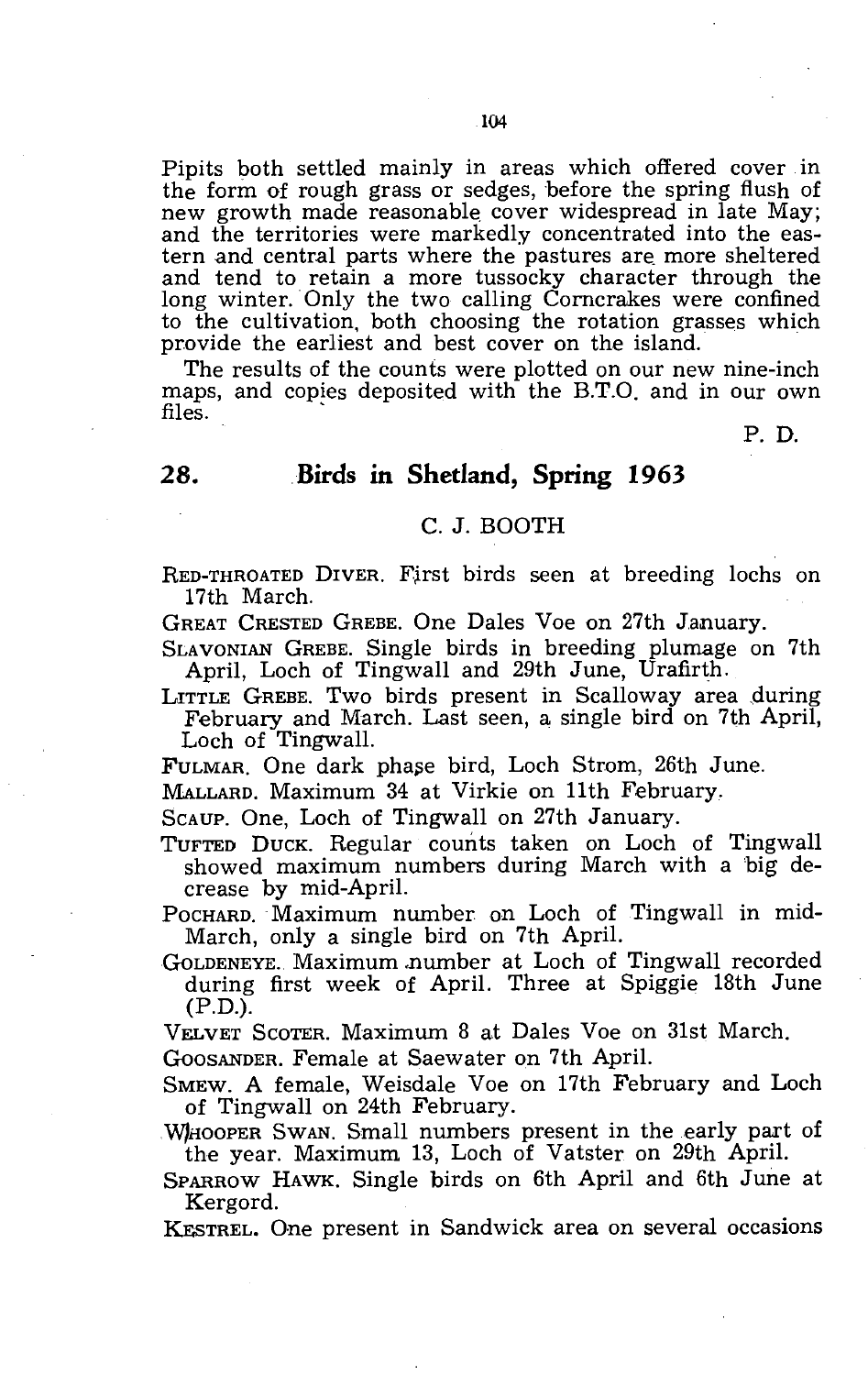between 11th January and 28th February. One near Whiteness on 31st May.

- MOORHEN. Single bird at Whiteness on 12th April may have been a migrant. Breeding pairs noted Dunrossness and Walls.
- COOT. A small number wintered in the Scalloway area. Maximum 6 on 24th February; last seen on 7th April.
- OYSTERCATCHER. Increase in numbers first noted on 20th February, with further influx on 10th March. First young seen on 26th May.
- LAPWING. Maximum wintering flock was 15 at Virkie on 11th February. A definite decrease in breeding pairs. First birds returned to Whiteness area on 9th March and display was seen on 15th March.
- RINGED PLOVER. There was a decrease in breeding birds in several parts of Mainland.
- SNIPE. Drumming first heard on 7th March at Whiteness.
- WOODCOCK. Single bird on 23rd March at Lerwick.
- WHIMBREL. First recorded on 23rd April.
- BLACK-TAILED GODWIT. One in breeding plumage, Delting, on 1st June.
- BAR-TAILED GODWIT. Maximum at Virkie. 12 on 11th February.
- COMMON SANDPIPER. First young seen on 16th June.
- REDSHANK. Breeding pairs reported from Dunrossness, Sandsting, Ollaberry and possibly Bressay. Three pairs bred in Whiteness area, where display was. first noted on 29th March. Young hatched on 24th May.
- GREAT SKUA. One pair nested on low lying moorland in Delting.
- LESSER BLACK-BACKED GULL. First recorded, two on 1st April, but no more seen until 13th April.
- GiLAucous GULL. Two, 1st winter birds at Virkie on 4th February. An immature Lerwick late May (J. Wills) and 4th June (R. A. Richardson). A 3rd-summer bird Loch of Hillwell 20th June (P.D.).
- BLACK-HEADED GULL. Several new breeding colonies formed, including at least six pairs on Mousa. None breeding at the site of the formerly large colony at Loch Brow.
- LITTLE AUK. One dead at Cunningsburgh on 1st March.
- WOOD PIGEON. Two migrant birds noted Tingwall on 17th March. Definite increase in breeding pairs at Kergord; 34 feeding in one field on 22nd May. One at Bigton 20th June  $(P.D.)$ .

COLLARED DOVE. One near Loch Brow 23rd June (B. S. Hardy).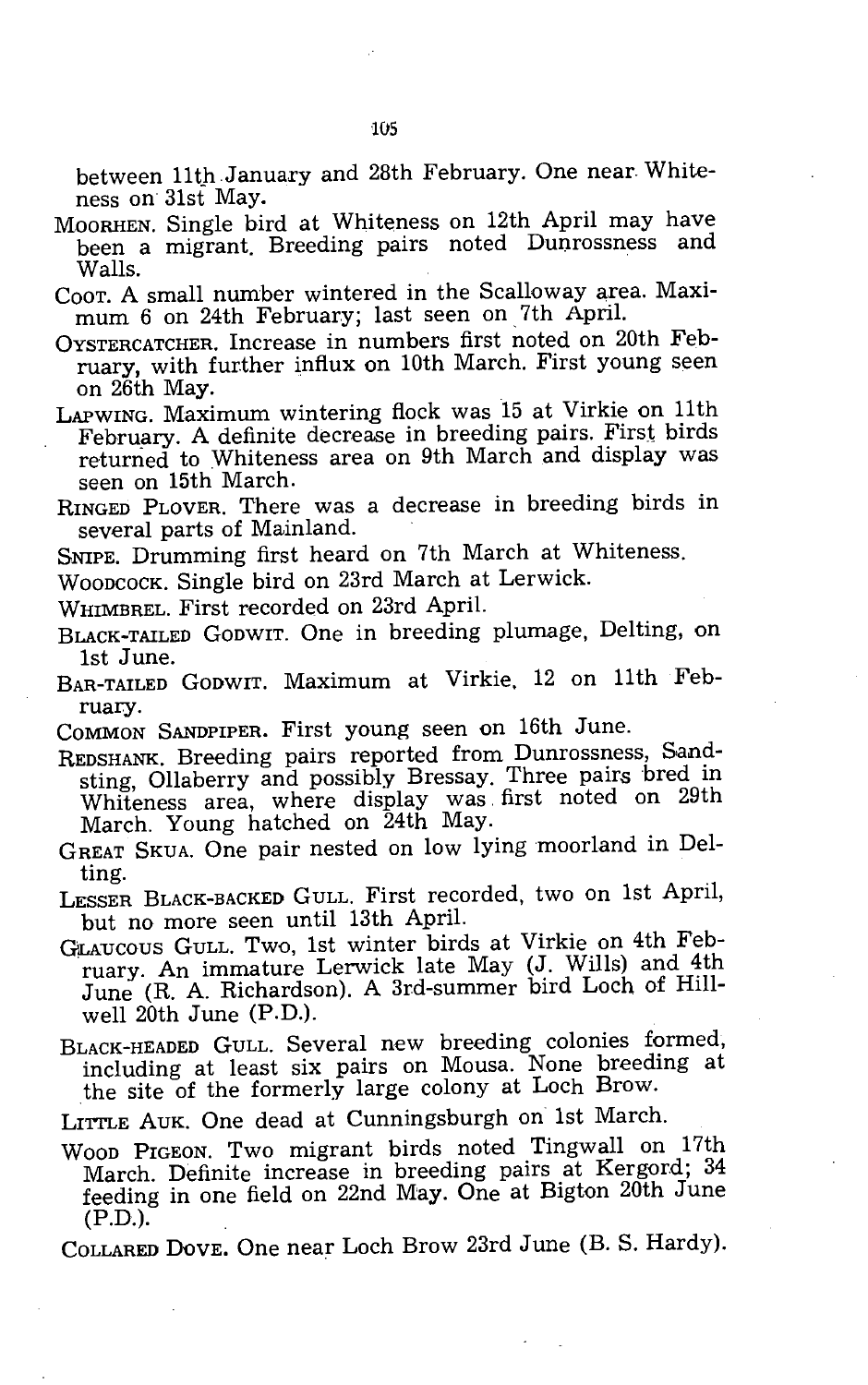- CUCKOO. Three, Scalloway on 28th May (D. Coutts). Male seen and heard at Kergord on several. occasions between 6th and 14th June.
- GREAT SPOTTED WOODPECKER. One at Seafield, Lerwick from 18th May to 1st June (W. Porteous).
- SWIFT. Single birds at Spiggie 18th June, Hillwell 19th; and Clumlie  $\bar{2}0$ th June (P.D.).

SKYLARK. First breeding birds at Whiteness on 7th March.

SWALLOW. One on 22nd May, five on 25th May, one 27th May, all Central Mainland. Four at Grutness and 1 Cunningsburgh on 8th June. A nest. with 5 young at Grutness, in the same place as a pair reared young last year. Two at St Ninian's 20th June. (P.D.).

HOUSE MARTIN. Three on 25th May at Brae. Two at Sumburgh on 8th June. .

RAVEN. One pair nested successfully on a, ruined building about 20 yards from a minor road. Another pair attempted to nest in a small roadside quarry. Flock of 40 feeding near piggeries at Gulberswick.

ROOK. About 45 pairs attempted to breed in Lindsay Lee plantation, Kergord. .

JACKDAW. Maximum number recorded 42 at Kergord on 24th February. At least 7 pairs bred in Lindsay Lee plantation. Newly hatched young seen on 22nd May in 2 nests. Breeding probably took place at the Noup of Noss.

FIELDFARE. Single birds on 27th January and 22nd February, 20 Cunningsburgh on 22nd April.

- SONG THRUSH. Single birds, Levenwick on 15th February and Boddam on 23rd April.
- REDWING. Ten at Virkie on 4th February. One at Stromfirth on 17th March.
- BLACKBIRD. Migrant birds noted on 20th and 21st March.

WHEATEAR. First seen on 15th April. Several on 16th April, a large influx on 22nd April.

WHINCHAT. One on 25th May at Whiteness.

REDSTART. Female at Whiteness on 9th May.

ROBIN. One Gulberwick on 7th March. Influx on 22nd and 23rd April when birds were widespread throughout South and CentraJ Mainland. Several noted until 29th April. Majority of birds were very pale.

WHITETHROAT. One Whiteness on 13th June.

WILLOW WARBLER/CHIFFCHAFF. Two on 23rd April, Loch Spiggie. .

GOLDCREST. One at Kergord on 24th February.

PIED FLYCATCHER. Male on 14th June at Kergord.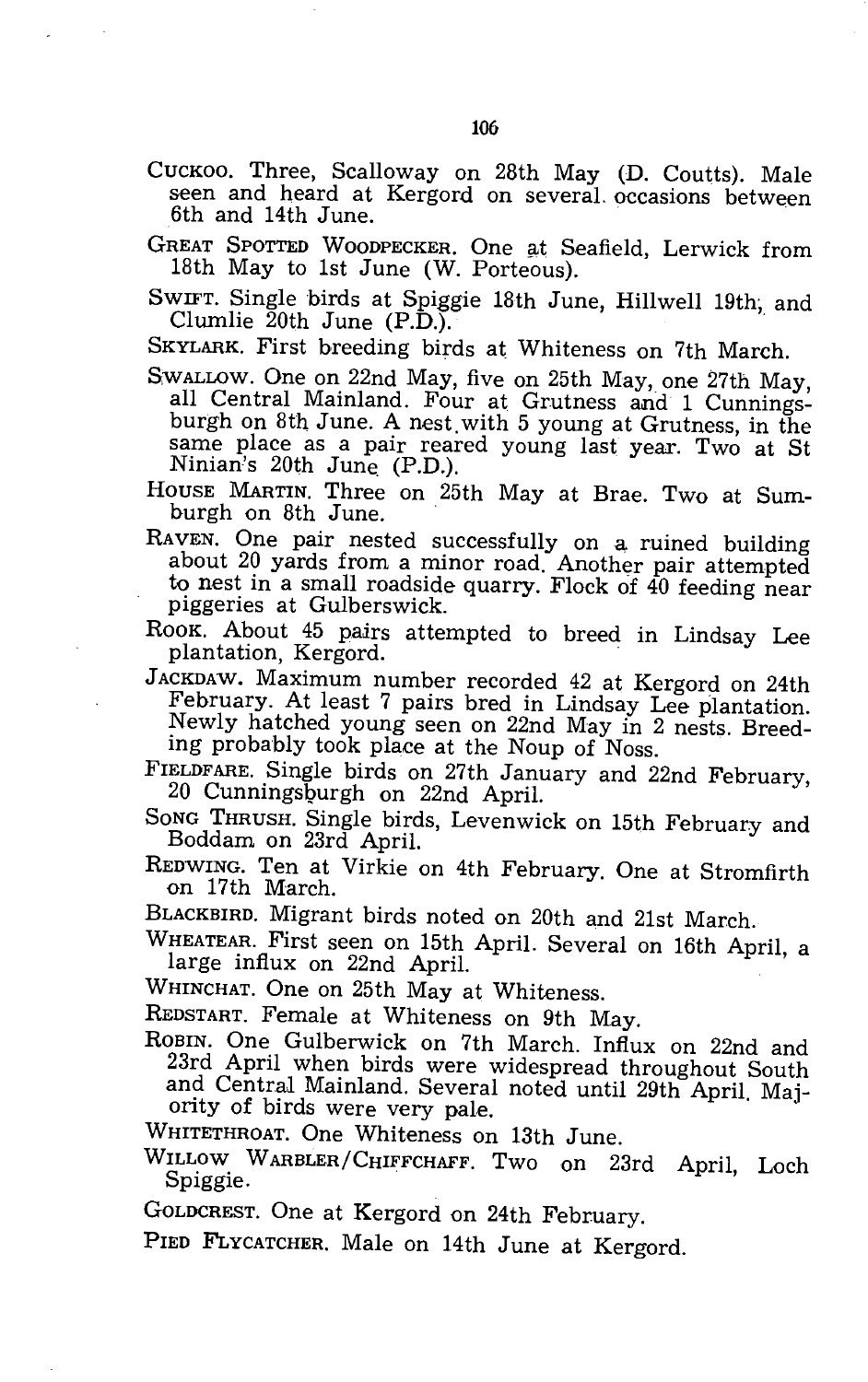- HEDGE SPARROW. Single birds on 17th March at Strom and 31st March at Whiteness.
- MEADOW PIPIT. First breeding birds at Whiteness on .19th March.
- YELLOW WAGTAIL. A male of the Grey-headed form at Whiteness on 9th June.

HAWFINCH. One at Quendale on 23rd April.

- BRAMBLING. Five on 19th April, one on 20th April, two on 22nd April at Whiteness. One at Boddam on 23rd April.
- REED BUNTING. One at Whiteness on 19th April. Three at Loch Spiggie on 23rd April. Pair feeding newly-fledged young at the Spiggie-Brow marsh on 18th June (P.D.).
- TREE SPARROW. At least 5 pairs bred in Lindsay Lee plantation Kergord. Nests held newly hatched young on 6th. June, and second broods were noted on 19th July.

### 29.' **Bird Notes from HaroIdswick, Unst,**

#### **Spring .1963**

#### MAGNUS SINCLAIR

RED-THROATED DIVER. One in winter plumage on 9th February. One On 8th March and three 10th April. A pair at Loch 'of Stourhoull had a small chick on the exceptionally early date of 14th June (P.D.).

LONG-TAILED DUCK. Last seen were two on 6th May.

SHELDUCK. One on 8th May.

BRENT GOOSE. Three swimming twenty yards offshore on 29th and 30th April.

HEN HARRIER. A harrier probably of this species seen 2nd June.

KESTREL. Singles on 12th and 14th April.

- CORNCRAKE. First bird was one calling on 16th May; another heard later in the month. (Two were still calling west of Haroldswick on 12th and 13th June; none heard at Baltasound-P.D.). One calling in rye-grass at Outer Skaw during June; the first Mr W. Sinclair has ever heard there.
- OYSTERCATCHER. Five returned on 17th February, and more came 8th March; flock of thirty by 17th.
- WHIMBREL. Four arrivals on 6th May. A pair had three small chicks (ca. 5 days old) on the very early date of 12th June (P.D.).

WOOD SANDPIPER. One at Snabrough on 14th June (P.D.).

GREAT SKUA. Two on 24th April were the first seen.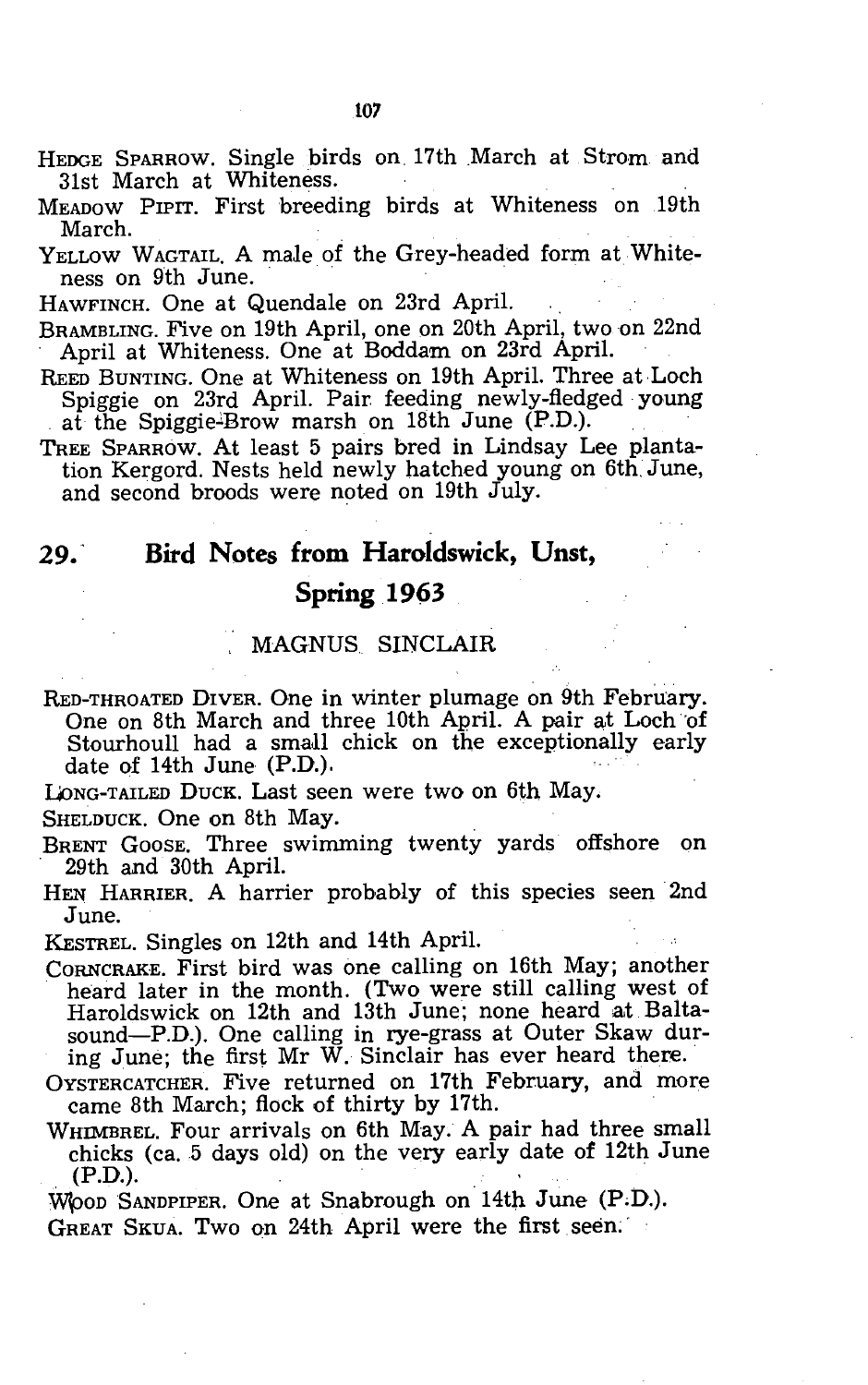ARCTIC SKUA, First seen on 24th April.

GLAUCOUS GULL. One immature from 1st to 7th March, and on 21st-22nd. .

ARCTIC TERN. First arrivals were two on 11th May.

TURTLE DOVE. One seen at Baltasound on 4th June (A,J.T.N.) and one on 11th (J.F.M.); also two at Uyeasound during June  $(A.P.).$ 

COLLARED DOVE. A visiting bird-watcher named Roberts reported seeing one near Haroldswick in the first week of

CuCKOO. One on 26th May (E.B.).

SWALLOW. Singles on 23rd-24th and 29th-30th April. In May, one on 16th and 21st, four 24th. One 1st June, three 5th

arid 7th; four noted from 8th to 16th and 18th to 24th.

HOUSE MARTIN. Four on 5th June.

ROOK. One on 1st January and 11th February.

FIELDFARE. One on 17th March and ten 28th; two 3rd April and twenty on 22nd, but only two 24th.

SONG THRUSH. One on 23rd April.

REDWING. One on 17th and 21st-22nd March; one 12th April and two next day. A flock of 100 seen 20th April, eighty 21st; this was down to fifty on 22nd, and last seen were ten on 24th.

BLACKBIRD. Increases on' 15th and 16th March, and up to a dozen about on 22nd and 23rd, but these had moved out by  $26<sub>th</sub>$ .

WHEATEAR. One on 1st April, and another the same day at Norwick (D.M.) passed on. A female on 17th, and three 18th, with more on 23rd.

REDSTART. A male stayed from 23rd to 28th April. A female 21st May. One on 3rd June.

ROBIN. One on 17th April, two next day, and four on 19th; six 23rd, one in song. Singles seen until 28th. One on 21st May.

BLACKCAP. A pair during June at Valyie, in Norwick (D.M;). ; A male at Halligarth, Baltasound, on 14th June (P.D.).

WHITETHROAT. One on 3rd June.

WILLOW WARBLER/CHIFFCHAFF. Two at Baltasound on 24th April (J.F.M.). One on 11th and 23rd May, three 24th.

SPOTTED FLYCATCHER. Singles on 1st, 2nd, and 3rd June.

PIED FLYCATCHER. One female on 21st May, and one 2nd June.

HEDGE SPARROW. More numerous than usual this spring. Two on ,26th and 27th March. and one 29th. Four on 18th' April and two next day; three on 20th, two 21st, and three 23rd; one 27th. One again on 1st May.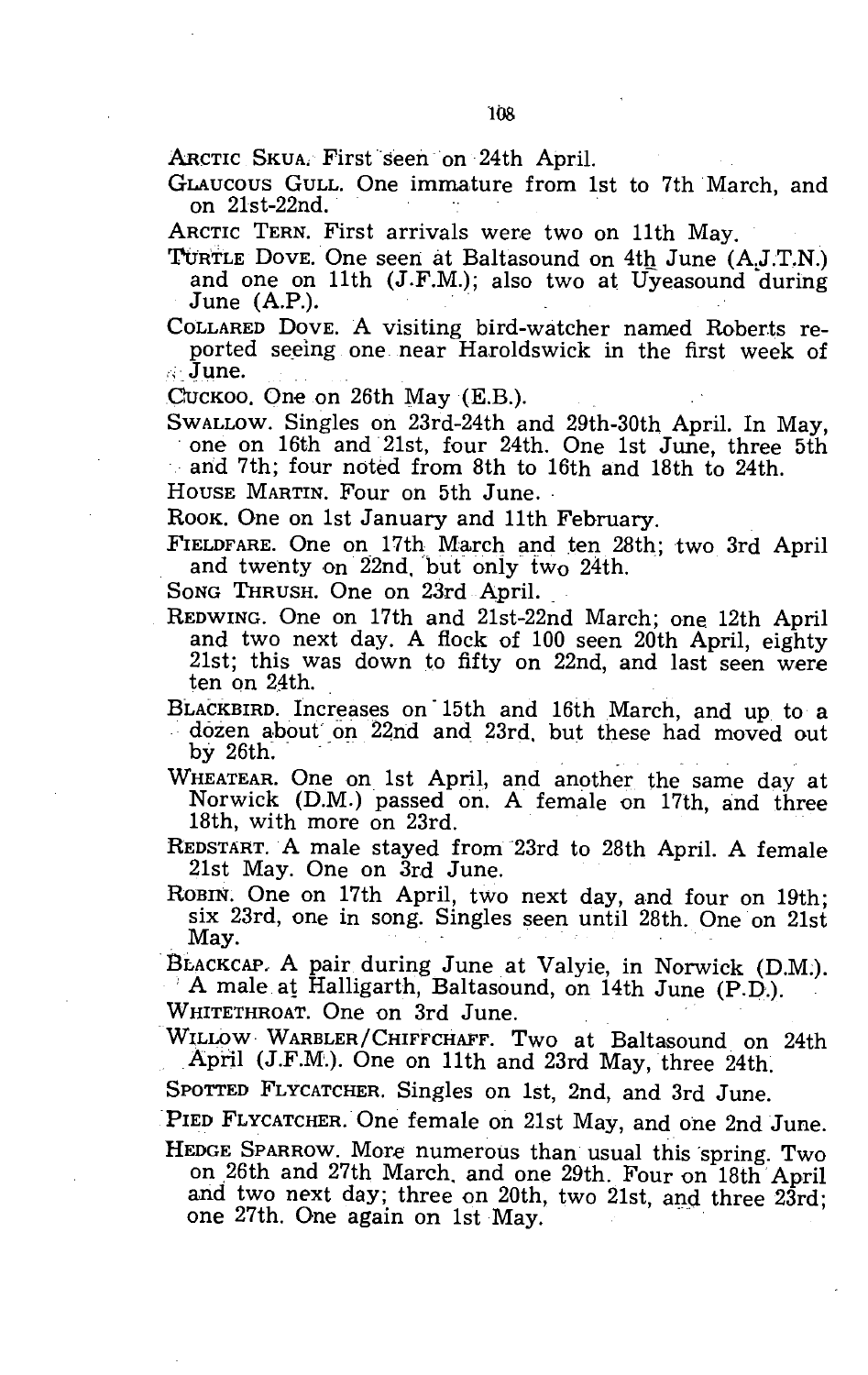WHITE-WAGTAIL. One on 6th and 19th May: A female White and a male Pied at Burrafirth on 13th June; a male Pied with a juvenile near Haroldswick on 14th (P.D.).

RED-BACKED SHRIKE. One male at Saxa Vord on 3rd June.

CHAFFINCH. Two on 28th March. Singly on 2nd and 23rd April, with three males and a female 24th.

BRAMBLING. A flock of twenty on 20th and 22nd Aprii, one on 23rd. , .

 $Y_{\text{ELLOWHAMMER}}$ . One at Saxa Vord on 7th and 18th April.

CORN BUNTING. Singles on 6th May and 1st June.

SNOW BUNTING. A flock of 200 on 21st February. Nine On 19th March and thirty on 27th. One 5th April and twelve 6th (A.J.T.N.); a party of thirty on 27th. One 5th April and twelve 6th (A.J.T.N.); a party of twenty on 11th, and singles seen at end of month. Last noted were two on 3rd May, singles on 4th and 5th.

TREE SPARROW. A Mr Roberts reported seeing c.20 near Haroldswick in early June. Five seen near Burrafirth on 13th  $June (P.D.).$ 

Records are gratefully acknowledged from the following: Fit. Lt. J. F. Molloy, Messrs E. Burnett, D. Mouat, A. Priest, A. J. T. Nicholson.

### *R.S.P.B.*

**XMAS CARDS** 

Reproduced in Full Colour from Paintings by CHARLES F. TUNNICLIFFE, R.A.

Robin, Tawny Owl, Bullfinch, Redstart

Sets of twelve assorted, 10/- per dozen, plus 1/ packing and postage. Terms, Cash with order.

*Th'e'Royal Society for the Protection of Birds*  Scottish Office: 21 Regent Terrace, Edinburgh 7

. . .... -'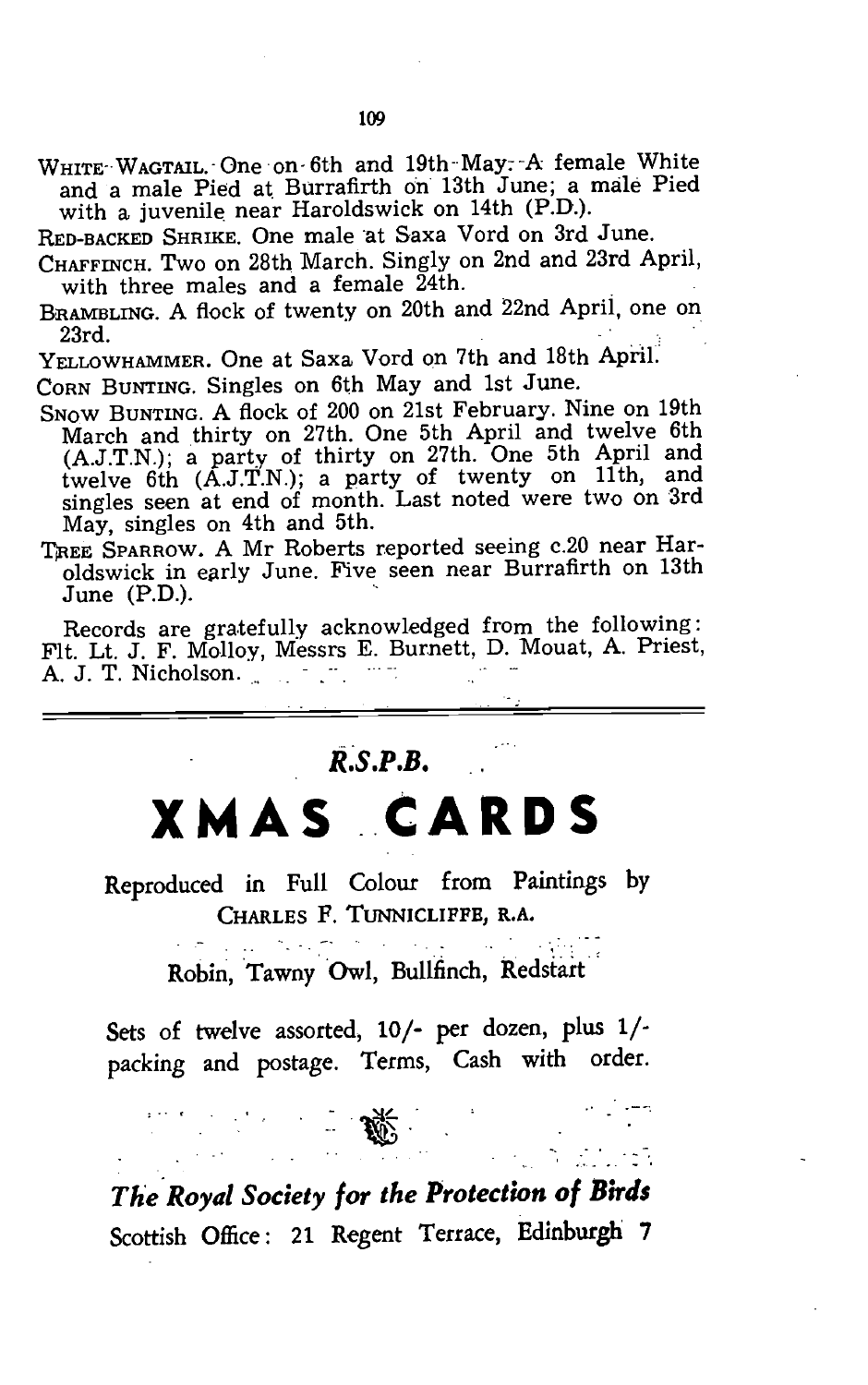*THIS WINTER ... FEED THE BIRDS* 

# • **R.8.P.B. Garden Bird**  . **EquipmeDt**

# $\bullet$ **Bird Tables**  Scrap 'Baskets **Nllt 8askets**

*Write for illustrated Catalogue S.Q.* . فأنكرك بالمنتجة

,--- . -.-.

**The Royal Society for the Protection of Birds**  Scottish Office: 21 Regent Terrace, Edinburgh 7 ़ें सुरुष के साथ करते हैं कि साथ करते हैं कि सुरक्ष करते के सुरक्ष करते हैं कि सुरक्ष करते हैं हैं कि सुरक्ष क<br>संसद्भ के सुरक्ष कर करते हैं कि सुरक्ष करते हैं कि सुरक्ष करते हैं कि सुरक्ष करते हैं कि सुरक्ष करते हैं कि स "\_ .. ,-.. ""-  $\sim$ . **"J**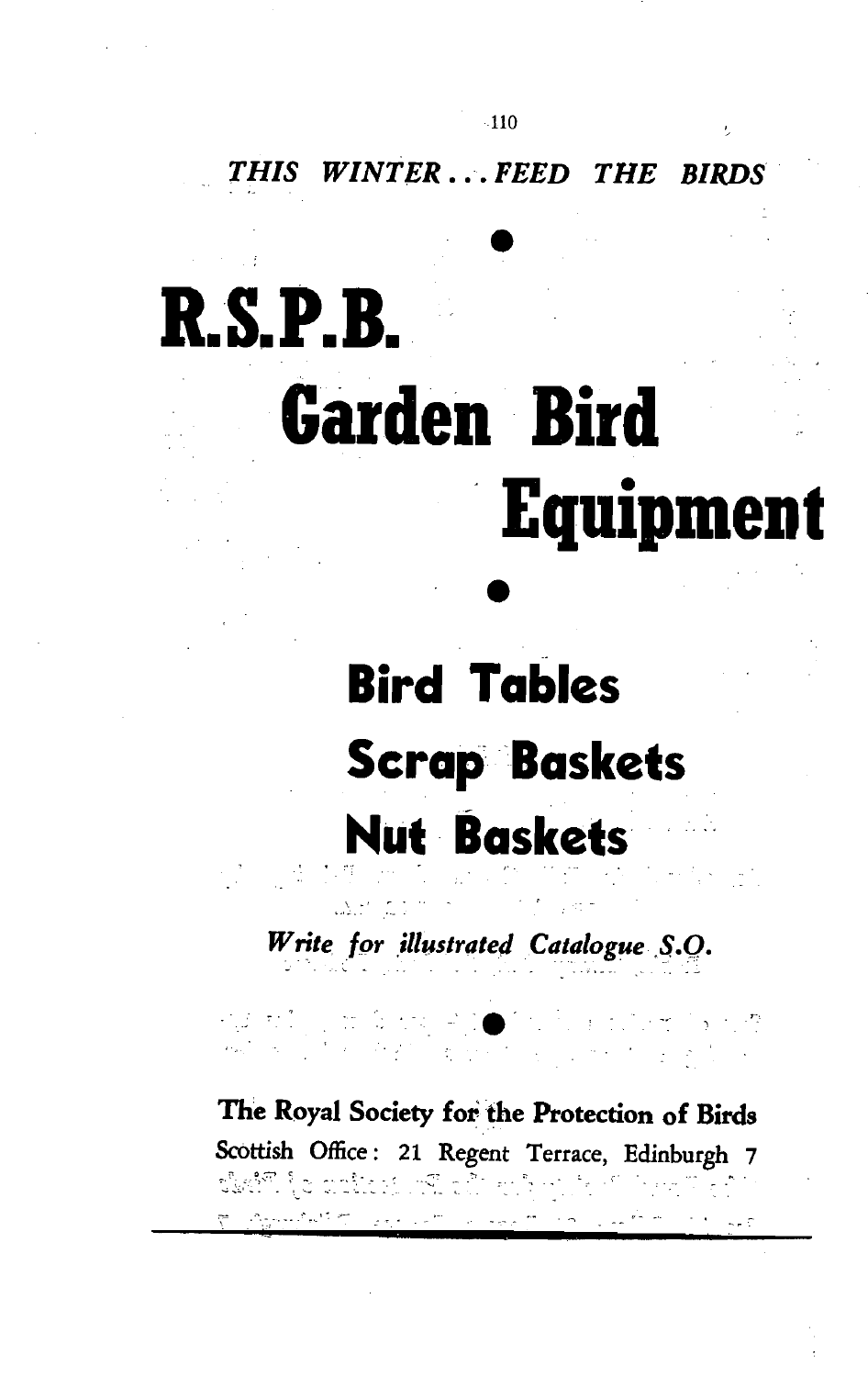

*a new venture* 

*Support the* 

**Scottish Centre for Ornithology & Bird Protection**  *by buying all your* **XMAS PRESENTS**  *of new Bird Books from* 

# **The S.O.C. Bird Bookshop**

(Recognised by the Publishers' Association)

#### **21 Regent Terrace, Edinburgh 7**

Managed by the Scottish Ornithologists' Club, profits help to maintain services to Ornithology at the Scottish Centre.

FULL RANGE OF ALL THE LATEST BOOKS IN STOCK

## All orders delivered carriage paid. Terms strictly cash with order. Write for complete list of over one hundred titles.

<u> TOTOTOTOTOTOTOTOTOTOTOTOTOT</u>